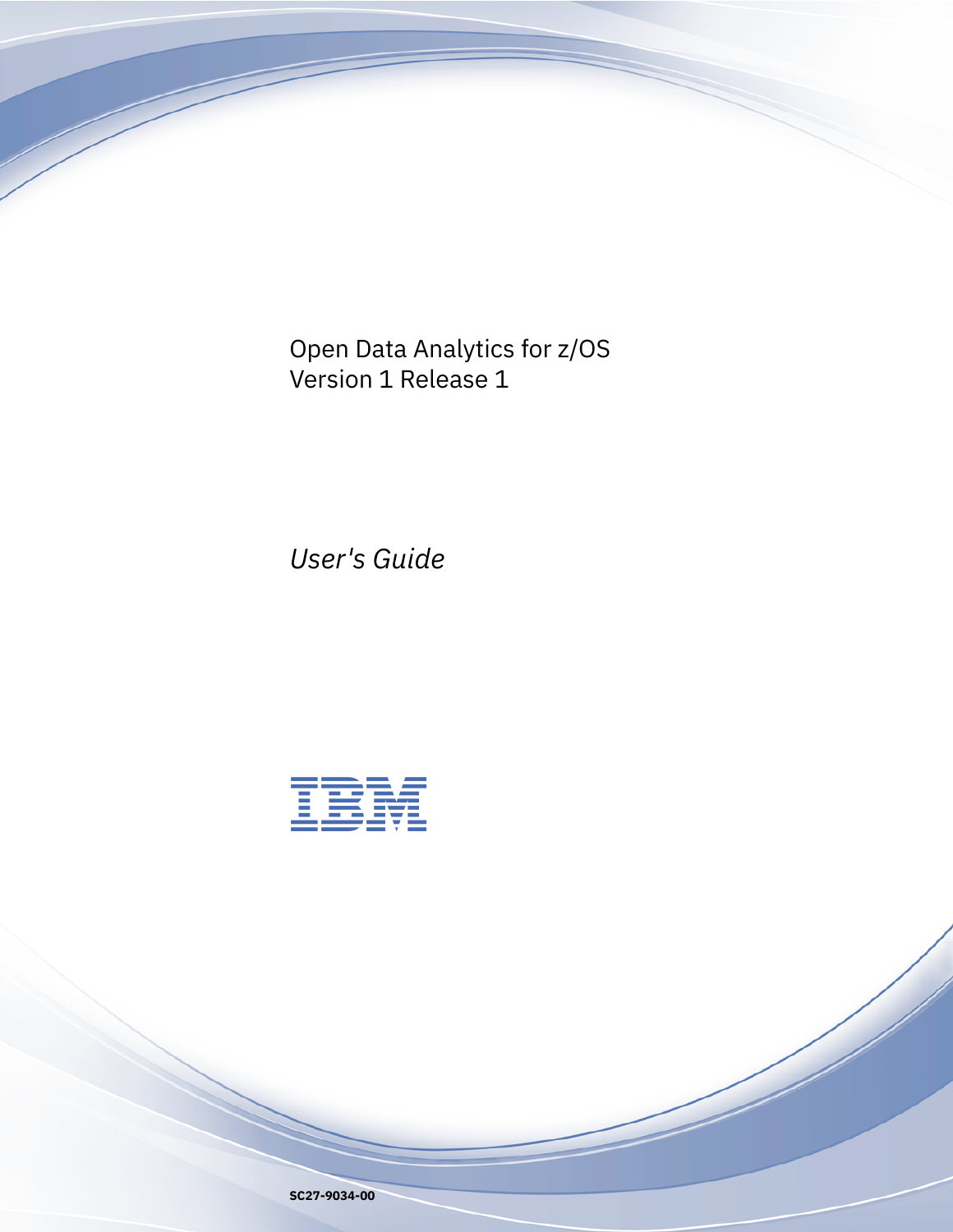#### **Note**

Before using this information and the product it supports, read the information in ["Notices" on page](#page-72-0) [65](#page-72-0).

This edition applies to Version 1 Release 1 of IBM® Open Data Analytics for z/OS® (5655-OD1) and to all subsequent releases and modifications until otherwise indicated in new editions.

Last updated: 2019-02-18

**© Copyright International Business Machines Corporation 2016, 2019.**

US Government Users Restricted Rights – Use, duplication or disclosure restricted by GSA ADP Schedule Contract with IBM Corp.

**© Rocket Software, Inc. 2016, 2019.**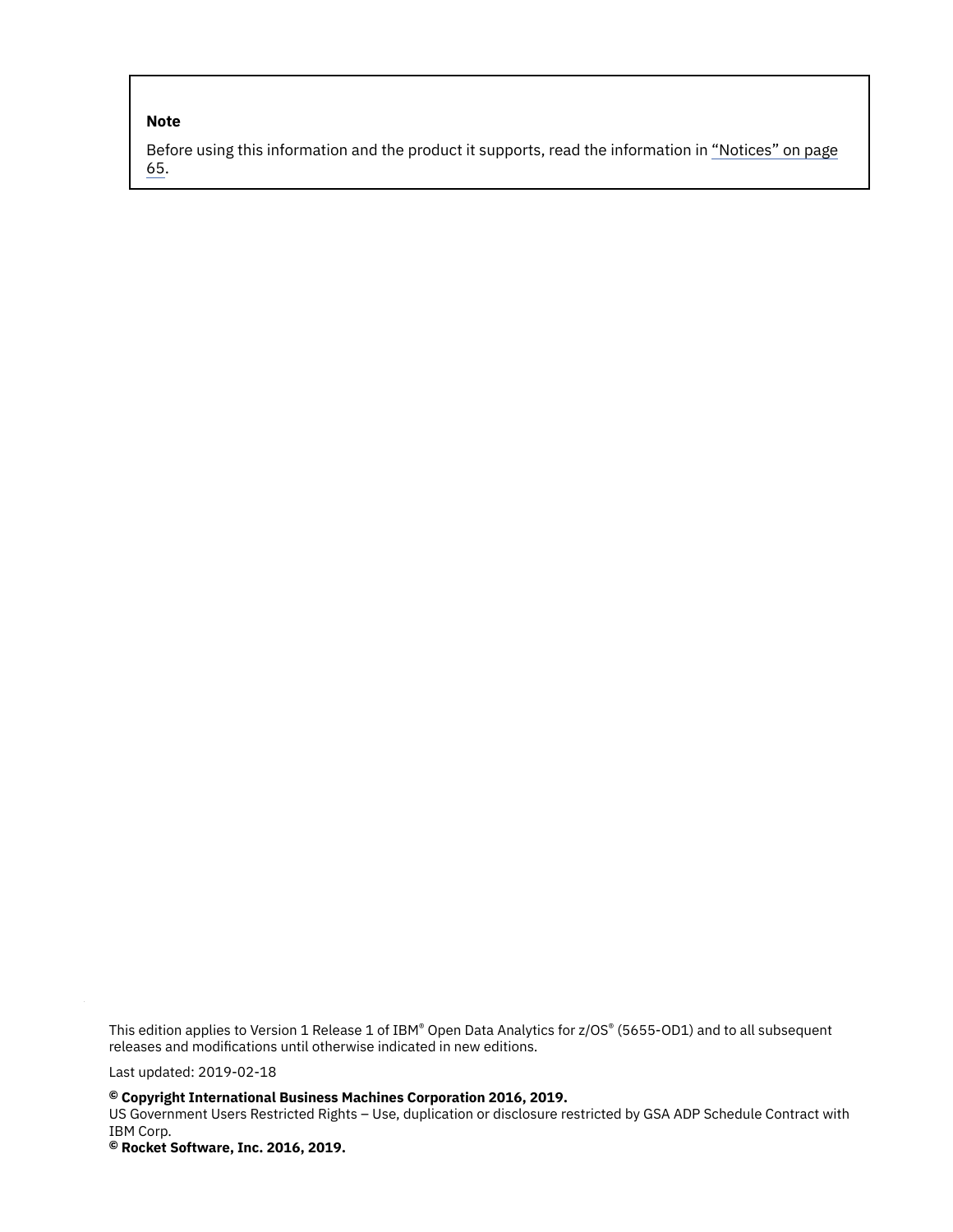# **Contents**

 $\mathbf{I}$ 

| Summary of changes for IBM Open Data Analytics for z/OS User's Guide viii |  |
|---------------------------------------------------------------------------|--|
|                                                                           |  |
|                                                                           |  |
|                                                                           |  |
|                                                                           |  |
|                                                                           |  |
|                                                                           |  |
|                                                                           |  |
|                                                                           |  |
|                                                                           |  |
|                                                                           |  |
|                                                                           |  |
|                                                                           |  |
|                                                                           |  |
|                                                                           |  |
|                                                                           |  |
|                                                                           |  |
|                                                                           |  |
|                                                                           |  |
|                                                                           |  |
|                                                                           |  |
|                                                                           |  |
|                                                                           |  |
|                                                                           |  |
|                                                                           |  |
|                                                                           |  |
|                                                                           |  |
|                                                                           |  |
|                                                                           |  |
|                                                                           |  |
|                                                                           |  |
|                                                                           |  |
|                                                                           |  |
|                                                                           |  |
|                                                                           |  |
|                                                                           |  |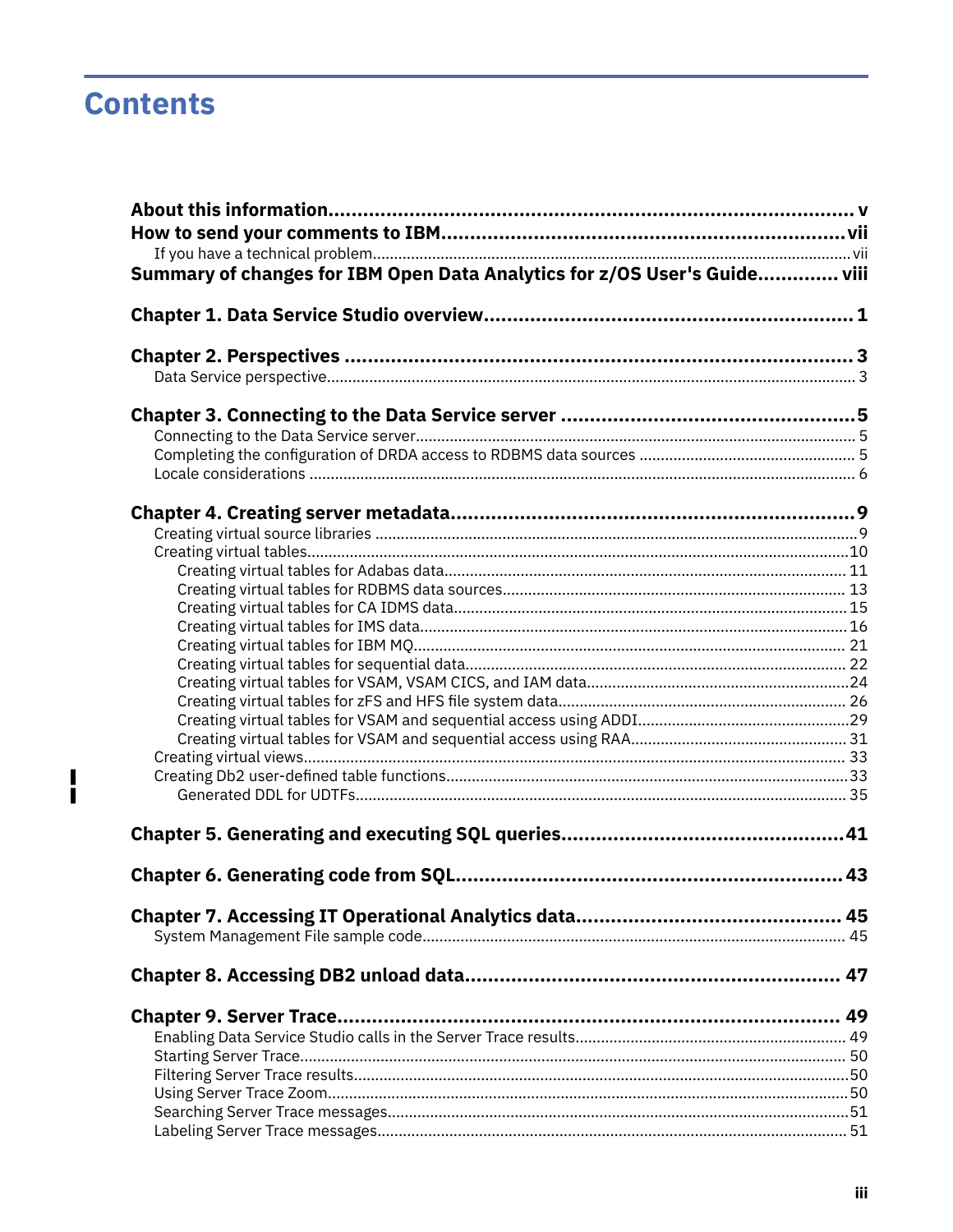| 67 |
|----|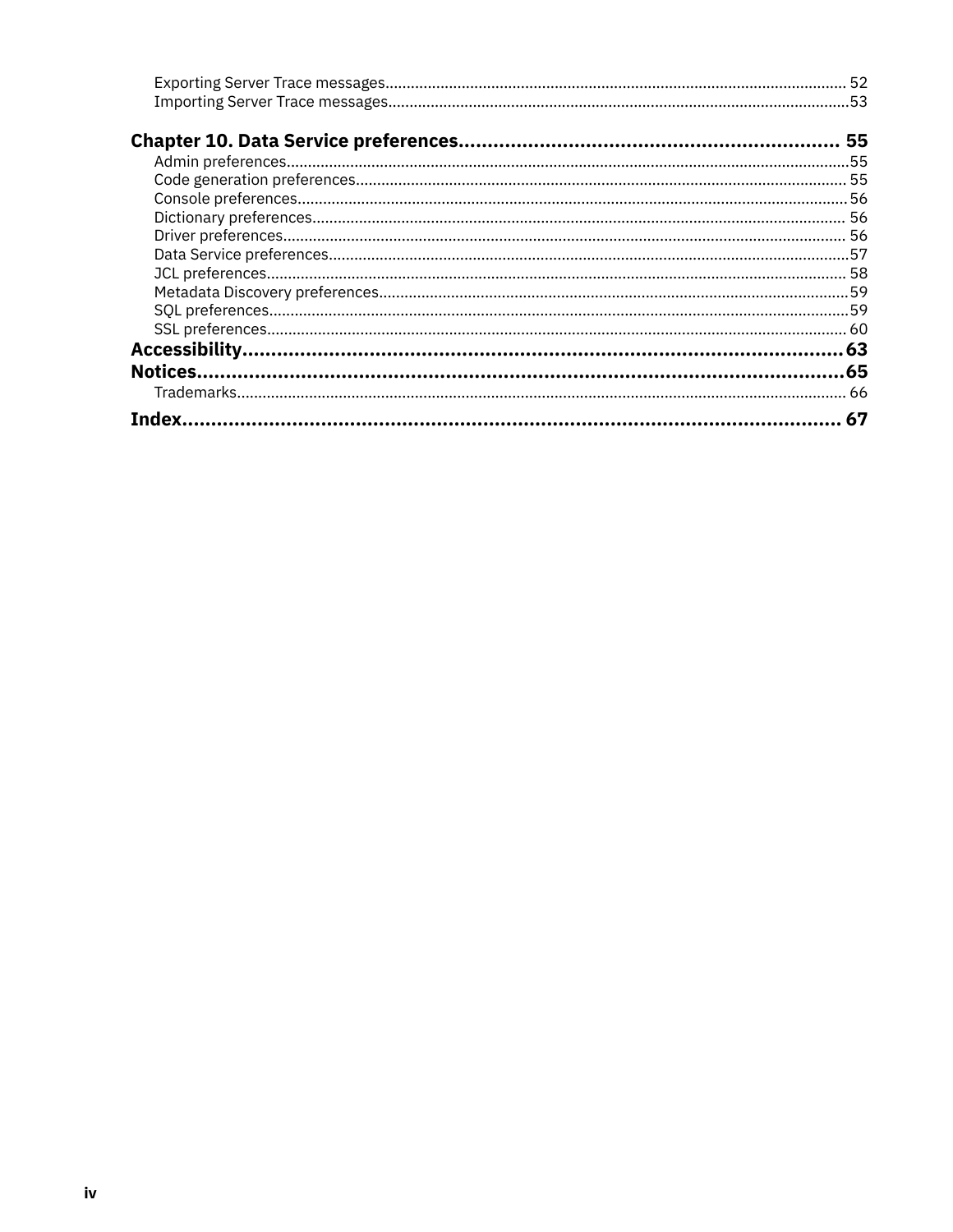# <span id="page-4-0"></span>**About this information**

This information supports IBM Open Data Analytics for z/OS (5655-OD1) and contains information about the Data Service Studio, which is a component that is provided with IBM Open Data Analytics for z/OS.

#### **Purpose of this information**

This document presents the information you need to get SQL access to your mainframe data using the Data Service Studio.

#### **Who should read this information**

This information is intended for system and database administrators.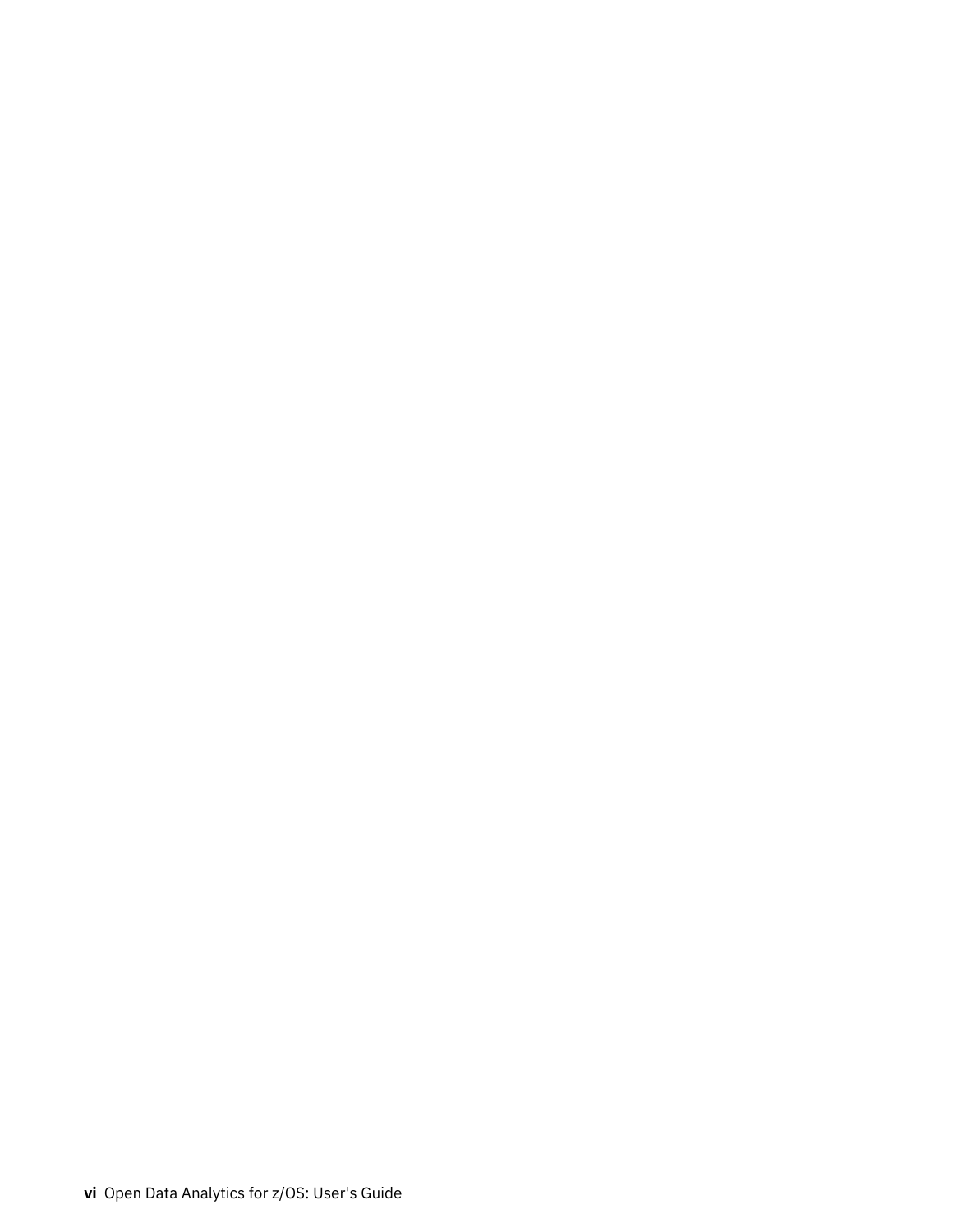# <span id="page-6-0"></span>**How to send your comments to IBM**

We invite you to submit comments about the z/OS product documentation. Your valuable feedback helps to ensure accurate and high-quality information.

**Important:** If your comment regards a technical question or problem, see instead "If you have a technical problem" on page vii.

Submit your feedback by using the appropriate method for your type of comment or question:

#### **Feedback on z/OS function**

If your comment or question is about z/OS itself, submit a request through the [IBM RFE Community](http://www.ibm.com/developerworks/rfe/) [\(www.ibm.com/developerworks/rfe/\).](http://www.ibm.com/developerworks/rfe/)

#### **Feedback on IBM Knowledge Center function**

If your comment or question is about the IBM Knowledge Center functionality, for example search capabilities or how to arrange the browser view, send a detailed email to IBM Knowledge Center Support at [ibmkc@us.ibm.com.](mailto:ibmkc@us.ibm.com)

#### **Feedback on the z/OS product documentation and content**

If your comment is about the information that is provided in the z/OS product documentation library, send a detailed email to [mhvrcfs@us.ibm.com.](mailto:mhvrcfs@us.ibm.com) We welcome any feedback that you have, including comments on the clarity, accuracy, or completeness of the information.

To help us better process your submission, include the following information:

- Your name, company/university/institution name, and email address
- The following deliverable title and order number: Open Data Analytics for z/OS User's Guide, SC27-9034-00
- The section title of the specific information to which your comment relates
- The text of your comment.

When you send comments to IBM, you grant IBM a nonexclusive right to use or distribute the comments in any way appropriate without incurring any obligation to you.

IBM or any other organizations use the personal information that you supply to contact you only about the issues that you submit.

# **If you have a technical problem**

If you have a technical problem or question, do not use the feedback methods that are provided for sending documentation comments. Instead, take one or more of the following actions:

- Go to the [IBM Support Portal \(support.ibm.com\).](http://support.ibm.com)
- Contact your IBM service representative.
- Call IBM technical support.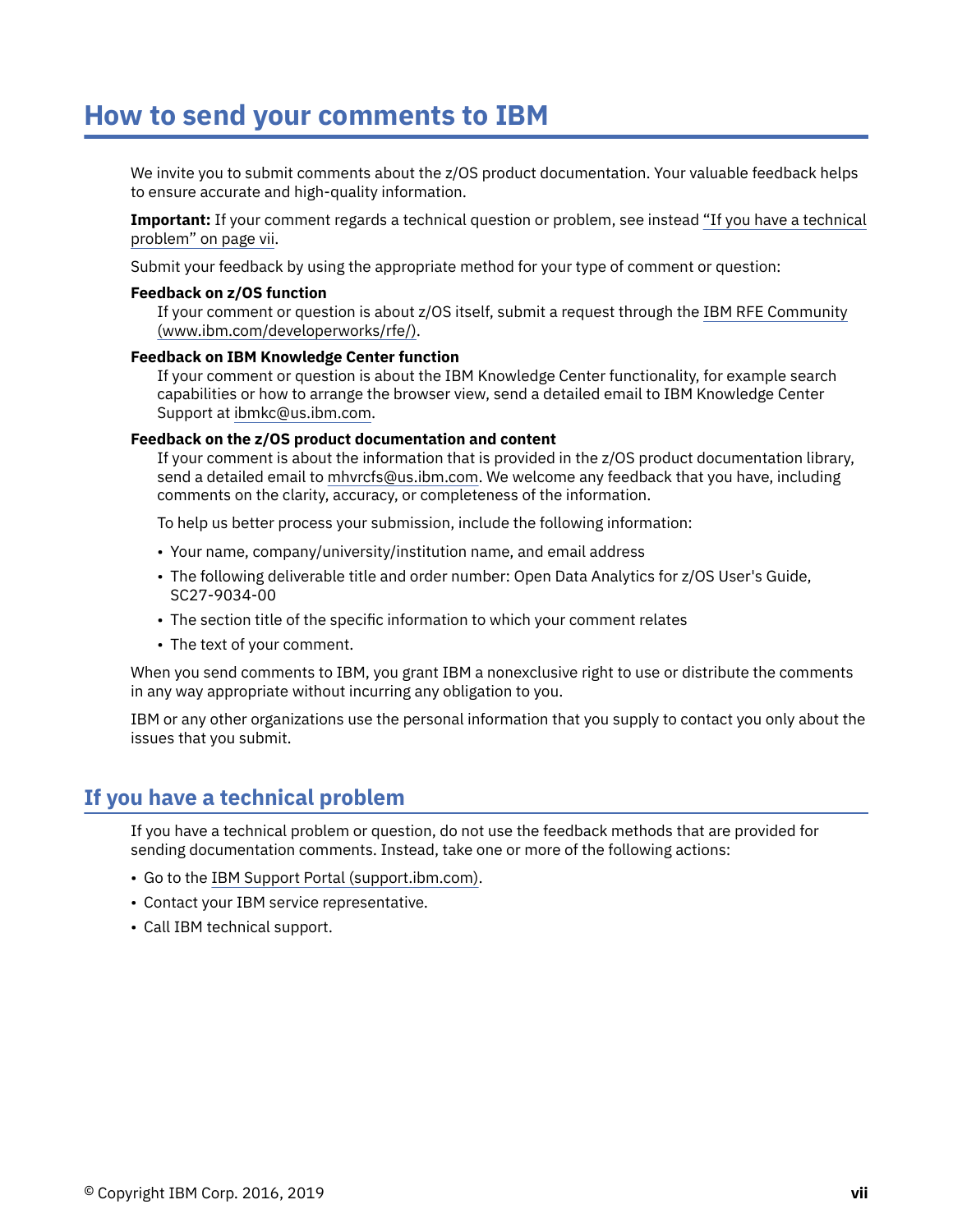<span id="page-7-0"></span>The following changes are made to Version 1 Release 1.

#### **March 2019**

- *Db2 Virtualization* is a new feature that provides single-point access to various data source types. See "Creating Db2 user-defined table functions" on page 33 and ["SQL preferences" on page 59](#page-66-0).
- When using SMF log streams, you can use the LS\_TIMESTAMP and LS\_TIMESTAMP\_LOCAL virtual columns to retrieve timestamp values. When used in a WHERE predicate, the timestamp is searched using the respective time zone. See ["System Management File sample code" on page 45.](#page-52-0)

#### **June 2018**

- Db2 Direct is a new Data Service server access method used to access Db2 data by reading the data in the underlying Db2 VSAM linear data sets directly. The Db2 data access method is specified when creating virtual tables for access to Db2 data. See ["Creating virtual tables for RDBMS data sources" on](#page-20-0) [page 13.](#page-20-0)
- The process of creating maps to access VSAM and sequential data has been simplified by support of the following methods:
	- Querying information in the IBM Application Discovery and Delivery Intelligence (ADDI) dictionary. See ["Creating virtual tables for VSAM and sequential access using ADDI" on page 29.](#page-36-0)
	- Querying information in the IBM Rational Asset Analyzer (RAA) dictionary. See ["Creating virtual tables](#page-38-0) [for VSAM and sequential access using RAA" on page 31](#page-38-0) and ["Metadata Discovery preferences" on](#page-66-0) [page 59](#page-66-0).

## **April 2018**

- When connecting from the Data Service Studio to the Data Service server, password phrase authentication is supported. See ["Connecting to the Data Service server" on page 5](#page-12-0).
- IMS Direct now supports access to multiple IMS subsystems. See ["Creating virtual tables for IMS data"](#page-23-0) [on page 16](#page-23-0), which includes updated procedures.
- SQL access to IBM MQ is now provided. See ["Creating virtual tables for IBM MQ" on page 21.](#page-28-0)
- You can now specify a generation data group base name when defining a virtual table. See ["Creating](#page-29-0) [virtual tables for sequential data" on page 22.](#page-29-0)
- SQL query access to DB2 unload data sets is now provided. See [Chapter 8, "Accessing DB2 unload](#page-54-0) [data," on page 47.](#page-54-0)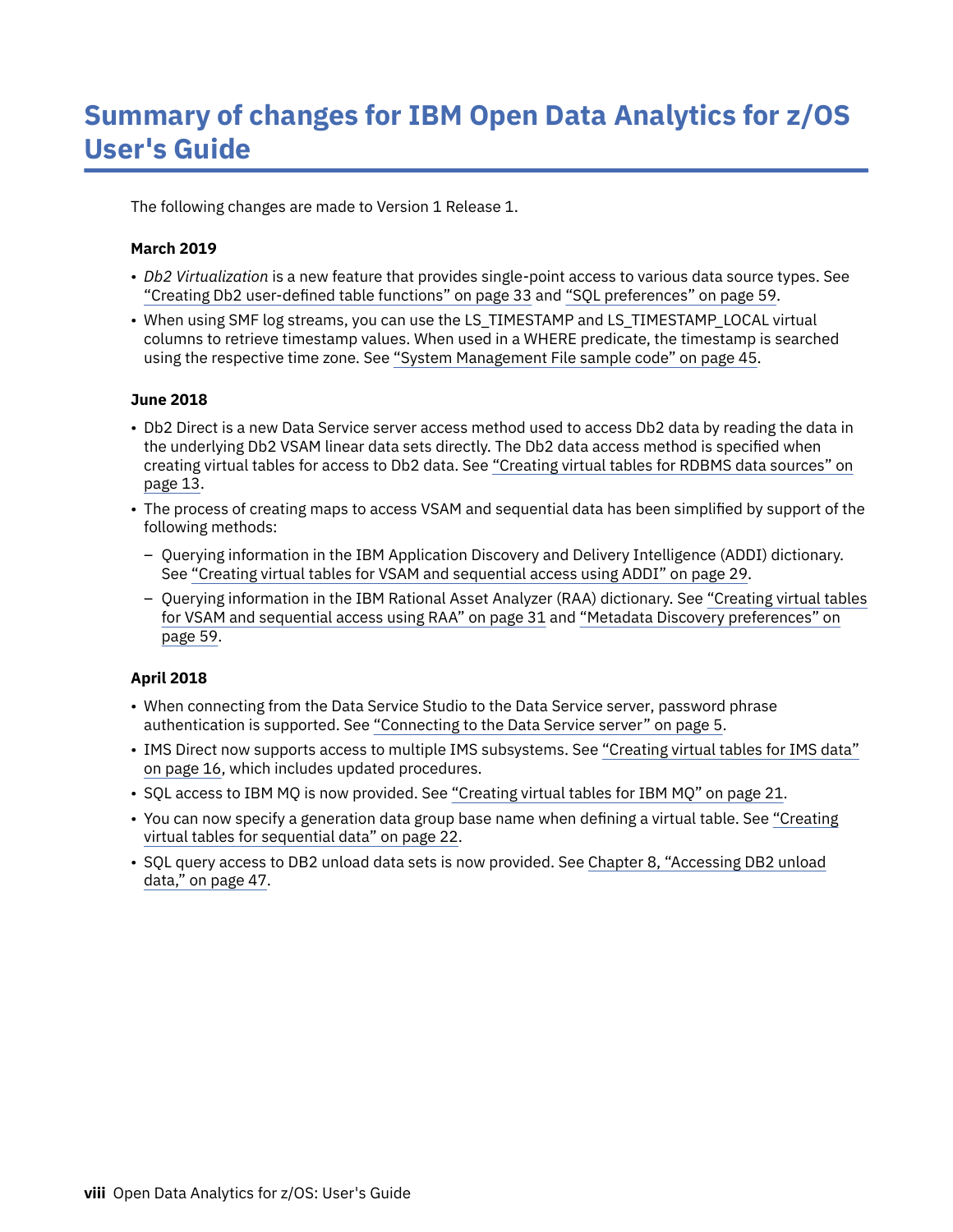# <span id="page-8-0"></span>**Chapter 1. Data Service Studio overview**

This topic introduces the Data Service Studio and the function it provides in Mainframe Data Service.

Data Service enables users to have seamless access to mainframe data without needing to know technical details, such as how the data is formatted or where it is located. Data Service provides data integration without the complexity and cost associated with extracting, transforming, and loading the data.

The following mainframe data sources are supported by Data Service:

- Adabas
- Db2 for z/OS
- CA IDMS
- IMS
- IBM MQ
- Sequential
- VSAM, VSAM CICS, and IAM
- zFS and HFS

Support is also provided for Oracle, Microsoft SQL Server, and Db2 for LUW data sources. In addition, you can access the systems data in System Management Files (SMF), System Log (SysLog) files, and Operational Log (OperLog) files, from which you can perform IT Operational Analytics (ITOA).

Data Service Studio is an Eclipse-based user interface that communicates with the Data Service server. You use the studio to create metadata objects, such as virtual source libraries, virtual tables and virtual views on the host Data Service server. These server metadata objects provide the information that is necessary to access your mainframe data and off-host RDBMS data sources by virtualizing your data.

The illustration that follows shows the main components within the Mainframe Data Service architecture.

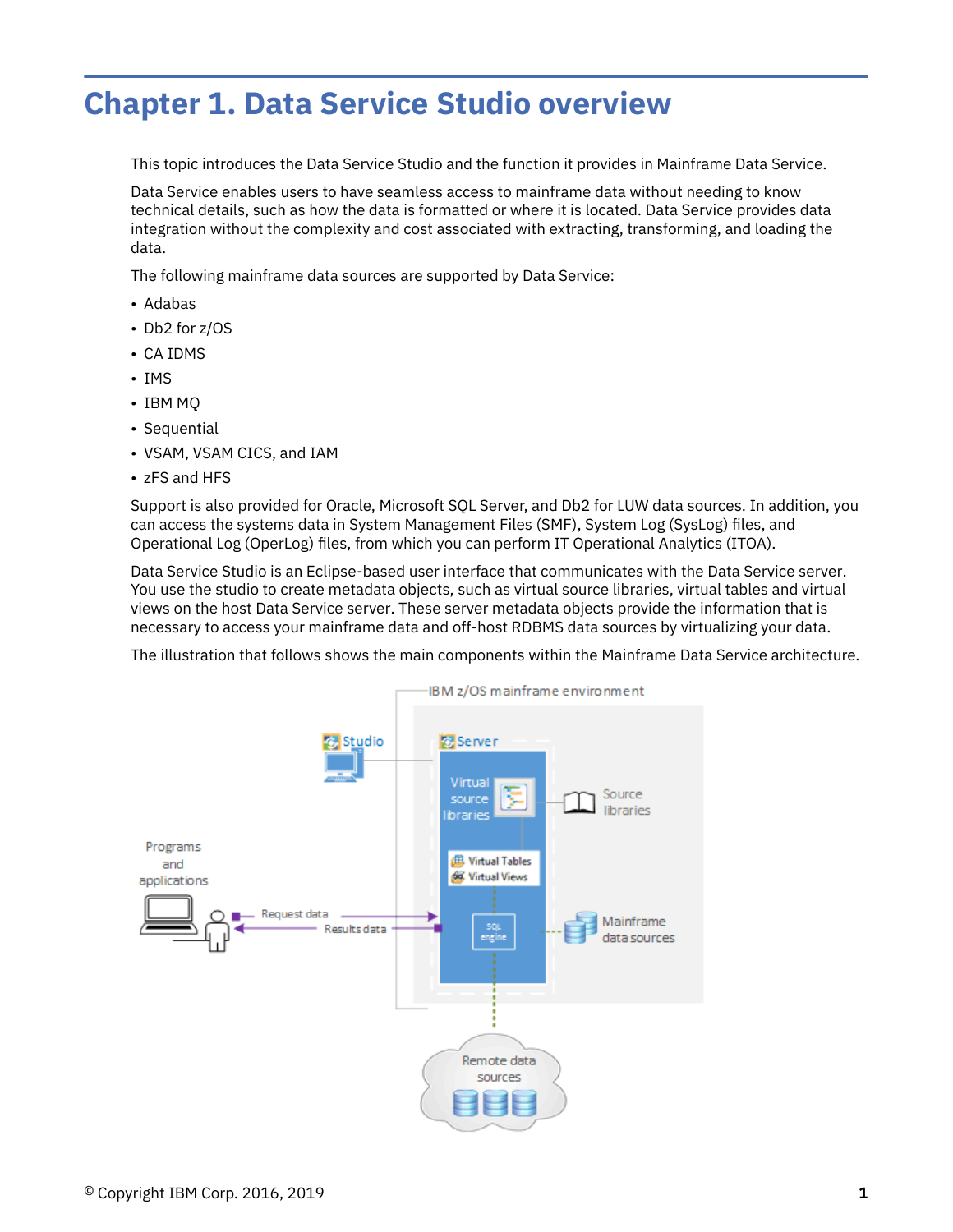#### **Getting started with the studio**

The following list highlights the steps to start using DS Studio:

- Before you can begin using the DS Studio, you must first open the Data Service perspective from the **Window** menu, and then connect to the Data Service server on the mainframe that has the data that you want to access.
- To get access to the mainframe data, use the DS Studio to create the following components on the Data Service server:
	- *Virtual source libraries*: A virtual source library is a reference to a library that already exists on the mainframe. Virtual source libraries point to the information (metadata) that is required to virtualize the source data. You create virtual source libraries using the **Virtual Source Library Wizard**.
	- *Virtual tables*: A *virtual table* is a map to the data that you want to access from the data source. After the virtual table is created, use it to generate and execute the SQL. The resulting SQL is used to read and extract the mapped data from the mainframe. You create virtual tables using the **New Virtual Table Wizard**. To get access to your data from programs or applications, you generate the code from the SQL using the **SQL Code Wizard**.
	- *Virtual views*: Optionally, you can use virtual tables to create virtual views from which you can generate SQL queries. A virtual view is the SQL SELECT statement that contains the columns from the source data that are used to read data directly from the data source. In some cases, creating a virtual view is more convenient than regenerating and editing the SQL. Virtual views are also used if your virtual table is missing columns or if you want to join different types of data. You create virtual views using the **New Virtual View Wizard**.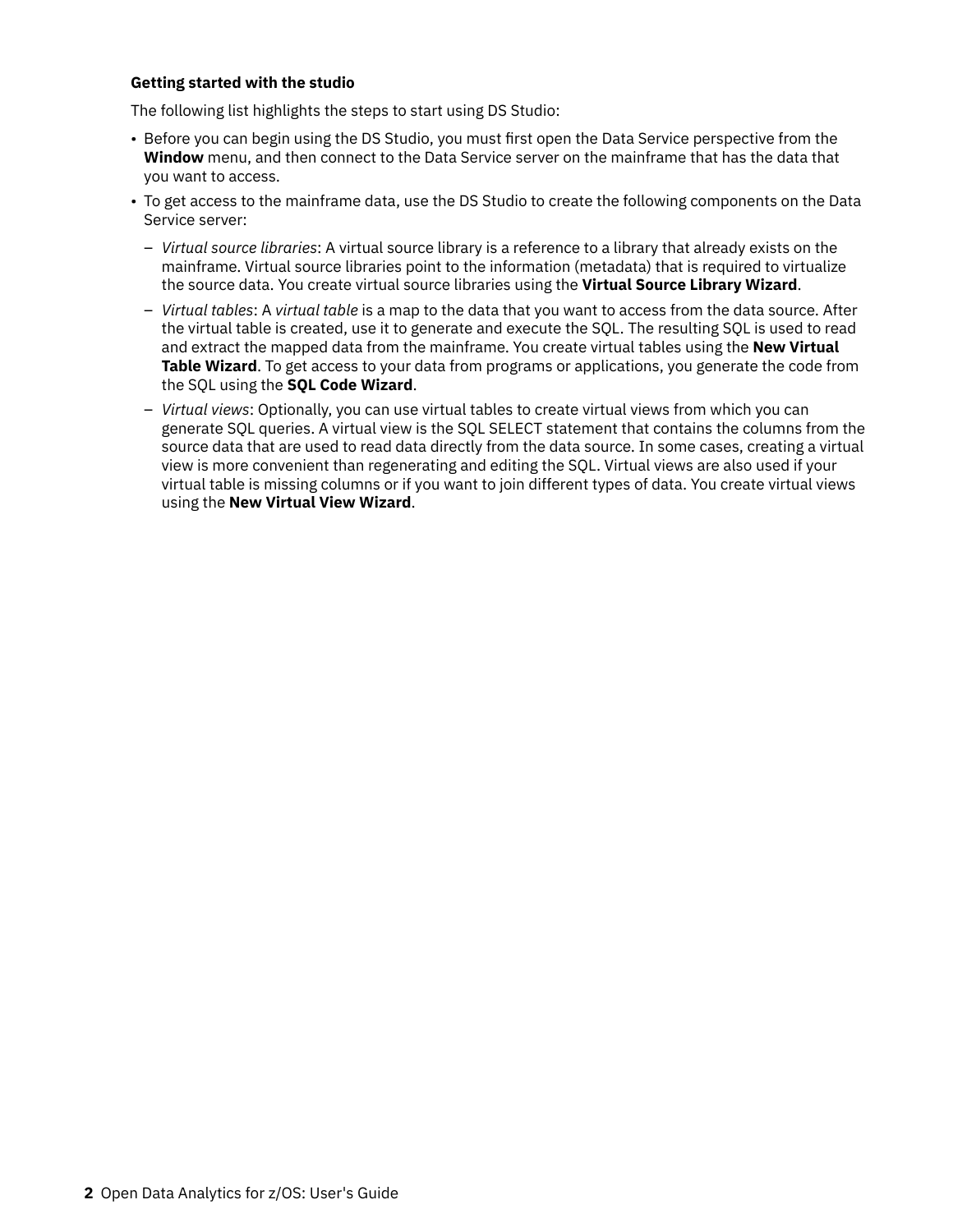# <span id="page-10-0"></span>**Chapter 2. Perspectives**

The perspective that you choose determines the views and editors that become available in the workbench.

A perspective is an arrangement of views and editors in the workbench. You use perspectives to accomplish a specific task or set of tasks. When you open a perspective, the menu items, tool bars, views, editors, and wizards that are associated with that perspective become available in the workbench.

#### **Opening perspectives**

From the **Window** menu, you can open a perspective by selecting **Open Perspective** and selecting the perspective that you want to use from the drop-down menu.

# **Data Service perspective**

The **Data Service** perspective provides the default views, editors, and wizards that you use to perform tasks that are associated with accessing your mainframe data.

Use this perspective to perform the following tasks:

- Explore mainframe resources and view metadata.
- Create and manage data sources.
- Generate and modify SQL queries.
- Create virtual tables from SQL.
- Create virtual views for use with complex SQL queries.
- Generate the code to use in your applications from SQL.

#### **Views**

The following views are available with this perspective:

| <b>Views</b>              | <b>Description</b>                                                                                                                                                                                                                                                        |
|---------------------------|---------------------------------------------------------------------------------------------------------------------------------------------------------------------------------------------------------------------------------------------------------------------------|
| <b>Active Connections</b> | Lists the open JDBC connections between the Data<br>Service Studio and one or more servers. The<br>current active connection is used by the SQL Editor<br>to issue SQL queries over that JDBC connection.<br>You can create new or delete existing server<br>connections. |
| <b>Server view</b>        | Lists data resources, stored procedures, and<br>metadata. You can perform tasks on selected<br>objects in the tree. Explorer views include the<br>following tabs:                                                                                                         |
|                           | • Client: Lists information that is related to data<br>sources and application development on your<br>local machine.                                                                                                                                                      |
|                           | • Server: Lists the server to which you want to<br>connect, view resources, or perform tasks.                                                                                                                                                                             |
|                           | • Network: Lists the host and server connections<br>within your network. You can choose to view or<br>modify existing host and server connection<br>settings.                                                                                                             |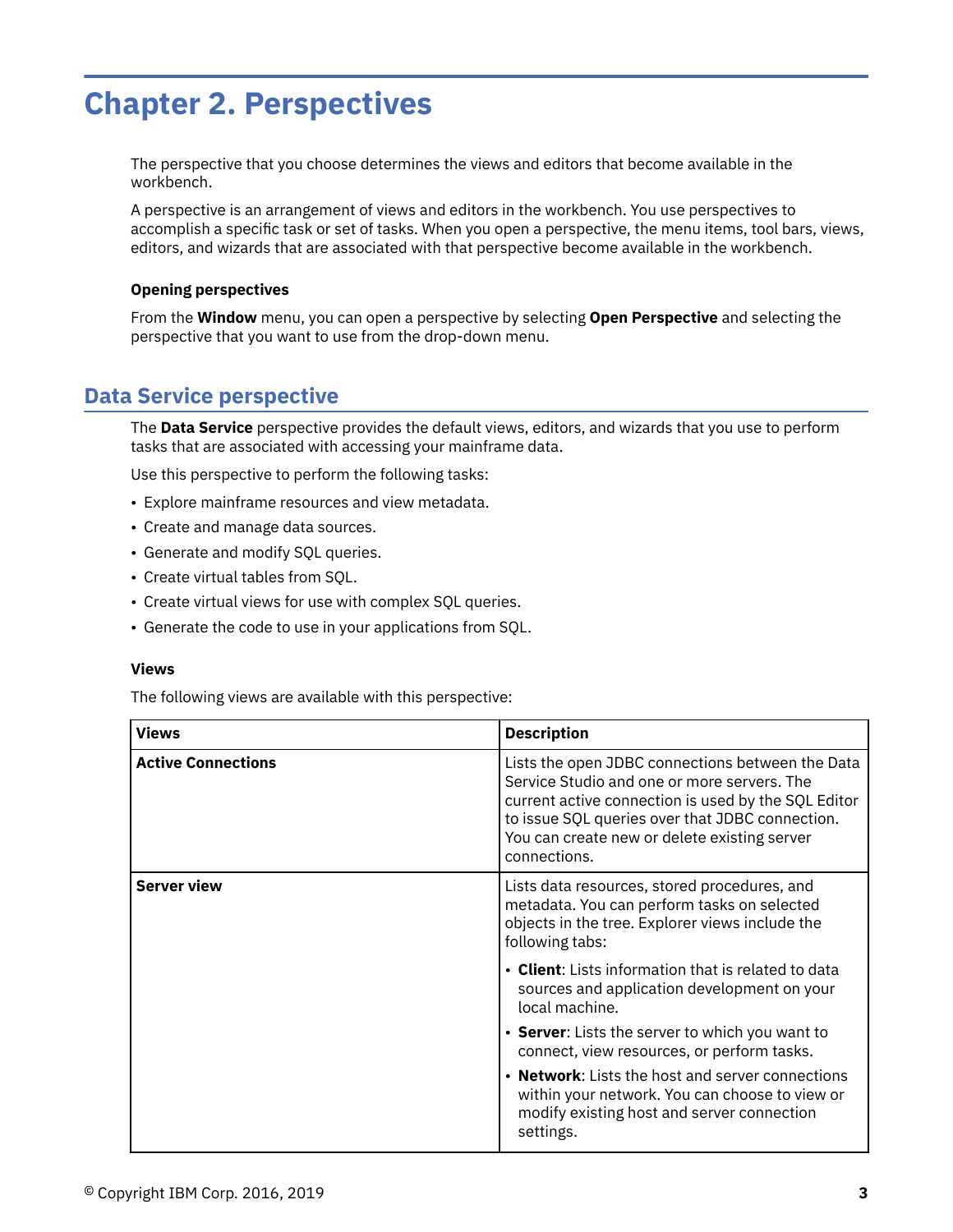| <b>Views</b>                   | <b>Description</b>                                                                                                                                 |
|--------------------------------|----------------------------------------------------------------------------------------------------------------------------------------------------|
|                                | • Favorites: Lists shortcuts to the mainframe<br>resources that you frequently access.                                                             |
| <b>Server Trace</b>            | Applies labels to Server Trace messages for use<br>when searching within the Server Trace view.                                                    |
| <b>Lists</b>                   | Use to display details for each tree node or object<br>that is selected in an Explorer view.                                                       |
| <b>Search</b>                  | Use to search for a text string within the Server<br>Trace results.                                                                                |
| <b>Server Trace</b>            | Use to set and gather server diagnostic information<br>for support purposes.                                                                       |
| <b>Server Trace Import</b>     | Use to import Server Trace (. isx) files.                                                                                                          |
| <b>SQL Results</b>             | Use to display the result set returned from a SQL<br>query in the SQL Results tab, and the resulting<br>trace information in the SQL Messages tab. |
| <b>Studio Navigator</b>        | Use to list shortcuts to key task views, wizards, and<br>editors.                                                                                  |
| <b>Virtualization Facility</b> | Use to display virtual table mapping details.                                                                                                      |

# **Editors**

The following text editors are available with this perspective:

| <b>Editors</b>                 | <b>Description</b>                                                            |
|--------------------------------|-------------------------------------------------------------------------------|
| Data Source                    | Use to edit existing connection definitions.                                  |
| <b>SQL</b>                     | Use to compose SQL statements and to invoke<br>queries against the server.    |
| <b>Virtualization Facility</b> | Use to edit metadata settings related to virtual<br>tables and virtual views. |

# **Wizards**

This perspective includes wizards that guide you through tasks, such as:

- Setting the server connection.
- Creating virtual source libraries.
- Creating virtual tables for SQL access to data.
- Generating application code from SQL.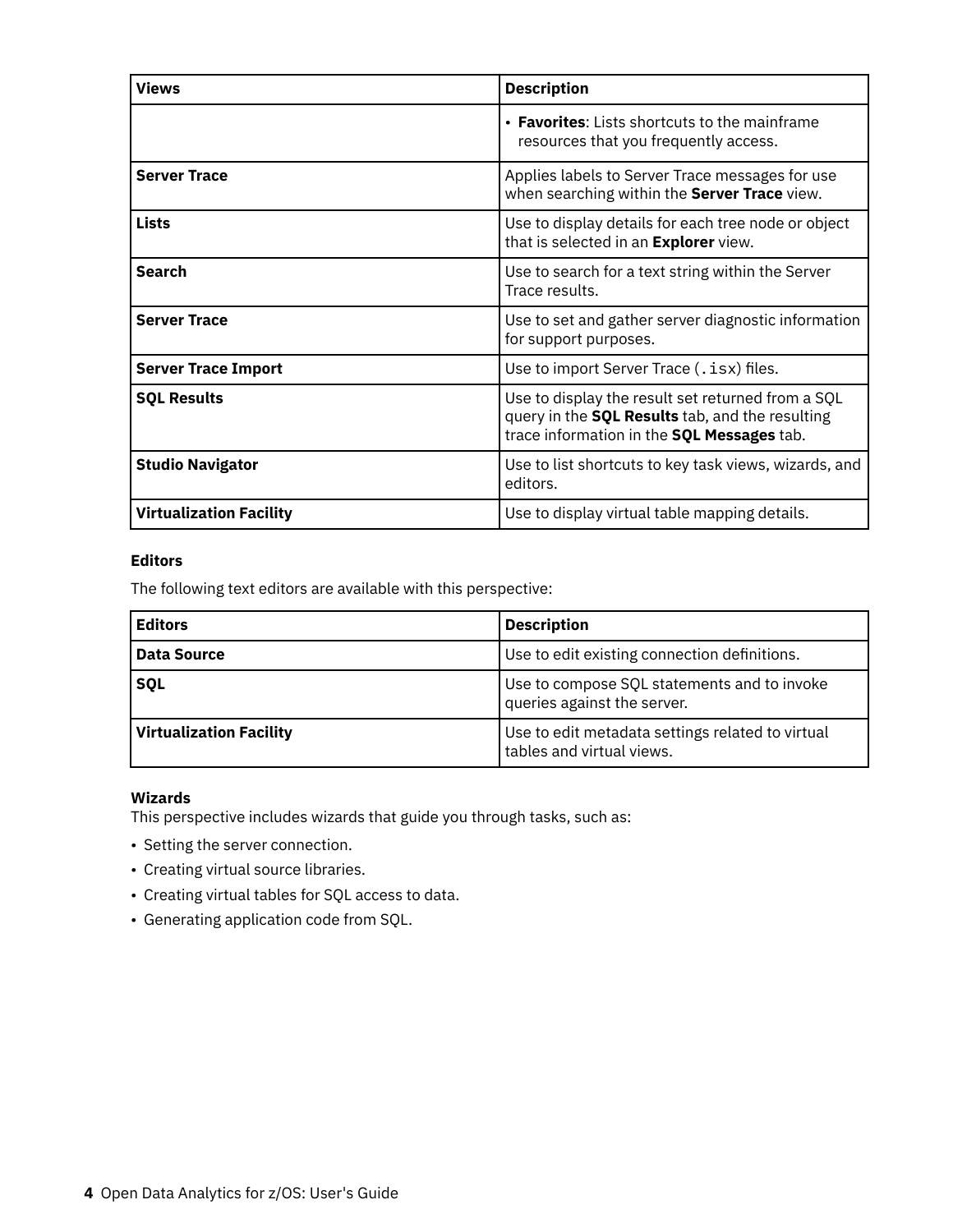# <span id="page-12-0"></span>**Chapter 3. Connecting to the Data Service server**

To access data on the mainframe, connect Data Service Studio to the Data Service server that is running on an z/OS mainframe instance.

# **Connecting to the Data Service server**

Use the Data Service Studio to connect to the Data Service server that is running on an instance of z/OS.

#### **Before you begin**

Before you can connect to the Data Service server, the server must be configured and started.

#### **Procedure**

- 1. From the Data Service Studio menu, click **Window** > **Open Perspective** > **Data Service**.
- 2. On the **Server** tab, click **Set Server**.
- 3. In the **Set Server** dialog box, complete the following:
	- **Host**: Select or enter the TCP/IP host name or IP address of the mainframe system on which the server is deployed.
	- **Port**: Enter the port number that the server uses. The default is 1200.
	- **Userid**: Enter your mainframe user ID.
	- **User Password**: Enter your password or password phrase for the mainframe user ID.
- 4. Click **OK**.

# **Completing the configuration of DRDA access to RDBMS data sources**

To complete the configuration of DRDA access to RDBMS data sources, you must bind packages on the server, and grant users the authority to use those packages.

#### **Before you begin**

You must know the host name and the port number of the server and your log on credentials. Your log on credentials must have the authority to bind packages and grant privileges.

#### **About this task**

Perform the following task for each RDBMS data source that you want to access.

#### **Procedure**

- 1. From the Data Service Studio, click **Window** > **Open Perspective** > **Data Service**.
- 2. On the **Server** tab, click **Set Server**.
- 3. In the **Set Current Server** dialog box, complete the following fields:

| <b>Option</b> | <b>Description</b>                                                                         |
|---------------|--------------------------------------------------------------------------------------------|
| <b>Host</b>   | Enter the TCP/IP host name or IP address of the mainframe system.                          |
| <b>Port</b>   | Enter the port number that is used to communicate with the server. The default is<br>1200. |
| <b>Userid</b> | Enter the mainframe user ID.                                                               |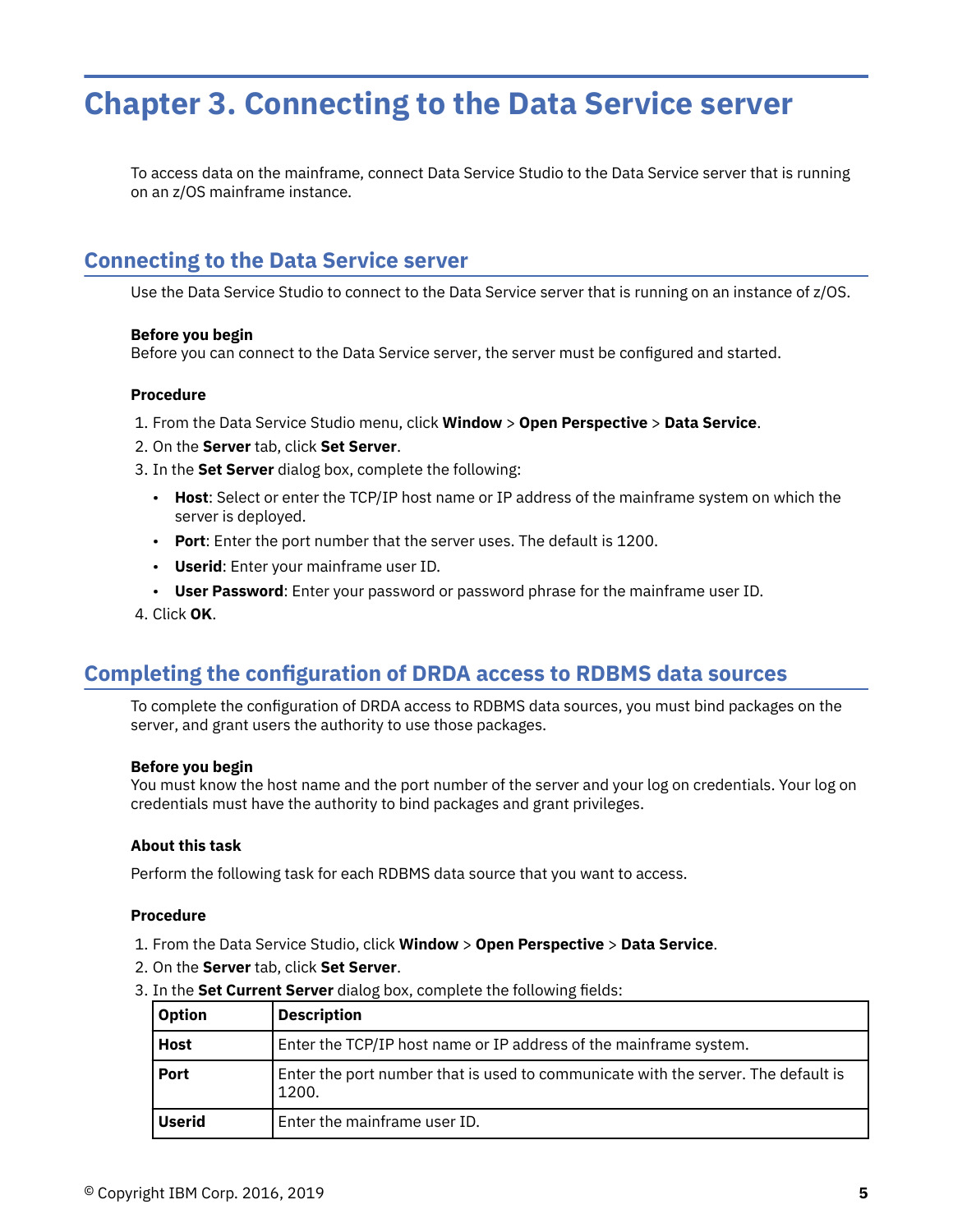<span id="page-13-0"></span>

| Option | <b>Description</b>                                                   |
|--------|----------------------------------------------------------------------|
|        | <b>User Password</b>   Enter the password for the mainframe user ID. |

- 4. Click **OK**.
- 5. On the **Server** tab, expand **SQL** > **Data** > **Other Subsystems**.
- 6. Right-click the subsystem and select **BIND/GRANT Packages**.
- 7. On the **BIND/GRANT Packages** page, complete the following fields:

| <b>Field</b>                | <b>Action</b>                                                                                                                                                                                                                                            |
|-----------------------------|----------------------------------------------------------------------------------------------------------------------------------------------------------------------------------------------------------------------------------------------------------|
| <b>Package Prefix</b>       | Enter the two character prefix to assign to the package. The package prefix must<br>match the prefix that is defined on the mainframe server. If you change the<br>default prefix (DS), you must also change it in the hlq. SAZKEXEC (AZKSIN00)<br>file. |
| Number of<br><b>Cursors</b> | Enter the number of cursors to use to process results. The default is 200.                                                                                                                                                                               |
| <b>Collection</b>           | Enter the value to use to bind packages. The default is <b>NULLID</b> . This value is<br>normally determined by the DB2 Administrator.                                                                                                                   |
| Table Qualifier             | Enter the value to use to qualify unqualified SQL. This value is normally<br>determined by the DB2 Administrator.                                                                                                                                        |
| <b>Owner UserId</b>         | Enter the user ID of the package owner. This value is normally determined by the<br>DB2 Administrator.                                                                                                                                                   |
| <b>Grant to</b>             | Set only when granting authority for the target DB2 server. The default is <b>PUBLIC</b> .                                                                                                                                                               |
| <b>Bind Package</b>         | Binds the product packages. This is the default setting.                                                                                                                                                                                                 |
| <b>Grant Execute</b>        | Grants execute permissions on the package to the user ID that is specified in the<br>Grant to field.                                                                                                                                                     |
| Replace<br><b>Packages</b>  | Replaces an existing package for the specified subsystem. Select this option only<br>if the package already exists.                                                                                                                                      |

8. Depending on the options that you select, additional dialog boxes and messages might be displayed.

9. Review the results in the **Results** text box and click **BIND/GRANT**.

# **Locale considerations**

You can modify the data source connection definitions to use different local code pages.

## **Before you begin**

You have the option to change the default code page (US/English IBM 1047) that the Data Service Studio uses to perform character data translations between the native Java character encoding (UTF-8) and the mainframe.

# **Procedure**

- 1. To configure the data source connection definition, in the **Active Connections** view, close all open connections.
- 2. On the Client tab, expand Data Service > Data Sources > JDBC > Default Config File.
- 3. Right-click the data source that you want to modify and click **Edit**.
- 4. In the **Data Source Editor**, click the **Connection String** tab.
- 5. Add or modify the Charset setting to use the appropriate EBCDIC code page. For example, Charset=IBM037.
- 6. If LGID=ENC exists in the connection string, delete it to avoid a conflict with the Charset setting.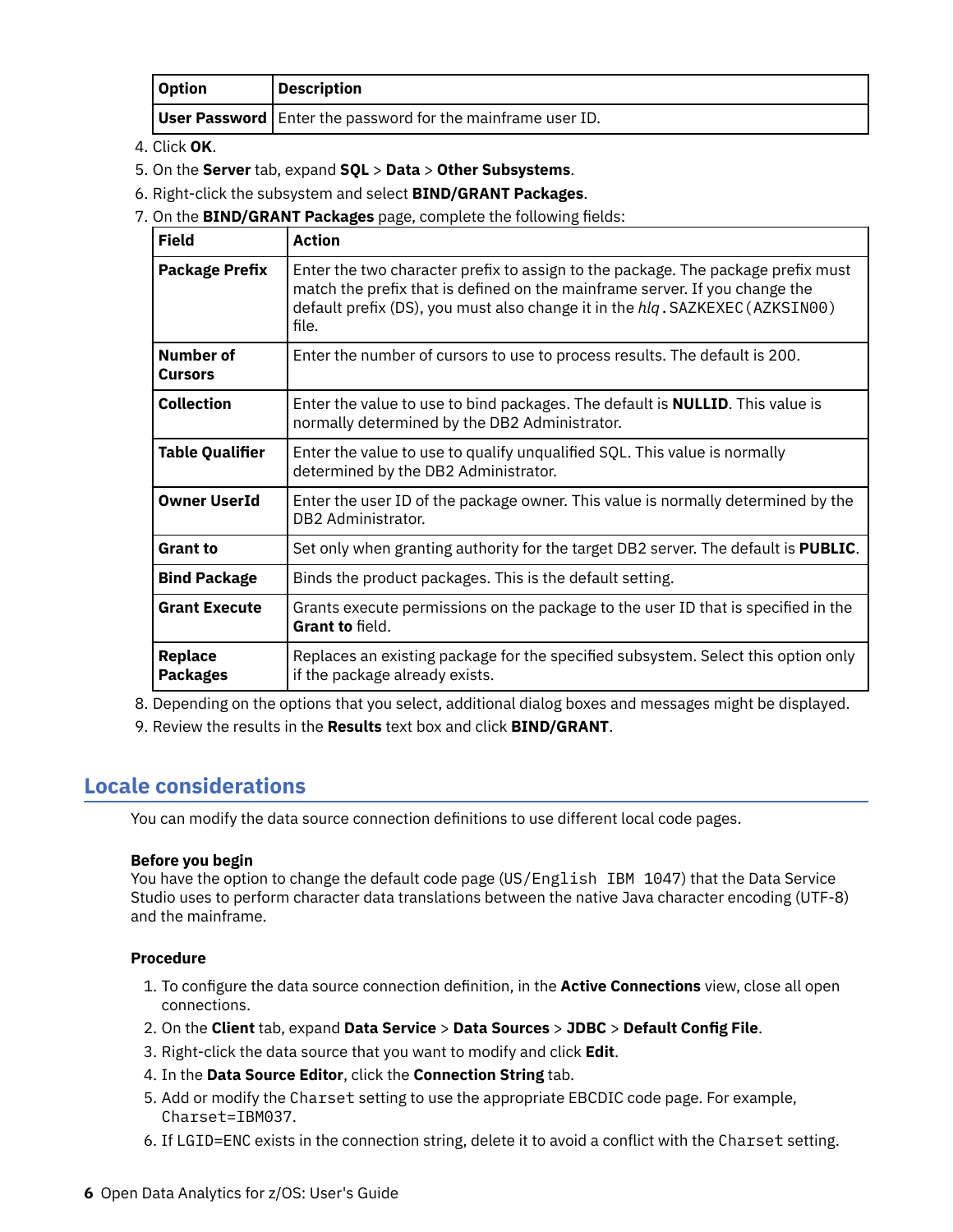- 7. Close the **Data Source Editor**.
- 8. When prompted, click Yes to save the data source definition.
- 9. To change the default Charset that the Data Service Studio uses when creating connection definitions, from the Window menu select Preferences, expand Data Service > Driver.
- 10. In **Connection Overrides**, enter the new Charset setting and click **OK**.
- 11. On the **Server** tab, expand **SQL** > **Data**.
- 12. Right-click the data source to which you want to connect and select Create Connection Definition **(DSN)**.
- 13. Accept the default name that is displayed or enter a new DSN name and click **OK**.
- 14. In the Data Source Editor, click the Connection String tab and confirm that the new Charset setting displays in the connection string.

#### **Results**

When running queries using the new data source definition, the character data (including language specific glyphs) that you chose is displayed in the **SQL Results** view.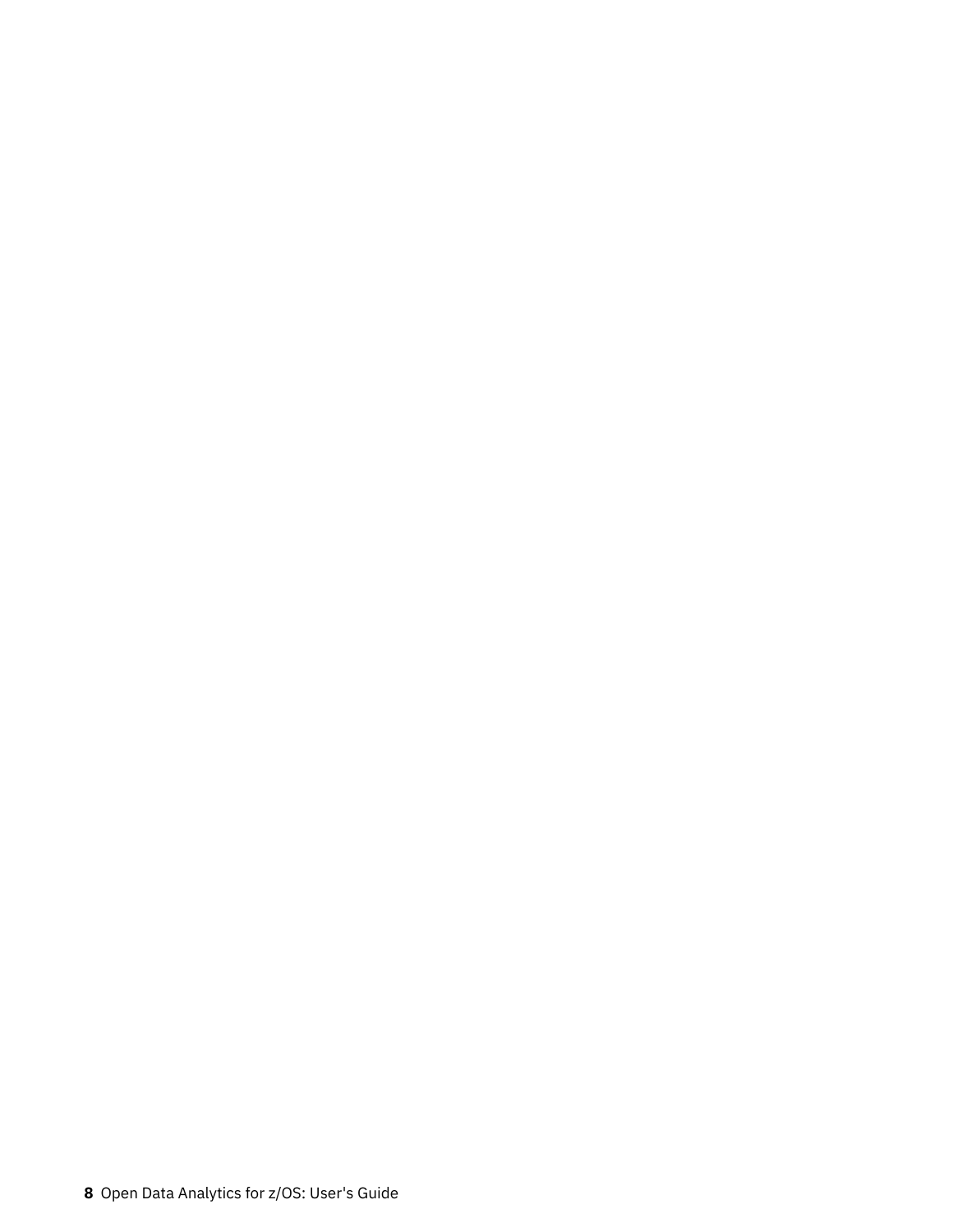# <span id="page-16-0"></span>**Chapter 4. Creating server metadata**

Using the Data Service Studio, you create the server metadata that provides the information necessary to virtualize your data. Server metadata includes virtual source libraries, virtual tables, and virtual views.

# **Creating virtual source libraries**

Virtual source libraries point to the information that Mainframe Data Service needs in order to access some types of mainframe data.

#### **Before you begin**

A virtual source library is a server metadata object that references a source library that exists on the Data Service (host) server. The members of the source library contain layout information specific to a type of data, for example a COBOL or PL/I copybook (copybook), Adabas Data Definition Module (DDM) views, IMS Database Definition (DBD) files, or IMS Program Specification Block (PSB) files. Virtual source libraries provide a reusable catalog of the host's data source libraries.

**Note:** When creating a virtual source library, the current user must have read access to the host data source library.

#### **About this task**

Virtual source libraries are a prerequisite to creating virtual tables for the following types of data sources:

- Adabas
- IMS
- IBM MQ
- Sequential
- VSAM, VSAM CICS and IAM
- zFS and HFS

When creating the virtual source libraries you specify the following data set (PDS/PDSE) names based on the type of data that you want to access:

- To access Adabas data, you specify the name of the PDS/PDSE that contains the Data Definition Module (DDM ) views that have been set up for the Adabas data in your environment.
- To access IMS data, you may need to create multiple virtual source libraries that reference multiple types of source libraries. You may create a separate virtual source library that references the IMS DBD files, the IMS PSB files, and the copybooks that describe the layout of each IMS segment. In each case, you specify the PDS/PDSE that is specific to the source library.
- To access IBM MQ data, you specify the name of the PDS/PDSE that contains the copybook that describes the data written to the queue.
- To access sequential data, you specify the name of the PDS/PDSE that contains the copybook that describes the structure of the sequential data records.
- To access VSAM, VSAM CICS, and IAM data, you specify the name of the PDS/PDSE that contains the copybook that describes the structure of the VSAM, VSAM CICS, and IAM data records.
- To access z/FS and HFS data, you specify the name of the PDS/PDSE that contains the copybook that describes the structure of the records in the data file.

#### **Procedure**

1. On the **Server** tab, expand **Admin** > **Source Libraries**.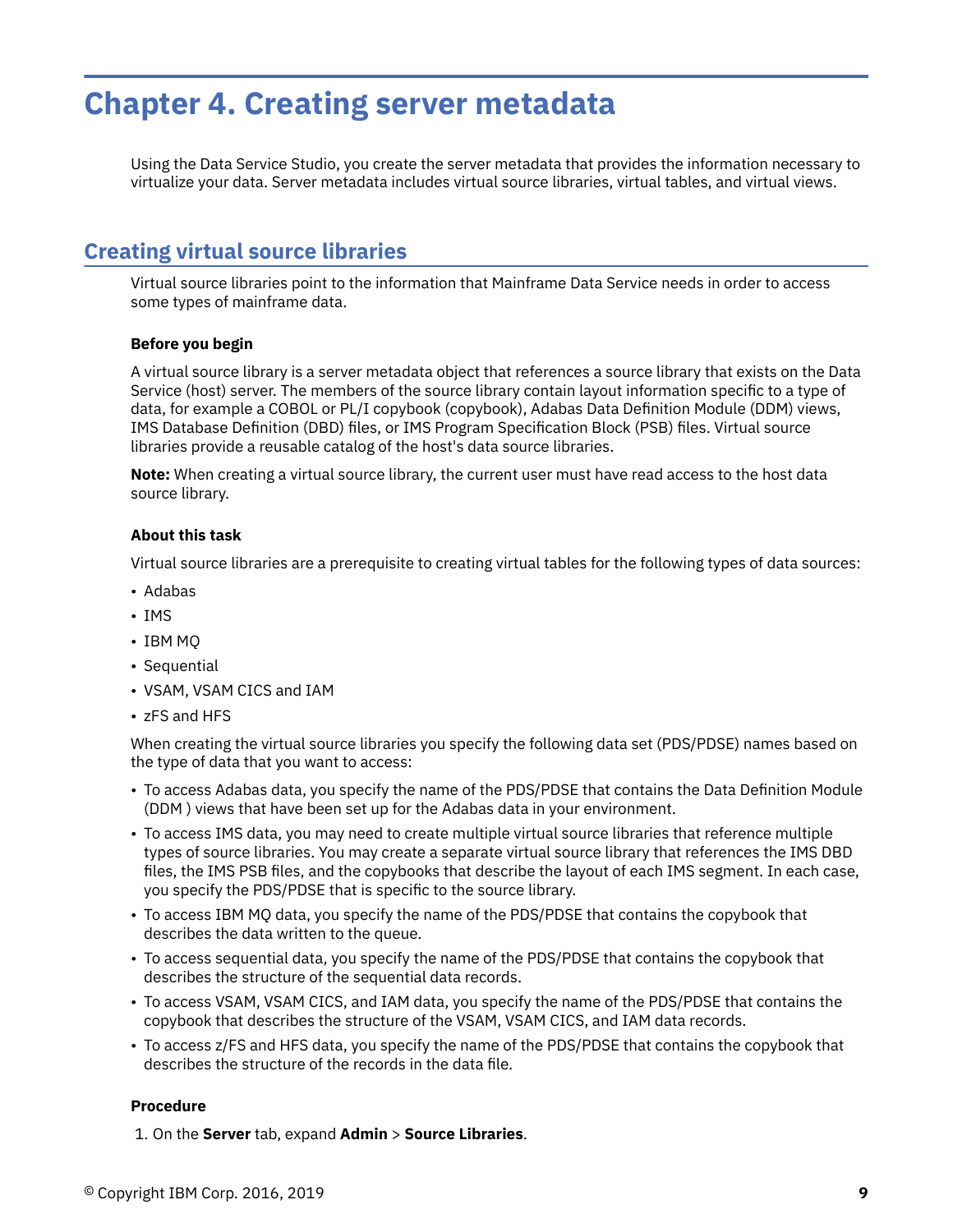<span id="page-17-0"></span>2. Right-click **Create Virtual Source Library** and select **Create Virtual Source Library**.

| <b>Field</b>        | Action                                                                                                  |
|---------------------|---------------------------------------------------------------------------------------------------------|
| <b>Name</b>         | Enter a unique, meaningful name for the virtual source library you are<br>creating.                     |
| <b>Description</b>  | Enter an optional description for the virtual source library.                                           |
| <b>Library Name</b> | Enter the name of the PDS/PDSE that contains the layout information for<br>the data you want to access. |

3. On the Virtual Source Library page, complete the following fields:

#### 4. Click **Finish**.

#### **Results**

The new virtual source library is displayed in the **Source Libraries** folder.

# **Creating virtual tables**

To access your data, create a virtual table or virtual view that maps to your source data and that matches the definition of the source data structure on the mainframe.

From the virtual table or virtual view, you generate the SQL that is used to read and access the mapped data from the mainframe. You create virtual tables using the **New Virtual Table Wizard** that is specific to the type of data that you want to access. Some virtual tables, including SMF virtual tables, are made available during the product installation.

The following high-level procedures must be completed prior to creating a virtual table:

- Start the Data Service Studio.
- Open the Data Service perspective.
- Connect to the Data Service server.
- Run the **Create Source Library** wizard to create a virtual source library to map to your mainframe data. This procedure is not required to create virtual tables for RDBMS data.

## **Virtual table tasks**

When a virtual table is selected on the **Server** tab, you can perform the following tasks:

- **Edit**: Edit the virtual table properties in the editor.
- **Copy** and **Paste**: Copy the virtual table and paste the copy under the **Virtual Tables** node.
- **Disable**: Disable the virtual table on this server.
- **Delete**: Delete the virtual table from the server.
- **Create Virtual View**: Create a virtual view from the virtual table.

#### **Key and index information**

To view a summary of key and index information for an existing virtual table, select the virtual table on the **Server** tab and from the **Window** menu, select **Show View** > **Properties**. The properties for the selected table are displayed in the **Properties** view.

If a virtual table includes columns that have a primary key or an index, the column is notated using the following symbols:

- Key symbol This column is associated with a primary key.
- Superscript numeral 1 This column is associated with a unique index, but does not have an associated primary key.
- Superscript asterisk This column is associated with a non-unique index.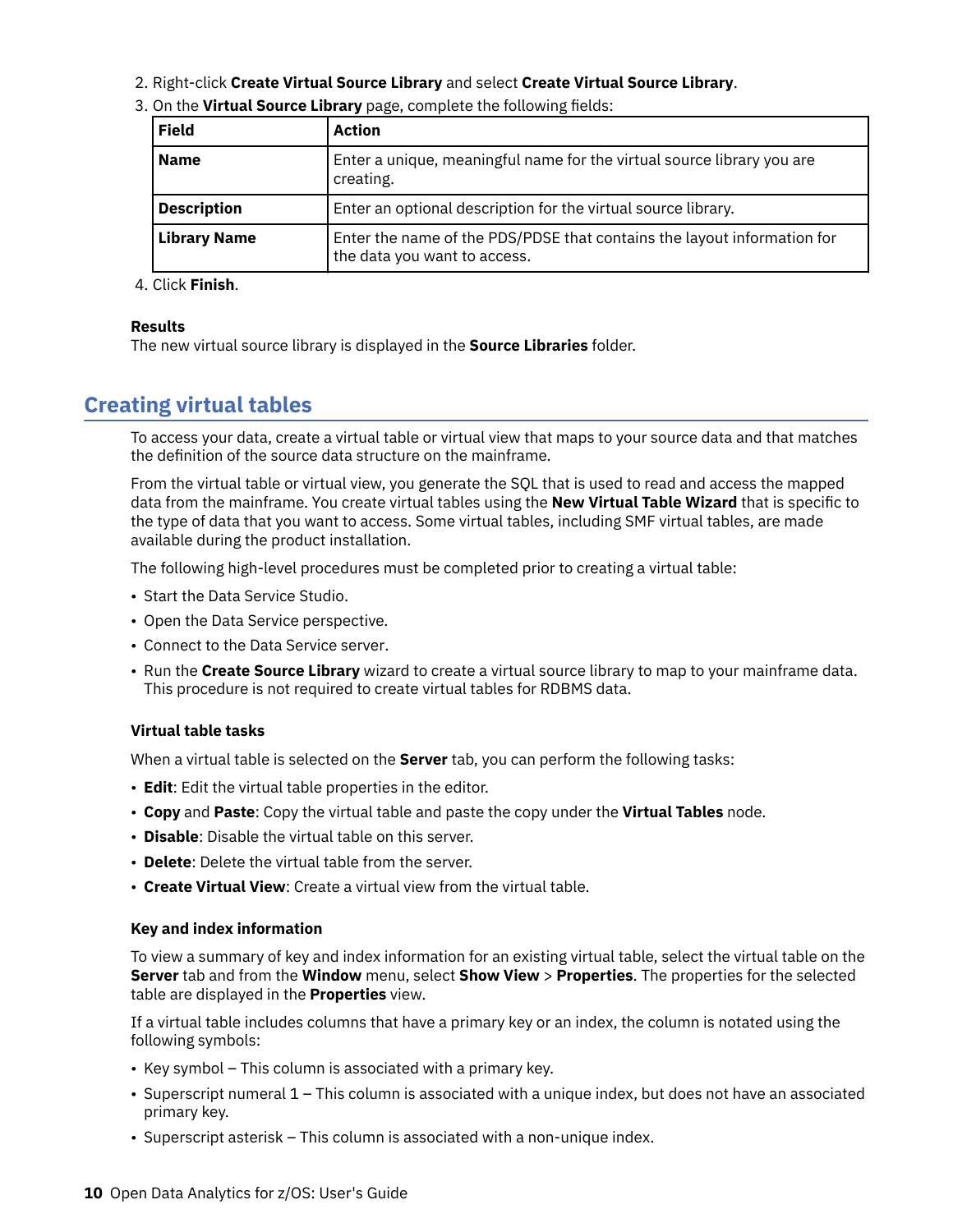<span id="page-18-0"></span>This primary key and index information is also highlighted when you browse RDBMS tables under the **Other Subsystems** tree.

You can control the identification of primary keys and indexes using settings in [SQL preferences.](#page-66-0)

# **Creating virtual tables for Adabas data**

Create a virtual table that maps to the Adabas data that you want to access, and from which the SQL used to access the data is generated and executed.

#### **Before you begin**

Have the Adabas database ID and password, the file number, and the subsystem name available.

# **Procedure**

- 1. Expand the **SQL** > **Data** > *SSID* node, where *SSID* is the name of your server.
- 2. Right-click **Virtual Tables** and select **Create Virtual Table(s)**.
- 3. Under **Wizards**, select the **ADABAS** wizard and click **Next**.
- 4. On the **New Virtual Table Wizard** page, complete the following fields and click Next:

| <b>Field</b>                     | <b>Action</b>                                                                                                                                                                                                                                                                                                                                                                                              |
|----------------------------------|------------------------------------------------------------------------------------------------------------------------------------------------------------------------------------------------------------------------------------------------------------------------------------------------------------------------------------------------------------------------------------------------------------|
| <b>Name</b>                      | Enter a unique name. The name can contain a maximum of 50 characters. The<br>name must consist of an uppercase letter followed by zero or more characters,<br>each of which is an uppercase letter, a digit, or the underscore character.                                                                                                                                                                  |
| <b>Metadata</b><br>Library       | From the drop-down list, select the target library where the virtual table metadata<br>will be stored (for example, hlg.USER.MAP). The target libraries are specified in the<br>server's started task JCL.                                                                                                                                                                                                 |
| <b>Description</b>               | Enter an optional description.                                                                                                                                                                                                                                                                                                                                                                             |
| <b>Arrays</b><br><b>Handling</b> | Enable one of the following array management options:<br>• Flatten arrays into a single fixed table at runtime: This relates to multiple<br>occurring (MU) fields and periodic (PE) groups.<br>• Return arrays into separate tables at runtime: This relates to multiple<br>occurring (MU) fields and periodic (PE) groups. A subtable is generated for each<br>array. Subtables only support read access. |

5. On the **ADABAS Details** page, complete the following fields and click **Next**:

| <b>Field</b>                        | Action                                                                                                                                                                                                      |
|-------------------------------------|-------------------------------------------------------------------------------------------------------------------------------------------------------------------------------------------------------------|
| <b>DBID</b>                         | Enter the Adabas database ID.                                                                                                                                                                               |
| <b>File Number</b>                  | Enter the number of the file to use.                                                                                                                                                                        |
| <b>Adabas</b><br><b>Password</b>    | If the file is password-protected, enter the password. This password is stored and<br>encrypted in the virtual table so that future queries use the same password to<br>access the data.                    |
| <b>SubSystem</b>                    | Enter the name of the Adabas subsystem.                                                                                                                                                                     |
| <b>Max MU Count</b>                 | Enter the maximum number of times to repeat the MU field. The default is 10.                                                                                                                                |
| <b>Max PE Count</b>                 | Enter the maximum number of times to repeat the PE field. The default is 10.                                                                                                                                |
| <b>Create Count</b><br><b>Field</b> | Select this check box to index every MU or PE field so that the index (count) field<br>created precedes the repeating field. This index field tells the caller how many<br>repeating fields are being used. |
| <b>Secure</b>                       | Select this check box to choose the Adabas file ID number to be used for file<br>name security.                                                                                                             |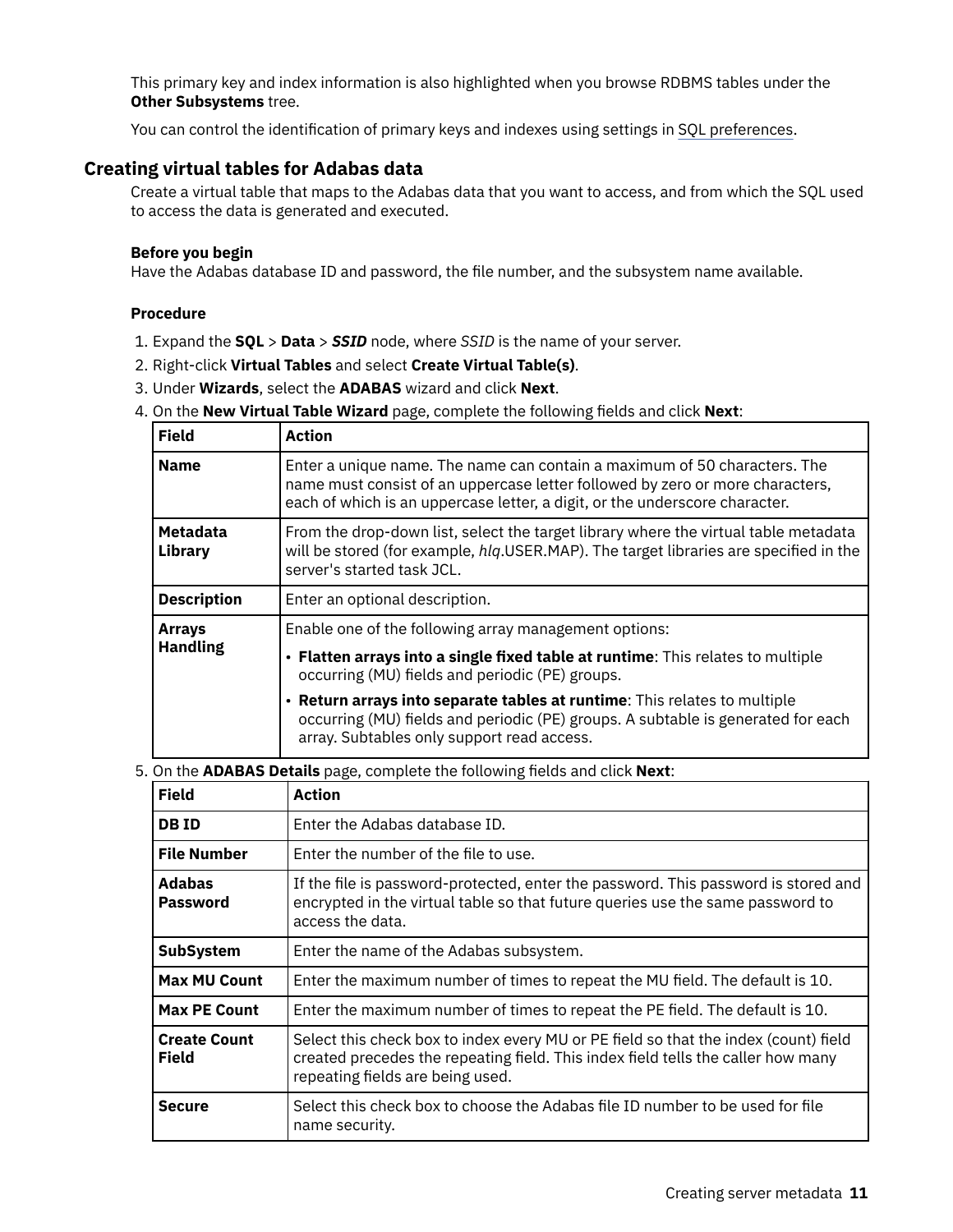| <b>Field</b>                        | <b>Action</b>                                                                                                                                                                                                                                                                                                                                                                                                                                                                                                                                                                                      |
|-------------------------------------|----------------------------------------------------------------------------------------------------------------------------------------------------------------------------------------------------------------------------------------------------------------------------------------------------------------------------------------------------------------------------------------------------------------------------------------------------------------------------------------------------------------------------------------------------------------------------------------------------|
| DE Search only                      | Select this check box if you want the utility to generate control definitions that<br>allow the client to only use WHERE columns that are Adabas descriptors (such as<br>superde, subde, and hyperde).                                                                                                                                                                                                                                                                                                                                                                                             |
| <b>Search by PE</b><br>index        | Select this check box to allow the client to target rows that match a particular<br>occurrence of the PE field when searching rows using the WHERE clause. If this<br>parameter is not specified, all rows where any occurrence of that PE field match<br>the value specified will be targeted.                                                                                                                                                                                                                                                                                                    |
| <b>Unpacked to</b><br><b>Packed</b> | Select this check box to convert all unpacked format fields to packed format.                                                                                                                                                                                                                                                                                                                                                                                                                                                                                                                      |
| <b>Binary to Integer</b>            | Select this check box to convert all 2-byte and 4-byte binary fields to short<br>integer and integer formats, respectively.                                                                                                                                                                                                                                                                                                                                                                                                                                                                        |
| <b>Binary to Packed</b>             | Select this check box to map the binary fields in the Adabas file to SQL decimal<br>columns (numeric packed decimal format) in the generated virtual table. Note the<br>following points:                                                                                                                                                                                                                                                                                                                                                                                                          |
|                                     | • If the precision of the Adabas binary field allows for the possibility of a numeric<br>value that would cause data overflow when converted to SQL decimal, the<br>column in the virtual table will be mapped to SQL binary instead. This means<br>that Adabas fields with precision greater than 12 will continue to be mapped to<br>SQL binary.                                                                                                                                                                                                                                                 |
|                                     | . If you select the Binary to Integer check box and the Binary to Packed check<br>box, the precision of the Adabas binary field will determine if it gets mapped to<br>an SQL integer (that is, 2-byte or 4-byte fields) or a decimal type.                                                                                                                                                                                                                                                                                                                                                        |
| <b>Advanced</b>                     | When reading large volumes of data from tables, click <b>Advanced</b> to display and<br>configure the MapReduce feature. The MapReduce feature enables you to divide<br>the data into logical partitions and process those partitions in parallel using the<br>Thread Count value. At runtime, the number of zIIP processors is verified and<br>one thread is used for each zIIP processor; resulting in improved performance.<br>The Thread Count value you specify overrides the default value (2) and the<br>discovered value. To disable MapReduce, select the Disable MapReduce check<br>box. |

#### 6. Optional: On the Data Definition Module page, if you have a Natural Data Definition Module (DDM) listing of the file, you can complete the following to get additional metadata information:

| <b>Field</b>                                | <b>Action</b>                                                                                                                                                                                                             |
|---------------------------------------------|---------------------------------------------------------------------------------------------------------------------------------------------------------------------------------------------------------------------------|
| <b>Available Source</b><br><b>Libraries</b> | From the list of Available Source Libraries, select the virtual source library that<br>contains the data structure definition that you want the virtual table to use.                                                     |
| <b>Source Library</b><br><b>Members</b>     | Select the names of each virtual source library member that represents the data<br>structure that you want to include. The green arrow next to a DDM indicates that<br>it is a suggested member, not that it is selected. |

#### 7. On the Virtual Table Layout page, complete the following fields and click Next:

| Field              | <b>Action</b>                                                                  |
|--------------------|--------------------------------------------------------------------------------|
| <b>Source</b>      | Expand the source file to verify that it displays the expected data layout.    |
| <b>Start Field</b> | This field is not supported for Adabas because the entire data layout is used. |
| <b>End Field</b>   | This field is not supported for Adabas because the entire data layout is used. |

8. Click **Finish**.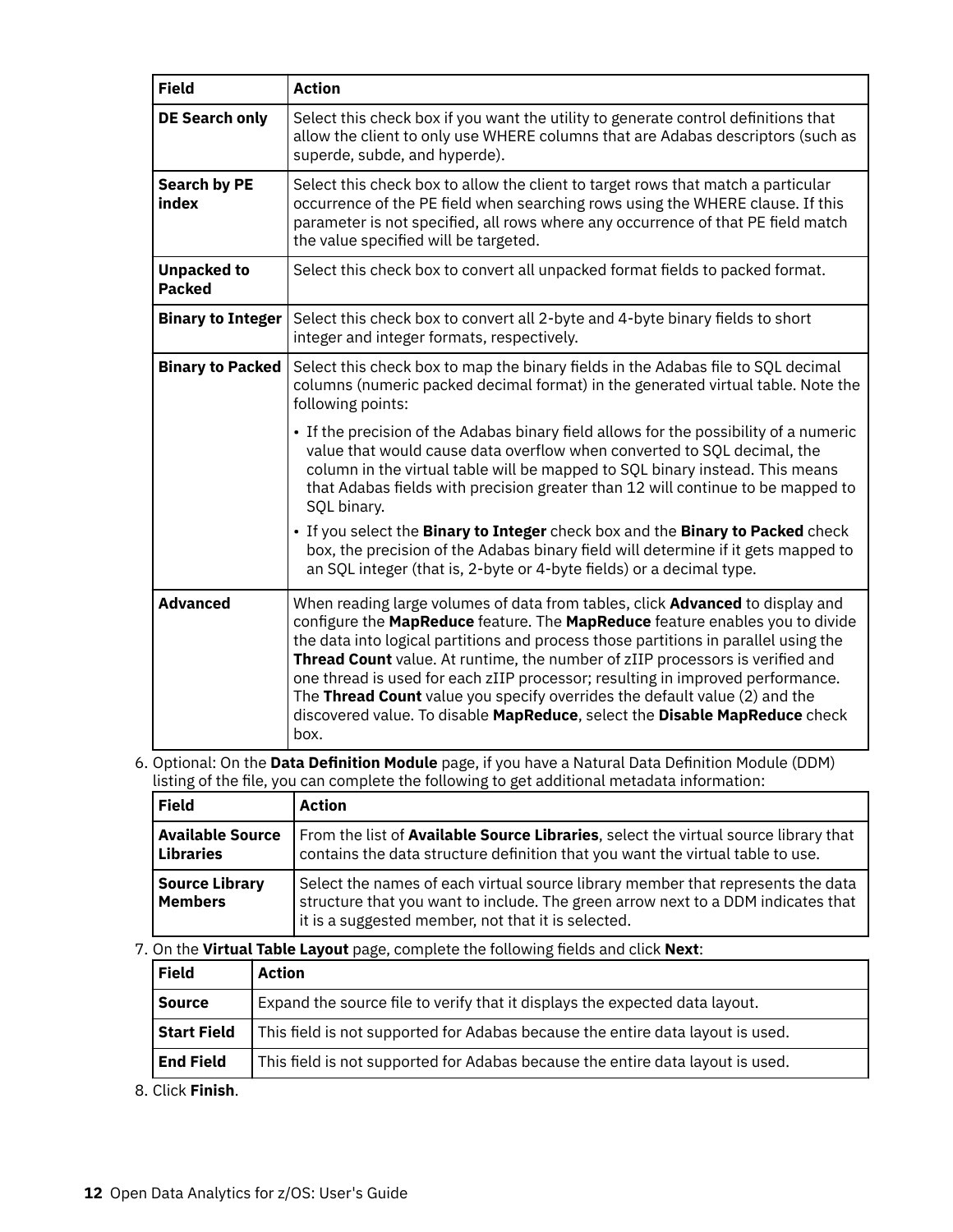#### <span id="page-20-0"></span>**What to do next**

Use the studio to easily compose and execute SQL queries using your new virtual tables. See [Chapter 5,](#page-48-0) ["Generating and executing SQL queries," on page 41](#page-48-0).

**Important:** Use caution when using the BASE\_KEY in WHERE predicates, (for example, [PARENT TABLE].BASE\_KEY = [CHILD TABLE].PARENT\_KEY) when joining the parent table with a child subtable, since this will result in a table scan of the entire Adabas file. It is recommended instead to use the CHILD\_KEY (for example, [PARENT TABLE].CHILD\_KEY = [CHILD TABLE].PARENT\_KEY).

# **Creating virtual tables for RDBMS data sources**

Create virtual tables that map to RDBMS data sources, such as Db2 for z/OS, Db2 LUW (Linux, UNIX, and Windows), Oracle, and Microsoft SQL Server.

## **About this task**

It is recommended that you create a virtual table for each RDBMS table from which you want to access data. Creating a virtual table for each RDBMS table allows you to perform joins across data that may originate from different DRDA accessible RDBMS subsystems or to perform joins between your RDBMS data and other types of virtualized data, such as IMS or VSAM data.

This wizard allows you to create multiple virtual tables at a time if the selected source tables belong to the same RDBMS subsystem. In this wizard, a view is treated the same as a table; each table or view is mapped to a virtual table.

## **Db2 data access method:**

When virtual tables are created for access to Db2 for z/OS data, an option is available to select the access method. *Db2 Direct* is a Data Service server access method that reads the data in the Db2 VSAM linear data sets directly instead of accessing the data through traditional Db2 APIs. For more information, see "Db2 for z/OS data access methods" in the *Solutions Guide*.

**Note:** The data access method options are not displayed if the Data Service server does not support Db2 Direct.

## **Procedure**

- 1. On the **Server** tab, explore the RDBMS metadata information by expanding the **SQL** > **Data** > **Other Subsystems** node, and then navigating down the appropriate subtree. The hierarchy begins with the subsystem, followed by the schema, and then the tables and views.
- 2. Select a single table or view from the tree, or use the following techniques to select multiple tables or views:
	- To select more than one individual node, hold down the Ctrl key and click each node to be included.
	- To select a range of tables (or views), click the first table in the range, and then hold the Shift key and select the last table in the range. All tables within the range will be included.
	- To select a group of nodes, click the parent node. All of the children under the parent node will be included. For example, select the **Tables** node to include all tables belonging to that schema. Or, select the schema node to include all tables and views under that schema.

You can use a combination of these techniques. For example, you can select two schema nodes to create virtual tables for all tables and views belonging to those two schemas.

3. Right-click the selected items and select **Create Virtual Table(s)**. The **New Virtual Tables Wizard** launches.

| <b>Field</b>     | <b>Action</b>                                                                                                                                                                                                            |
|------------------|--------------------------------------------------------------------------------------------------------------------------------------------------------------------------------------------------------------------------|
| Metadata Library | From the drop-down list, select the target library where the virtual table<br>$\mid$ metadata will be stored (for example, $h$ l $q$ .USER.MAP). The target libraries are<br>specified in the server's started task JCL. |

4. On the **New Virtual Tables for DBMS access** page, complete the following fields: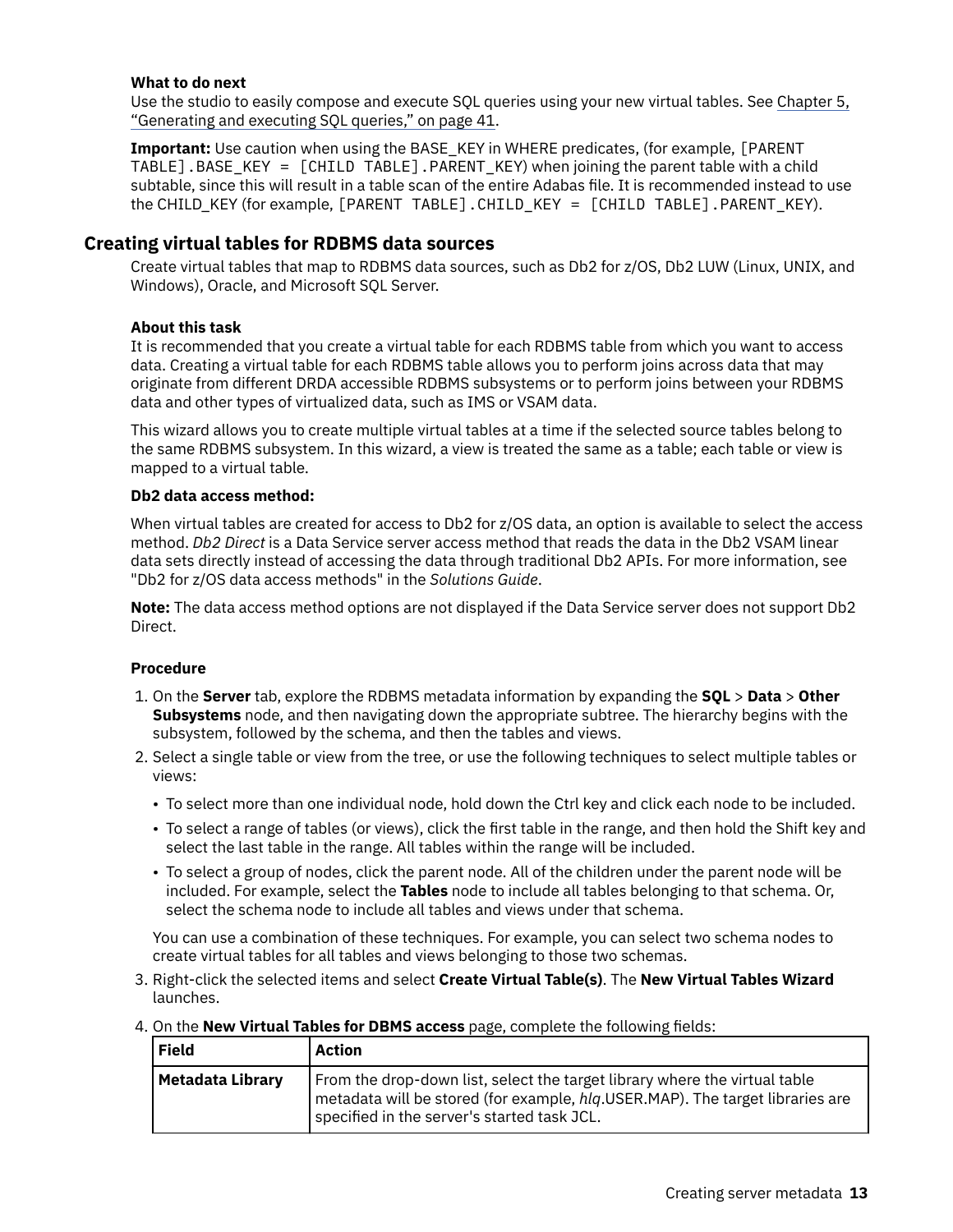| <b>Field</b>                                                                                                                                                           | <b>Action</b>                                                                                                                                                                                                                                                                                                                                                                                                                                                                                                                                                                                                                                              |
|------------------------------------------------------------------------------------------------------------------------------------------------------------------------|------------------------------------------------------------------------------------------------------------------------------------------------------------------------------------------------------------------------------------------------------------------------------------------------------------------------------------------------------------------------------------------------------------------------------------------------------------------------------------------------------------------------------------------------------------------------------------------------------------------------------------------------------------|
| <b>Description</b>                                                                                                                                                     | Enter an optional description.                                                                                                                                                                                                                                                                                                                                                                                                                                                                                                                                                                                                                             |
| <b>Naming Pattern</b>                                                                                                                                                  | Specify the format to use for the generated virtual table names. Use the<br>following variables to create naming patterns that are derived from the RDBMS<br>metadata:                                                                                                                                                                                                                                                                                                                                                                                                                                                                                     |
|                                                                                                                                                                        | • {Subsystem}: Subsystem name<br>• {Schema}: Source schema name<br>• {Table}: Source table name                                                                                                                                                                                                                                                                                                                                                                                                                                                                                                                                                            |
| <b>Virtual Target</b><br><b>System</b>                                                                                                                                 | Select a virtual target system from the drop-down list. A virtual target system<br>points to the RDBMS subsystem that contains the data that you want to access<br>using the current virtual table. If there are no virtual target systems in the<br>drop-down list, click Create Target System to create one.                                                                                                                                                                                                                                                                                                                                             |
|                                                                                                                                                                        | By using virtual target systems, you can easily change the name of the RDBMS<br>subsystem that is referenced in the virtual tables. For example, you create a<br>virtual target system called TSDSN1, and specify that it will access the RDBMS<br>subsystem DSN1. Then, you create 50 virtual tables that access data in the<br>RDBMS source TSDSN1 (that is, pointing to DSN1). If it becomes necessary to<br>change the name of the RDBMS source DSN1, you only have to change it in a<br>single place by editing the virtual target system. These target systems can be<br>located under the SQL > Target Systems > DBMS node in the server view tree. |
| • Use traditional<br>DB2 access (read/<br>write,<br>transactional<br>integrity)<br>• Use DB2-Direct<br>access (read-<br>only, high<br>performance bulk<br>data access) | Select the access method to use when accessing Db2 for z/OS data.<br>Choose Use traditional DB2 access (read/write, transactional integrity) to<br>use Db2 APIs such as DRDA, CAF, and RRSAF. This is the default selection.<br>Choose Use DB2-Direct access (read-only, high performance bulk data<br>access) to use Db2 Direct.<br>Note: These options are available only when creating virtual tables for access<br>to Db2 for z/OS data and if the Data Service server supports Db2 Direct.                                                                                                                                                            |
| <b>Advanced</b>                                                                                                                                                        | When reading large volumes of data from tables, click Advanced to display<br>and configure the MapReduce feature. The MapReduce feature enables you to<br>divide the data into logical partitions and process those partitions in parallel<br>using the Thread Count value. At runtime, the number of zIIP processors is<br>verified and one thread is used for each zIIP processor; resulting in improved<br>performance. The Thread Count value you specify overrides the default value<br>(2) and the discovered value. To disable MapReduce, select the Disable<br>MapReduce check box.                                                                |

5. In the results table, review the list of selected entries. Modify the selections as needed.

**Tip:** Use the check box in the header row of the table to control the selection of all entries.

# 6. Click **Finish**.

# **What to do next**

Use the studio to easily compose and execute SQL queries using your new virtual tables. See [Chapter 5,](#page-48-0) ["Generating and executing SQL queries," on page 41](#page-48-0).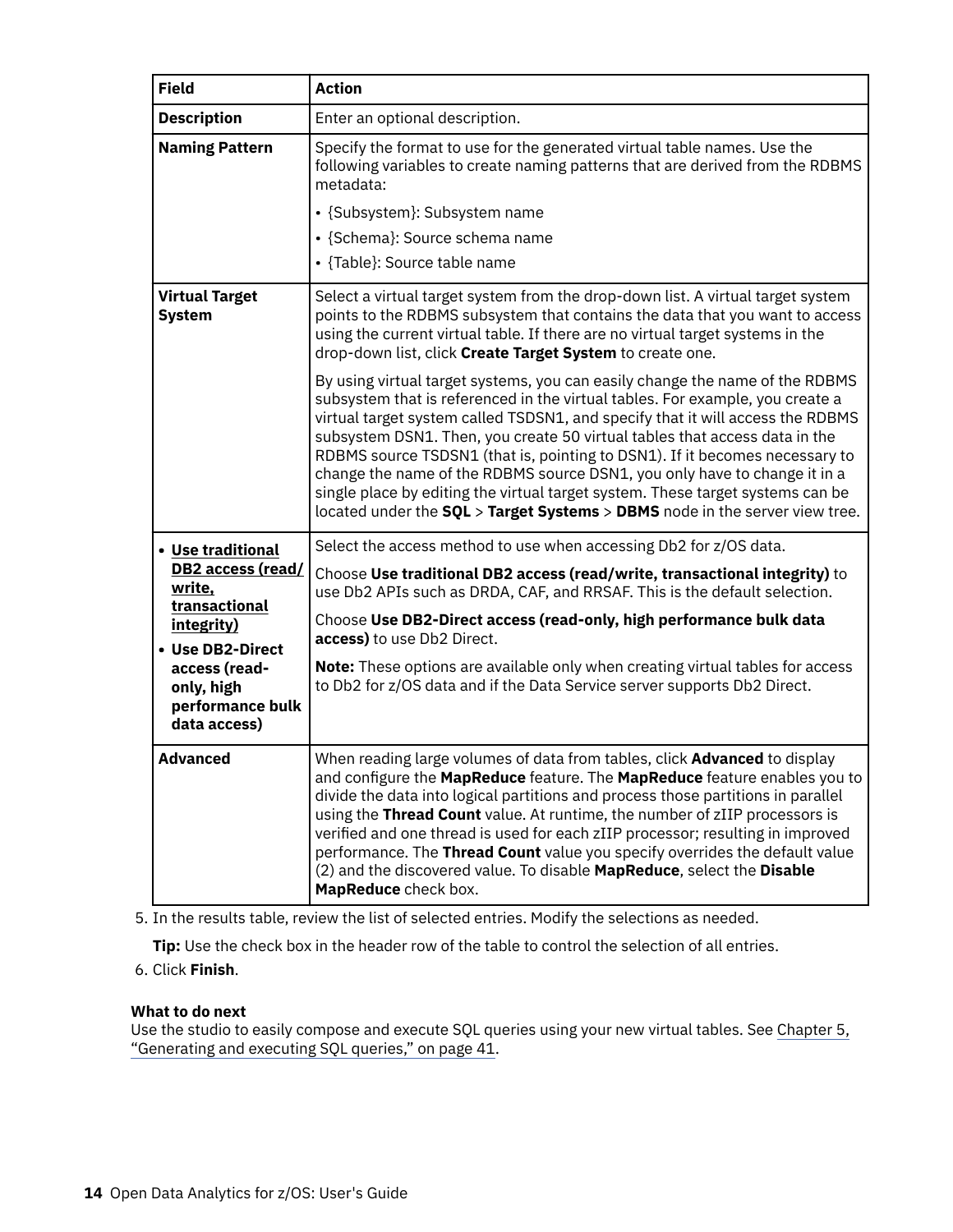# <span id="page-22-0"></span>**Creating virtual tables for CA IDMS data**

Create virtual tables that map to the CA IDMS data that you want to access and from which the SQL used to access the data is generated and executed.

## **Before you begin**

The Data Service server must be configured for CA IDMS access, and the CA IDMS central version referenced by the data server SYSCTL DD statement must be active.

## **About this task**

CA IDMS schema records are mapped using the CA IDMS data dictionary. Each record is mapped as a separate virtual table using the COBOL names to derive the SQL column names. In addition to records, schema sets can be mapped as well. Virtual tables created for CA IDMS sets serve as correlation tables between CA IDMS records so SQL joins can navigate the CA IDMS schema.

## **Procedure**

- 1. On the **Server** tab, explore the CA IDMS metadata information by expanding the **Discovery** > **IDMS** node, and then navigating down the appropriate subtree. The hierarchy begins with the data dictionary, followed by the CA IDMS schema, the CA IDMS subschema, and then the associated records and sets.
- 2. Select one or more records, as follows:
	- To select individual records, hold down the Ctrl key and click each record to include.
	- To select a range of records, click the first record in the range, and then hold the Shift key and select the last record in the range. All records within the range will be included.
	- To select all child records under a parent, click the parent record.
- 3. Right-click the selected records and select **Create Virtual Table(s)**. The **New Virtual Tables Wizard** launches.

**Note:** You can map the relevant CA IDMS sets in the wizard.

4. On the **Create IDMS virtual tables** page, complete the following **Common Virtual Table Settings**:

| <b>Field</b>                                                  | <b>Description</b>                                                                                                                                                                                                                                                                                              |
|---------------------------------------------------------------|-----------------------------------------------------------------------------------------------------------------------------------------------------------------------------------------------------------------------------------------------------------------------------------------------------------------|
| <b>Metadata Library</b>                                       | From the drop-down list, select the target library where the virtual table<br>metadata will be stored (for example, hlq.USER.MAP). The target libraries are<br>specified in the server's started task JCL.                                                                                                      |
| <b>Description</b>                                            | Enter an optional description.                                                                                                                                                                                                                                                                                  |
| <b>Arrays Handling</b>                                        | Select one of the following options:                                                                                                                                                                                                                                                                            |
|                                                               | • Flatten arrays into a single fixed table at runtime (Y): This option supports<br>both OCCURS and OCCURS DEPENDING ON statements.                                                                                                                                                                              |
|                                                               | • Return arrays into separate tables at runtime (N): This option supports<br>both OCCURS and OCCURS DEPENDING ON statements. A subtable is<br>generated for each array. Subtables support SQL read access only.                                                                                                 |
| <b>Virtual Table</b><br><b>Naming Patterns</b>                | Specify the format to use for the generated virtual table names. You can<br>specify different patterns for records and sets. Use the following variables to<br>create naming patterns that are derived from the IDMS metadata:<br>· {SubSchema}: Subschema name<br>• {Record}: Record name<br>• {Set}: Set name |
| <b>Prune IDMS record</b><br>field suffix from<br>column names | Select this option to remove the IDMS record field suffix from the column<br>names.                                                                                                                                                                                                                             |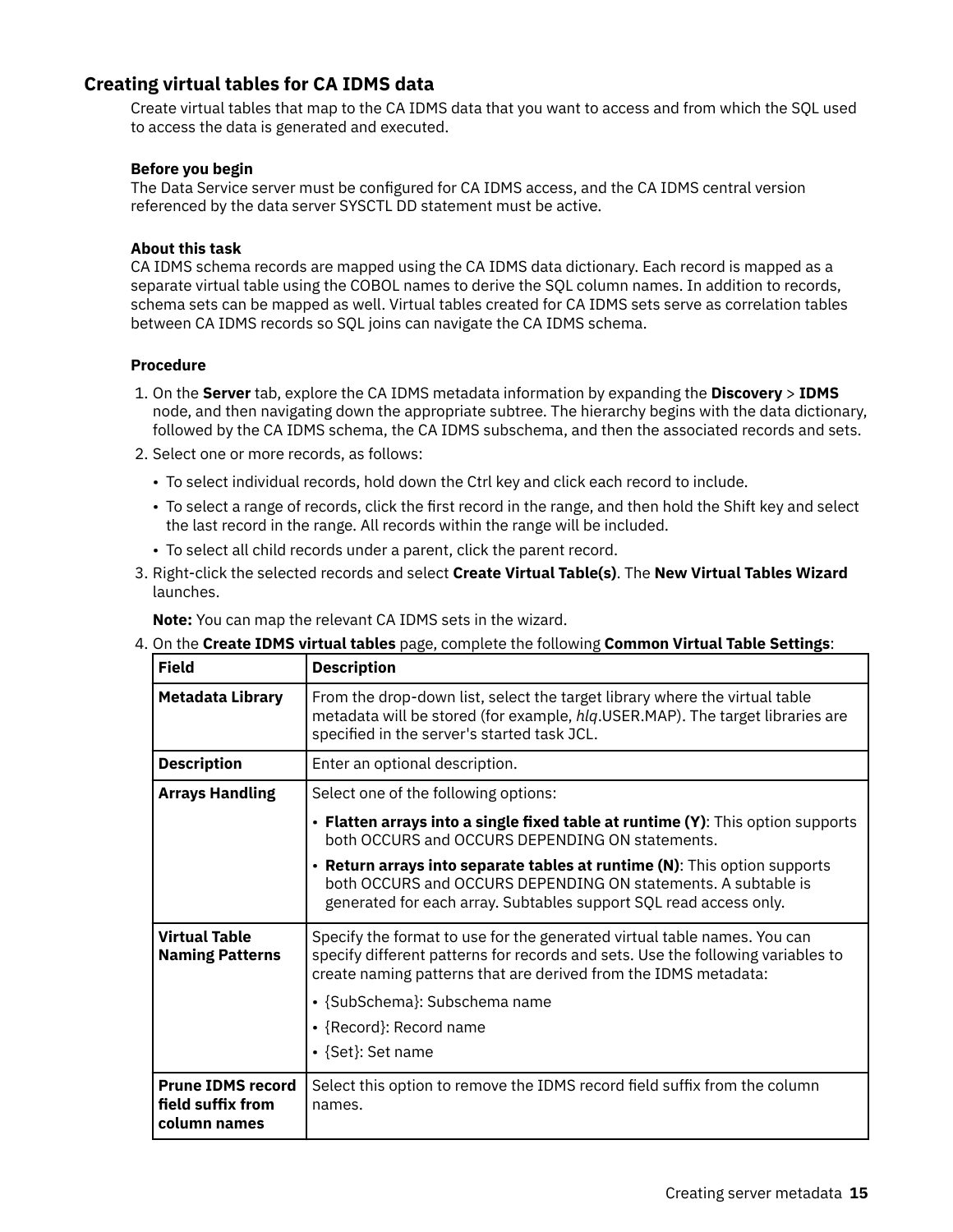<span id="page-23-0"></span>5. In the table that lists the IDMS records, review the list of selected entries. Modify the selections as needed.

**Tip:** Use the check box in the header row of the table to control the selection of all entries.

- 6. To map the sets, click **Fetch Related IDMS Sets**. The Data Service Studio collects additional metadata from the server and displays the relevant items in the table that lists the IDMS sets.
- 7. In the table that lists the IDMS sets, review the list of selected entries. Modify the selections as needed.
- 8. To disable MapReduce, click **Advanced** and select **Disable MapReduce**.
- 9. Click **Finish**.

#### **Results**

The Data Service Studio creates the virtual tables (the metadata maps) on the server.

#### **What to do next**

Use the studio to easily compose and execute SQL queries using your new virtual tables. See [Chapter 5,](#page-48-0) ["Generating and executing SQL queries," on page 41](#page-48-0).

#### **Creating virtual tables for IMS data**

Create a virtual table that maps to the IMS data that you want to access, and from which the SQL used to access the data is generated and executed.

#### **Before you begin**

The Program Specification Block (PSB) and Database Definition (DBD) source members, and the copybooks for each segment must exist in the virtual source libraries defined to the server. For details, see ["Creating virtual source libraries " on page 9](#page-16-0).

To use the IMS Direct feature, the IMSDIRECTENABLED parameter must be enabled in the server IN00 file.

#### **About this task**

When an IMS SQL query is run, the SQL Engine for the server will determine if the request is best executed using IMS Direct (native file support) or if IMS APIs are required. The determination is based on the database and file types supported as well as the size of the database.

#### **Procedure**

- 1. Expand the **SQL** > **Data** > *SSID* node, where *SSID* is the name of your server.
- 2. Right-click **Virtual Tables** and select **Create Virtual Table(s)**.
- 3. Under **Wizards**, select the **IMS** wizard and click **Next**.
- 4. On the **New IMS virtual Table(s)** page, create metadata for an IMS virtual table by completing the following steps:
	- a) Choose a DBD by doing one of the following steps:
		- Select a **DBD** from the drop-down list.
		- If your DBD does not appear in the drop-down list, click **Extract DBD** to create the requisite metadata. The **New IMS DBD Metadata Wizard** launches. See ["Using the IMS DBD Metadata](#page-24-0) [wizard" on page 17](#page-24-0).
	- b) Choose a PSB by doing one of the following steps:
		- Select a **PSB** from the drop-down list.
		- If your PSB does not appear in the drop-down list, click **Extract PSB** to create the requisite metadata. The **New IMS PSB Metadata Wizard** launches. See ["Using the IMS PSB Metadata](#page-25-0) [wizard" on page 18](#page-25-0).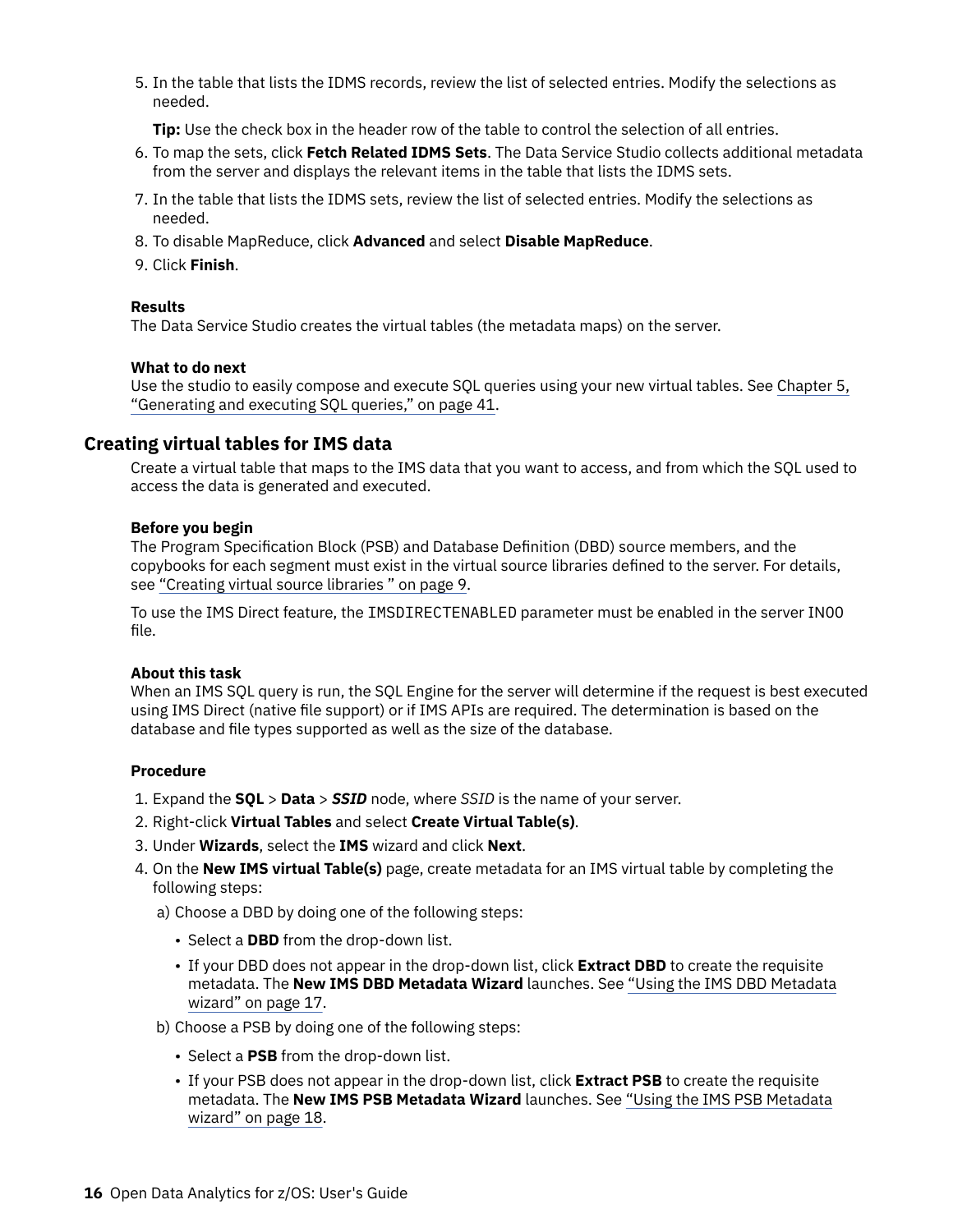- <span id="page-24-0"></span>c) Click **Create Virtual Table** to create a virtual table for an IMS segment in the selected DBD and PSB. The **New Virtual Table Wizard** launches. See ["Using the IMS Virtual Table wizard" on page](#page-26-0) [19](#page-26-0).
	- **Note:** Both the DBD and PSB must be defined for this button to be enabled.
- 5. Click **Finish**.

### **What to do next**

Use the studio to easily compose and execute SQL queries using your new virtual tables. See [Chapter 5,](#page-48-0) ["Generating and executing SQL queries," on page 41](#page-48-0).

#### **Using the IMS DBD Metadata wizard**

Use the **New IMS DBD Metadata Wizard** to create DBD server metadata.

#### **About this task**

This wizard is used to create server metadata containing information extracted from the selected DBD source. This DBD metadata is a prerequisite for creating IMS virtual tables. The name of each DBD map will be determined from the contents of the DBD source.

### **Procedure**

1. On the **New DBD Metadata** page, complete the following fields and click **Next**:

| <b>Field</b>       | Action                                                                                                                                                                                                                   |
|--------------------|--------------------------------------------------------------------------------------------------------------------------------------------------------------------------------------------------------------------------|
|                    | <b>Metadata Library</b> From the drop-down list, select the target library where the DBD metadata will be<br>stored (for example, hlg.USER.MAP). The target libraries are specified in the<br>server's started task JCL. |
| <b>Description</b> | Enter an optional description.                                                                                                                                                                                           |

2. On the **Source Download** page, complete the following fields and click **Next**:

| <b>Field</b>                            | <b>Action</b>                                                                                                                                                      |
|-----------------------------------------|--------------------------------------------------------------------------------------------------------------------------------------------------------------------|
| <b>Available Source</b>                 | From the list of <b>Available Source Libraries</b> , select the virtual source library                                                                             |
| <b>Libraries</b>                        | that contains the DBD source member.                                                                                                                               |
| <b>Source Library</b><br><b>Members</b> | Select the DBD that you want to use and click <b>Download</b> to copy the<br>member from the mainframe to your desktop. Use Filter patterns to filter<br>the list. |
| <b>Downloaded Source</b>                | Review the list of downloaded members and ensure that the check box for                                                                                            |
| <b>Files</b>                            | the DBD that you want to use has been selected.                                                                                                                    |

3. On the **Data Layout** page, complete the following fields and click **Next**:

| <b>Field</b>     | <b>Action</b>                                                                                                                                                                                                    |
|------------------|------------------------------------------------------------------------------------------------------------------------------------------------------------------------------------------------------------------|
| <b>Source</b>    | Expand the source file to verify that it displays the expected database definition (DBD).                                                                                                                        |
|                  | <b>Start Field</b> Accept the default root start field, or if multiple DBD nodes are present in the source<br>tree, you can click on one of the DBD nodes to indicate that you only want to map that<br>one DBD. |
| <b>End Field</b> | <b>End Field</b> selection is disabled when extracting DBD source.                                                                                                                                               |

4. On the **IMS Server configuration** page, complete the following fields:

| <b>Field</b>                                | Action                                                                              |
|---------------------------------------------|-------------------------------------------------------------------------------------|
| • Use IMS/DBCTL                             | Select the IMS protocol to use.                                                     |
| (read/write,<br>transactional<br>integrity) | Choose Use IMS/DBCTL (read/write, transactional integrity) to use IMS<br>API calls. |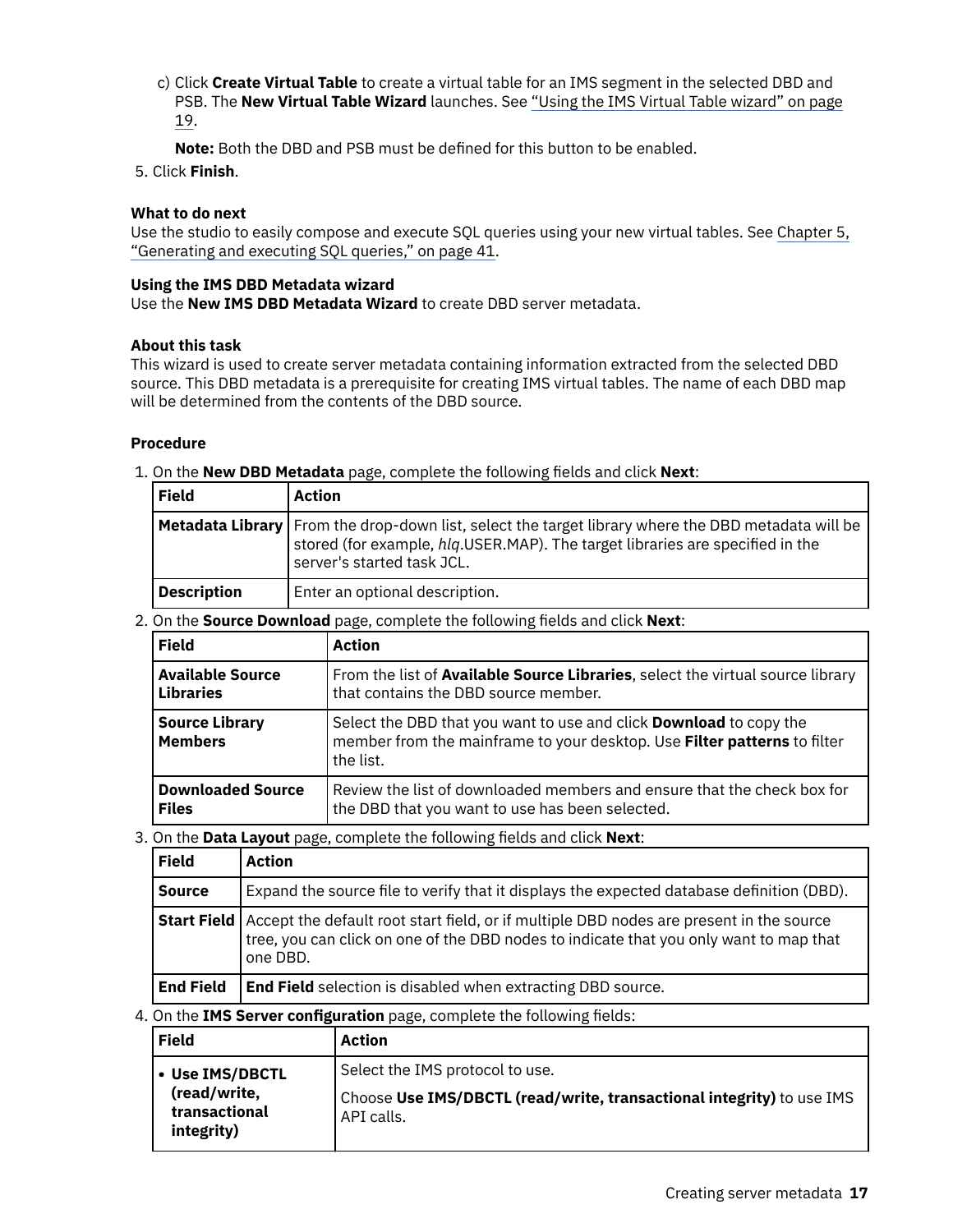<span id="page-25-0"></span>

| <b>Field</b>                                                             | Action                                                                                                                                                                                                                                                                                                                                                                                                                                                                                                                                                                                             |
|--------------------------------------------------------------------------|----------------------------------------------------------------------------------------------------------------------------------------------------------------------------------------------------------------------------------------------------------------------------------------------------------------------------------------------------------------------------------------------------------------------------------------------------------------------------------------------------------------------------------------------------------------------------------------------------|
| • Use IMS-Direct<br>(read-only, high<br>performance bulk<br>data access) | Choose the default option Use IMS-Direct (read-only, high performance<br><b>bulk data access)</b> to enable IMS Direct for the DBD. To use this feature,<br>IMS Direct must also be enabled in the server IN00 file. You must select<br>this option for the DBD to be able to enable IMS Direct for a virtual table.                                                                                                                                                                                                                                                                               |
| <b>IMS ID Override (used</b><br>with IMS-Direct only)                    | Specify the IMS ID of the IMS subsystem to use when multiple IMS<br>subsystems are defined for use with IMS Direct. This value will override the<br>default IMS ID in the DBD map.                                                                                                                                                                                                                                                                                                                                                                                                                 |
| <b>Advanced</b>                                                          | When reading large volumes of data from tables, click <b>Advanced</b> to display<br>and configure the MapReduce feature. The MapReduce feature enables<br>you to divide the data into logical partitions and process those partitions in<br>parallel using the Thread Count value. At runtime, the number of zIIP<br>processors is verified and one thread is used for each zIIP processor;<br>resulting in improved performance. The Thread Count value you specify<br>overrides the default value (2) and the discovered value. To disable<br>MapReduce, select the Disable MapReduce check box. |

# 5. Click **Finish**.

#### **What to do next**

Return to the **New IMS Virtual Table(s)** page and define the IMS PSB. See ["Creating virtual tables for IMS](#page-23-0) [data" on page 16.](#page-23-0)

#### **Using the IMS PSB Metadata wizard**

Use the **New IMS PSB Metadata Wizard** to create PSB server metadata.

### **About this task**

This wizard is used to create server metadata containing information extracted from the selected PSB source. This PSB metadata is a prerequisite for creating IMS virtual tables. The name of each PSB map will be determined from the contents of the PSB source.

#### **Procedure**

1. On the **New PSB Metadata** page, complete the following fields and click **Next**:

| <b>Field</b>       | Action                                                                                                                                                                                                                     |
|--------------------|----------------------------------------------------------------------------------------------------------------------------------------------------------------------------------------------------------------------------|
|                    | <b>Metadata Library</b>   From the drop-down list, select the target library where the PSB metadata will be<br>stored (for example, hlg.USER.MAP). The target libraries are specified in the<br>server's started task JCL. |
| <b>Description</b> | Enter an optional description.                                                                                                                                                                                             |

2. On the **Source Download** page, complete the following fields and click **Next**:

| <b>Field</b>                            | <b>Action</b>                                                                                                                                                             |
|-----------------------------------------|---------------------------------------------------------------------------------------------------------------------------------------------------------------------------|
| <b>Available Source</b>                 | From the list of <b>Available Source Libraries</b> , select the virtual source library                                                                                    |
| <b>Libraries</b>                        | that contains the PSB source member.                                                                                                                                      |
| <b>Source Library</b><br><b>Members</b> | Select the PSB that you want to use and click <b>Download</b> to copy the<br>member from the mainframe to your desktop. Use <b>Filter patterns</b> to filter<br>the list. |
| <b>Downloaded Source</b>                | Review the list of downloaded members and ensure that the check box for                                                                                                   |
| <b>Files</b>                            | the PSB that you want to use has been selected.                                                                                                                           |

3. On the Data Layout page, complete the following fields and click Next: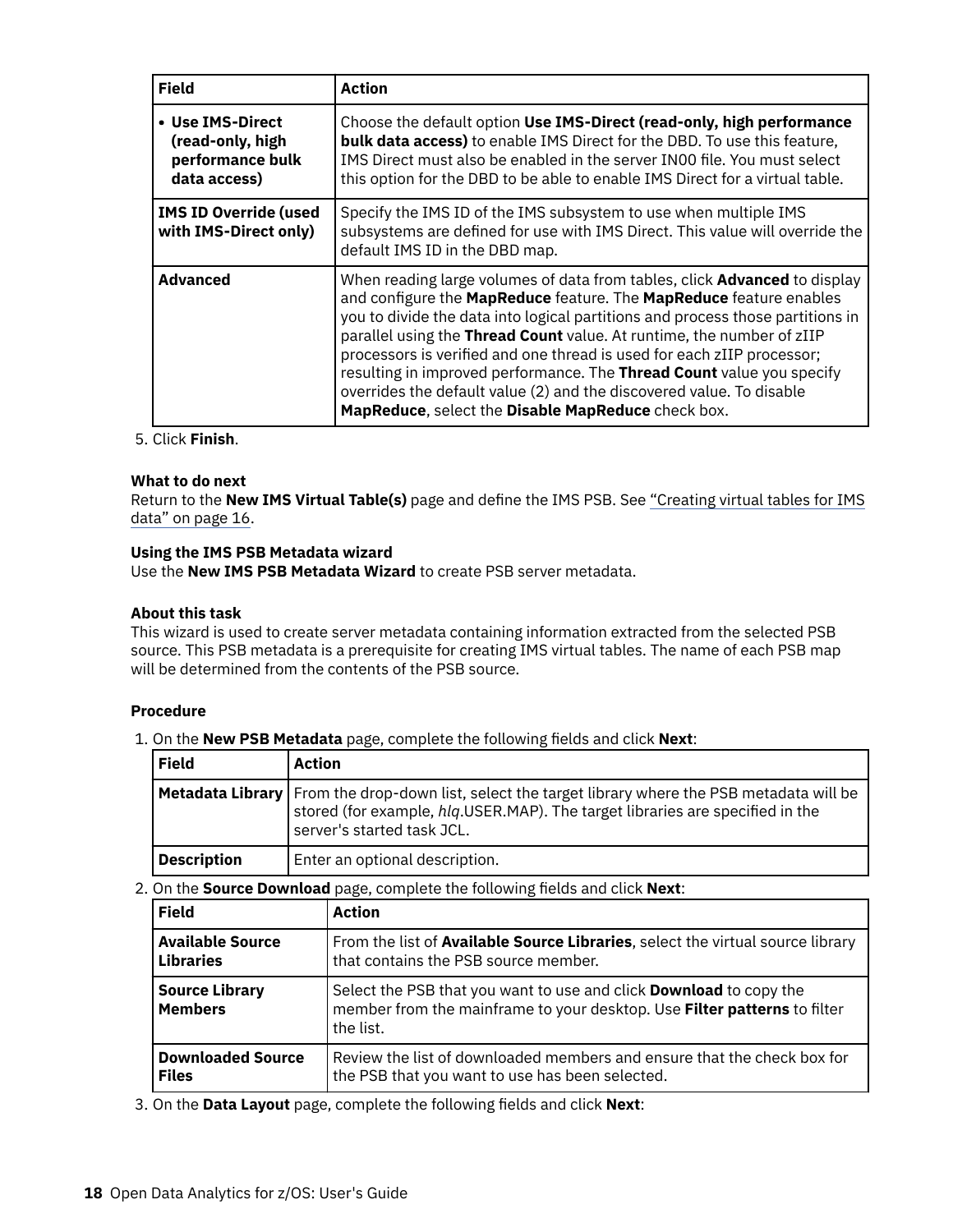<span id="page-26-0"></span>

| <b>Field</b>     | <b>Action</b>                                                                                                                                                                                                 |
|------------------|---------------------------------------------------------------------------------------------------------------------------------------------------------------------------------------------------------------|
| <b>Source</b>    | Expand the source file to verify that it displays the expected program specification block<br>(PSB).                                                                                                          |
|                  | <b>Start Field</b> Accept the default root start field, or if multiple PSB nodes are present in the source tree, you can click on one of the PSB nodes to indicate that you only want to map that<br>one PSB. |
| <b>End Field</b> | <b>End Field</b> selection is disabled when extracting DBD source.                                                                                                                                            |

4. Click **Finish**.

# **What to do next**

Return to the **New IMS Virtual Table(s)** page and create the virtual table. See ["Creating virtual tables for](#page-23-0) [IMS data" on page 16](#page-23-0).

#### **Using the IMS Virtual Table wizard**

Use the **New Virtual Table Wizard** to create a new IMS virtual table.

#### **About this task**

This wizard is used to map an IMS segment using a copybook representation to produce a new IMS virtual table.

## **Procedure**

#### 1. On the **New IMS Virtual Table** page, complete the following fields and click **Next**:

| <b>Field</b>                                  | <b>Action</b>                                                                                                                                                                                                                             |
|-----------------------------------------------|-------------------------------------------------------------------------------------------------------------------------------------------------------------------------------------------------------------------------------------------|
| <b>Name</b>                                   | Enter a unique name. The name can contain a maximum of 50 characters. The<br>name must consist of an uppercase letter followed by zero or more characters,<br>each of which is an uppercase letter, a digit, or the underscore character. |
| Metadata Library                              | From the drop-down list, select the target library where the virtual table<br>metadata will be stored (for example, hlq.USER.MAP). The target libraries are<br>specified in the server's started task JCL.                                |
| <b>Description</b>                            | Enter an optional description.                                                                                                                                                                                                            |
| Convert VAR*<br>fields to True<br>VAR* fields | This is a deprecated field and should not be selected.                                                                                                                                                                                    |
| <b>Arrays Handling</b>                        | Select one of the following options:                                                                                                                                                                                                      |
|                                               | • Flatten arrays into a single fixed table at runtime (Y): This option supports<br>both OCCURS and OCCURS DEPENDING ON statements.                                                                                                        |
|                                               | <b>Return arrays into separate tables at runtime (N):</b> This option supports both<br>$\bullet$<br>OCCURS and OCCURS DEPENDING ON statements. A subtable is generated<br>for each array. Subtables support SQL read access only.         |

#### 2. On the **Source Download** page, complete the following fields and click **Next**:

| <b>Field</b>                                | <b>Action</b>                                                                                                                                                                    |
|---------------------------------------------|----------------------------------------------------------------------------------------------------------------------------------------------------------------------------------|
| <b>Available Source</b><br><b>Libraries</b> | From the list of <b>Available Source Libraries</b> , select the virtual source<br>library that contains the data structure definition that you want the virtual<br>table to use. |
| <b>Source Library</b><br><b>Members</b>     | Select the PDS members that represent the data structures to include and<br>click Download to copy the members from the mainframe to your<br>desktop.                            |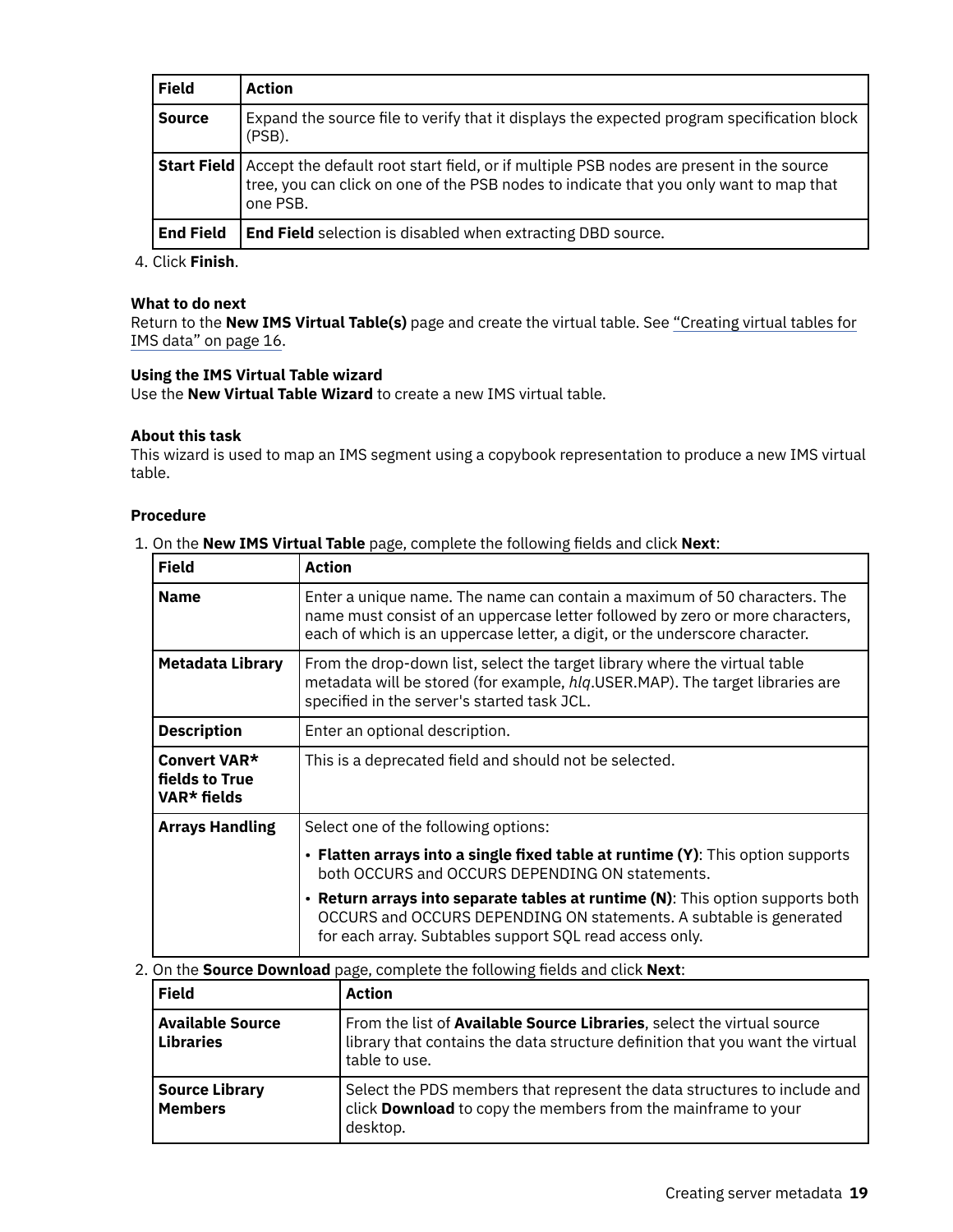| Field                      | Action                                            |
|----------------------------|---------------------------------------------------|
| Downloaded Source<br>Files | Select one or more previously downloaded members. |

# 3. On the Virtual Table Layout page, complete the following fields and click Next:

| <b>Field</b>                                          | <b>Action</b>                                                                                                                                                                                                                                                                                          |
|-------------------------------------------------------|--------------------------------------------------------------------------------------------------------------------------------------------------------------------------------------------------------------------------------------------------------------------------------------------------------|
| Source                                                | Browse the source tree to verify that it displays the expected data layout. By default,<br>all of the fields in the tree will be included in the mapping. To include only a subset of<br>the fields for the mapping, modify the start field value and, optionally, the end field<br>value, as follows: |
|                                                       | • For the start field, accept the default root start field, or expand the tree and select a<br>different start field. When selecting a different start field, Enable End Field<br>Selection must not be selected.                                                                                      |
|                                                       | • For the end field, accept the default end field, or expand the tree and select a<br>different end field. When selecting a different end field, Enable End Field Selection<br>must be selected.                                                                                                       |
| <b>Start Field</b>                                    | Identifies the first field within the data layout that will be mapped. To change this<br>value, make sure Enable End Field Selection is not selected, and select a different<br>start field in the Source tree.                                                                                        |
| <b>Enable End</b><br><b>Field</b><br><b>Selection</b> | Use this field to control selection of the start field and end field values in the <b>Source</b><br>tree. When this option is not selected (default), you can select the start field. When<br>this option is selected, you can select the end field.                                                   |
| <b>End Field</b>                                      | Identifies the last field within the data layout that will be mapped. To change this<br>value, make sure Enable End Field Selection is selected, and select a different end<br>field in the <b>Source</b> tree.                                                                                        |

#### 4. On the **IMS Information** page, complete the following fields:

| <b>Field</b>                                                                                                                               | <b>Action</b>                                                                                                                                                                                                                                                                                                                                                                                                                                                                                                                                                                               |
|--------------------------------------------------------------------------------------------------------------------------------------------|---------------------------------------------------------------------------------------------------------------------------------------------------------------------------------------------------------------------------------------------------------------------------------------------------------------------------------------------------------------------------------------------------------------------------------------------------------------------------------------------------------------------------------------------------------------------------------------------|
| <b>Segment Name</b>                                                                                                                        | From the drop-down list, select the segment name.                                                                                                                                                                                                                                                                                                                                                                                                                                                                                                                                           |
| • Use IMS/DBCTL<br>(read/write,<br>transactional<br>integrity)<br>• Use IMS-Direct<br>(read-only, high<br>performance bulk<br>data access) | Select the IMS protocol to use.<br>Choose the default option Use IMS/DBCTL (read/write, transactional<br>integrity) to use IMS API calls.<br>Choose Use IMS-Direct (read-only, high performance bulk data access)<br>to enable IMS Direct on the virtual table. To use this feature, IMS Direct<br>must also be enabled for the selected DBD and enabled in the server IN00<br>file.                                                                                                                                                                                                        |
| <b>Advanced</b>                                                                                                                            | When reading large volumes of data from tables, click Advanced to display<br>and configure the MapReduce feature. The MapReduce feature enables<br>you to divide the data into logical partitions and process those partitions in<br>parallel using the Thread Count value. At runtime, the number of zIIP<br>processors is verified and one thread is used for each zIIP processor;<br>resulting in improved performance. The Thread Count value you specify<br>overrides the default value (2) and the discovered value. To disable<br>MapReduce, select the Disable MapReduce check box. |

# 5. Click **Finish**.

## **What to do next**

Return to the **New IMS Virtual Table(s)** page and if necessary create the next virtual table. See ["Creating](#page-23-0) [virtual tables for IMS data" on page 16.](#page-23-0)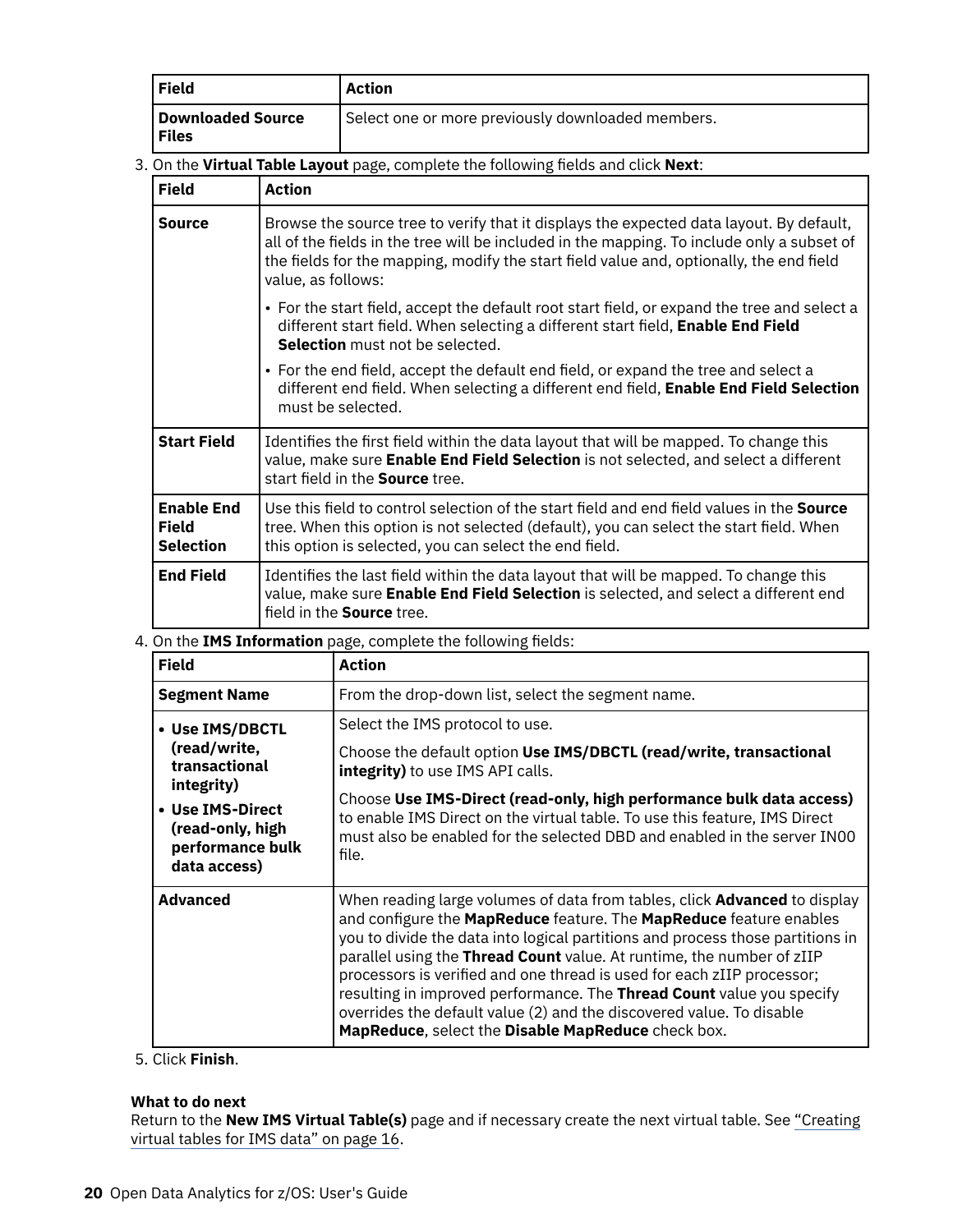# <span id="page-28-0"></span>**Creating virtual tables for IBM MQ**

Create a virtual table that maps to the IBM MQ data that you want to access, and from which the SQL used to access the data is generated and executed.

## **Before you begin**

Before creating the virtual table, verify that the MQ queue exists and that the copybook exists in the source library. If you use delimited data, configure support for delimited data processing. See "Configuring delimited data support" in the *Installation and Customization Guide*.

### **About this task**

Data in MQ queues is described using COBOL or PLI data descriptions taken from copybooks or programs.

#### **Procedure**

- 1. Expand the **SQL** > **Data** > *SSID* node, where *SSID* is the name of your server.
- 2. Right-click **Virtual Tables** and select **Create Virtual Table(s)**.
- 3. Under **Wizards**, select the **MQ** wizard and click **Next**.
- 4. On the **New Virtual Table Wizard** page, complete the following fields and click **Next**:

| <b>Field</b>               | <b>Action</b>                                                                                                                                                                                                                             |
|----------------------------|-------------------------------------------------------------------------------------------------------------------------------------------------------------------------------------------------------------------------------------------|
| <b>Name</b>                | Enter a unique name. The name can contain a maximum of 50 characters. The<br>name must consist of an uppercase letter followed by zero or more characters,<br>each of which is an uppercase letter, a digit, or the underscore character. |
| <b>Metadata</b><br>Library | From the drop-down list, select the target library where the virtual table metadata<br>will be stored (for example, hlg.USER.MAP). The target libraries are specified in the<br>server's started task JCL.                                |
| <b>Description</b>         | Enter an optional description.                                                                                                                                                                                                            |
| <b>Arrays</b>              | Enable one of the following array management options:                                                                                                                                                                                     |
| <b>Handling</b>            | . Flatten arrays into a single fixed table at runtime: This supports both OCCURS<br>and OCCURS DEPENDING ON statements.                                                                                                                   |
|                            | • Return arrays into separate tables at runtime: This supports both OCCURS and<br><b>OCCURS DEPENDING ON</b> statements. A subtable is generated for each array.<br>Subtables only support SQL read access.                               |

5. On the **Source Download** page, complete the following fields and click **Next**:

| <b>Field</b>                                | <b>Action</b>                                                                                                                                                                                 |
|---------------------------------------------|-----------------------------------------------------------------------------------------------------------------------------------------------------------------------------------------------|
| <b>Available Source</b><br><b>Libraries</b> | Select the source library that contains the data structure to use.                                                                                                                            |
| <b>Source Library Members</b>               | Select the PDS members that represent the data structures to include<br>and click Download to copy the members from the mainframe to your<br>desktop. Use Filter patterns to filter the list. |
| <b>Downloaded Source</b><br><b>Files</b>    | Select one or more previously downloaded members.                                                                                                                                             |

#### 6. On the Virtual Table Layout page, complete the following fields and click Next:

| <b>Field</b>  | <b>Action</b>                                                                                                                                                                                                                                                                                          |
|---------------|--------------------------------------------------------------------------------------------------------------------------------------------------------------------------------------------------------------------------------------------------------------------------------------------------------|
| <b>Source</b> | Browse the source tree to verify that it displays the expected data layout. By default,<br>all of the fields in the tree will be included in the mapping. To include only a subset of<br>the fields for the mapping, modify the start field value and, optionally, the end field<br>value, as follows: |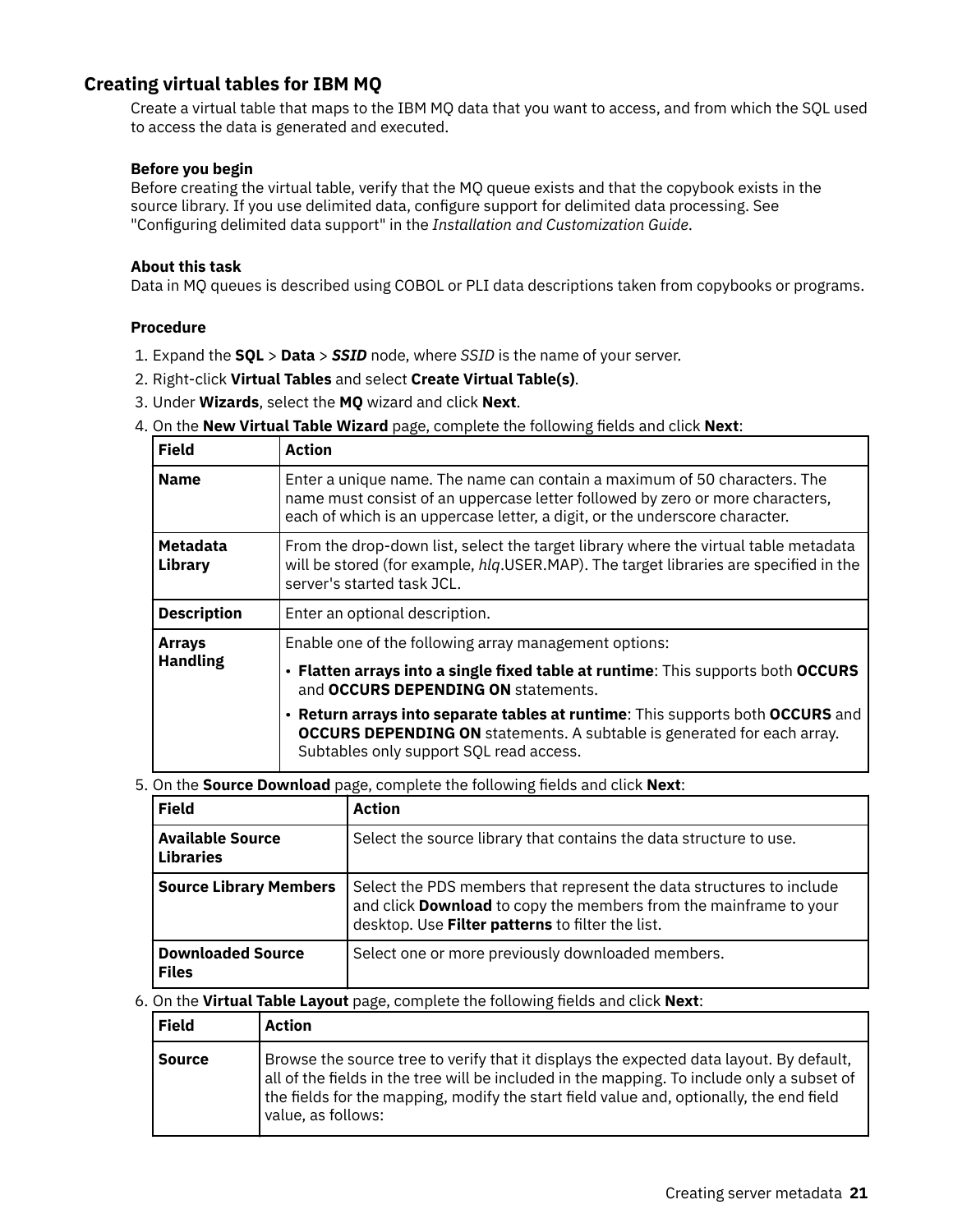<span id="page-29-0"></span>

| <b>Field</b>                                          | <b>Action</b>                                                                                                                                                                                                                                        |
|-------------------------------------------------------|------------------------------------------------------------------------------------------------------------------------------------------------------------------------------------------------------------------------------------------------------|
|                                                       | • For the start field, accept the default root start field, or expand the tree and select a<br>different start field. When selecting a different start field, Enable End Field<br>Selection must not be selected.                                    |
|                                                       | • For the end field, accept the default end field, or expand the tree and select a<br>different end field. When selecting a different end field, Enable End Field Selection<br>must be selected.                                                     |
| <b>Start Field</b>                                    | Identifies the first field within the data layout that will be mapped. To change this<br>value, make sure Enable End Field Selection is not selected, and select a different<br>start field in the <b>Source</b> tree.                               |
| <b>Enable End</b><br><b>Field</b><br><b>Selection</b> | Use this field to control selection of the start field and end field values in the <b>Source</b><br>tree. When this option is not selected (default), you can select the start field. When<br>this option is selected, you can select the end field. |
| <b>End Field</b>                                      | Identifies the last field within the data layout that will be mapped. To change this<br>value, make sure Enable End Field Selection is selected, and select a different end<br>field in the <b>Source</b> tree.                                      |

7. On the MQ Details page, complete the following fields:

| <b>Field</b>                         | <b>Action</b>                                                                                                                                                                                                                                                           |
|--------------------------------------|-------------------------------------------------------------------------------------------------------------------------------------------------------------------------------------------------------------------------------------------------------------------------|
| Queue Manager<br><b>Name</b>         | Enter the IBM MQ queue manager name. The name is a four-character<br>subsystem name.                                                                                                                                                                                    |
| <b>Queue Name</b>                    | Enter the IBM MQ queue name. The name can contain a maximum of 48<br>characters and must comply with z/OS data set naming standards.                                                                                                                                    |
| <b>Post-Read Exit</b><br><b>Name</b> | To manipulate the data after reading it from the queue, enter the name of the<br>post-read exit to use. This is the custom exit routine that is installed on the<br>server and is used to perform additional processing after a record is read from<br>the data source. |

#### 8. Click **Finish**.

## **What to do next**

Use the studio to easily compose and execute SQL queries using your new virtual tables. See [Chapter 5,](#page-48-0) ["Generating and executing SQL queries," on page 41](#page-48-0).

# **Creating virtual tables for sequential data**

Create a virtual table that maps to the sequential data that you want to access, and from which the SQL used to access the data is generated and executed.

#### **Before you begin**

Before creating the virtual table, verify that the data set name exists and that the copybook exists in the source library.

#### **Procedure**

- 1. Expand the **SQL** > **Data** > *SSID* node, where *SSID* is the name of your server.
- 2. Right-click **Virtual Tables** and select **Create Virtual Table(s)**.
- 3. Under **Wizards**, select the **Sequential** wizard and click **Next**.
- 4. On the **New Virtual Table Wizard** page, complete the following fields and click **Next**: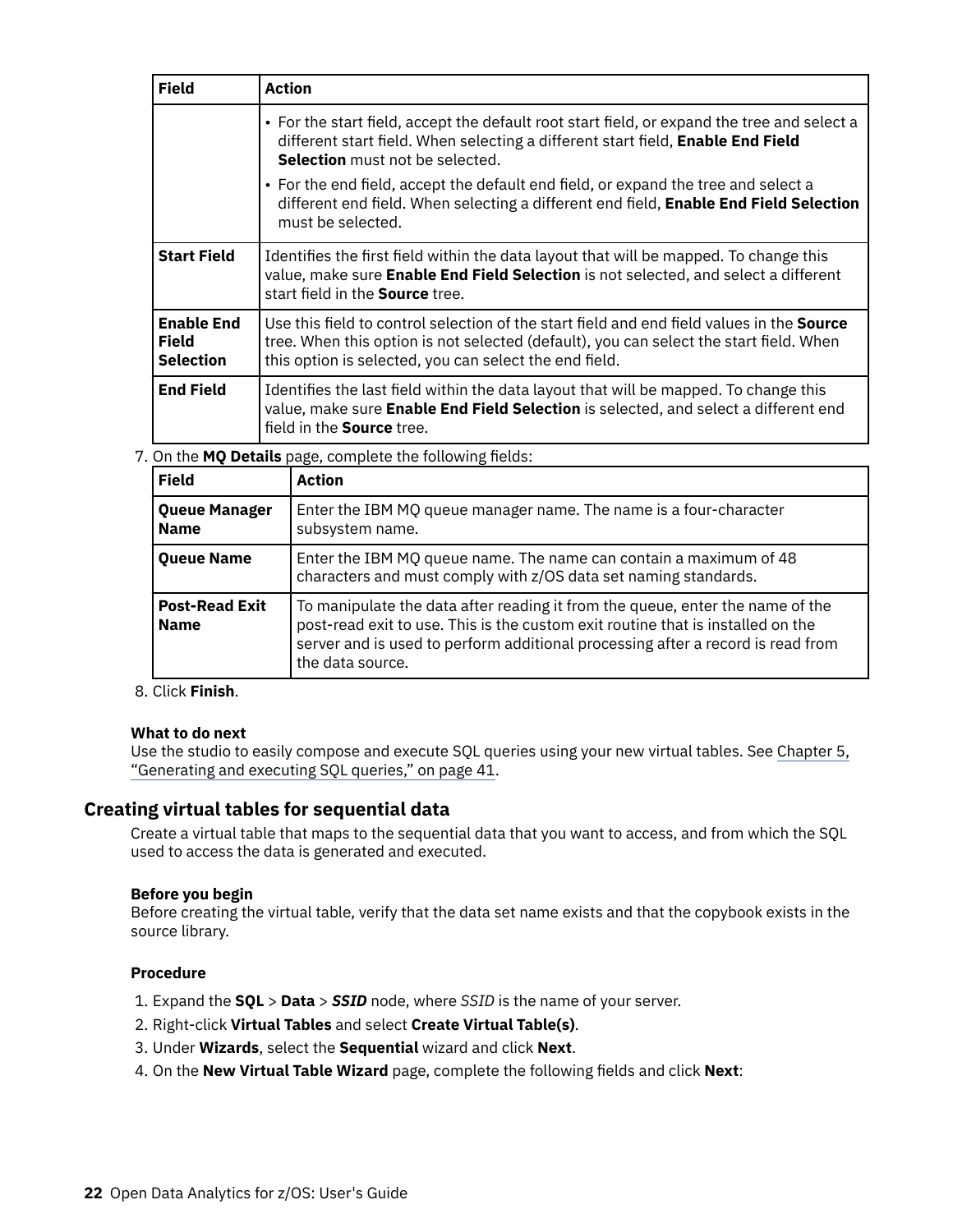| <b>Field</b>                                  | <b>Action</b>                                                                                                                                                                                                                             |
|-----------------------------------------------|-------------------------------------------------------------------------------------------------------------------------------------------------------------------------------------------------------------------------------------------|
| <b>Name</b>                                   | Enter a unique name. The name can contain a maximum of 50 characters. The<br>name must consist of an uppercase letter followed by zero or more characters,<br>each of which is an uppercase letter, a digit, or the underscore character. |
| Metadata Library                              | From the drop-down list, select the target library where the virtual table<br>metadata will be stored (for example, hlq.USER.MAP). The target libraries are<br>specified in the server's started task JCL.                                |
| <b>Description</b>                            | Enter an optional description.                                                                                                                                                                                                            |
| Convert VAR*<br>fields to True<br>VAR* fields | This is a deprecated field and should not be selected.                                                                                                                                                                                    |
| <b>Arrays Handling</b>                        | Enable one of the following array management options:                                                                                                                                                                                     |
|                                               | • Flatten arrays into a single fixed table at runtime: This supports both<br><b>OCCURS</b> and <b>OCCURS DEPENDING ON</b> statements.                                                                                                     |
|                                               | . Return arrays into separate tables at runtime: This supports both OCCURS<br>and OCCURS DEPENDING ON statements. A subtable is generated for each<br>array. Subtables only support SQL read access.                                      |
|                                               | • Flatten arrays now: If you select this option, you cannot change array-<br>handling after you save the virtual table.                                                                                                                   |

# 5. On the **Source Download** page, complete the following fields and click **Next**:

| <b>Field</b>                                | <b>Action</b>                                                                                                                                         |
|---------------------------------------------|-------------------------------------------------------------------------------------------------------------------------------------------------------|
| <b>Available Source</b><br><b>Libraries</b> | Select the source library that contains the data structure to use.                                                                                    |
| <b>Source Library Members</b>               | Select the PDS members that represent the data structures to include<br>and click Download to copy the members from the mainframe to your<br>desktop. |
| <b>Download Source Files</b>                | Select one or more previously downloaded members.                                                                                                     |

# 6. On the Virtual Table Layout page, complete the following fields and click Next:

| <b>Field</b>                                          | <b>Action</b>                                                                                                                                                                                                                                                                                          |
|-------------------------------------------------------|--------------------------------------------------------------------------------------------------------------------------------------------------------------------------------------------------------------------------------------------------------------------------------------------------------|
| <b>Source</b>                                         | Browse the source tree to verify that it displays the expected data layout. By default,<br>all of the fields in the tree will be included in the mapping. To include only a subset of<br>the fields for the mapping, modify the start field value and, optionally, the end field<br>value, as follows: |
|                                                       | • For the start field, accept the default root start field, or expand the tree and select a<br>different start field. When selecting a different start field, Enable End Field<br>Selection must not be selected.                                                                                      |
|                                                       | • For the end field, accept the default end field, or expand the tree and select a<br>different end field. When selecting a different end field, Enable End Field Selection<br>must be selected.                                                                                                       |
| <b>Start Field</b>                                    | Identifies the first field within the data layout that will be mapped. To change this<br>value, make sure Enable End Field Selection is not selected, and select a different<br>start field in the <b>Source</b> tree.                                                                                 |
| <b>Enable End</b><br><b>Field</b><br><b>Selection</b> | Use this field to control selection of the start field and end field values in the <b>Source</b><br>tree. When this option is not selected (default), you can select the start field. When<br>this option is selected, you can select the end field.                                                   |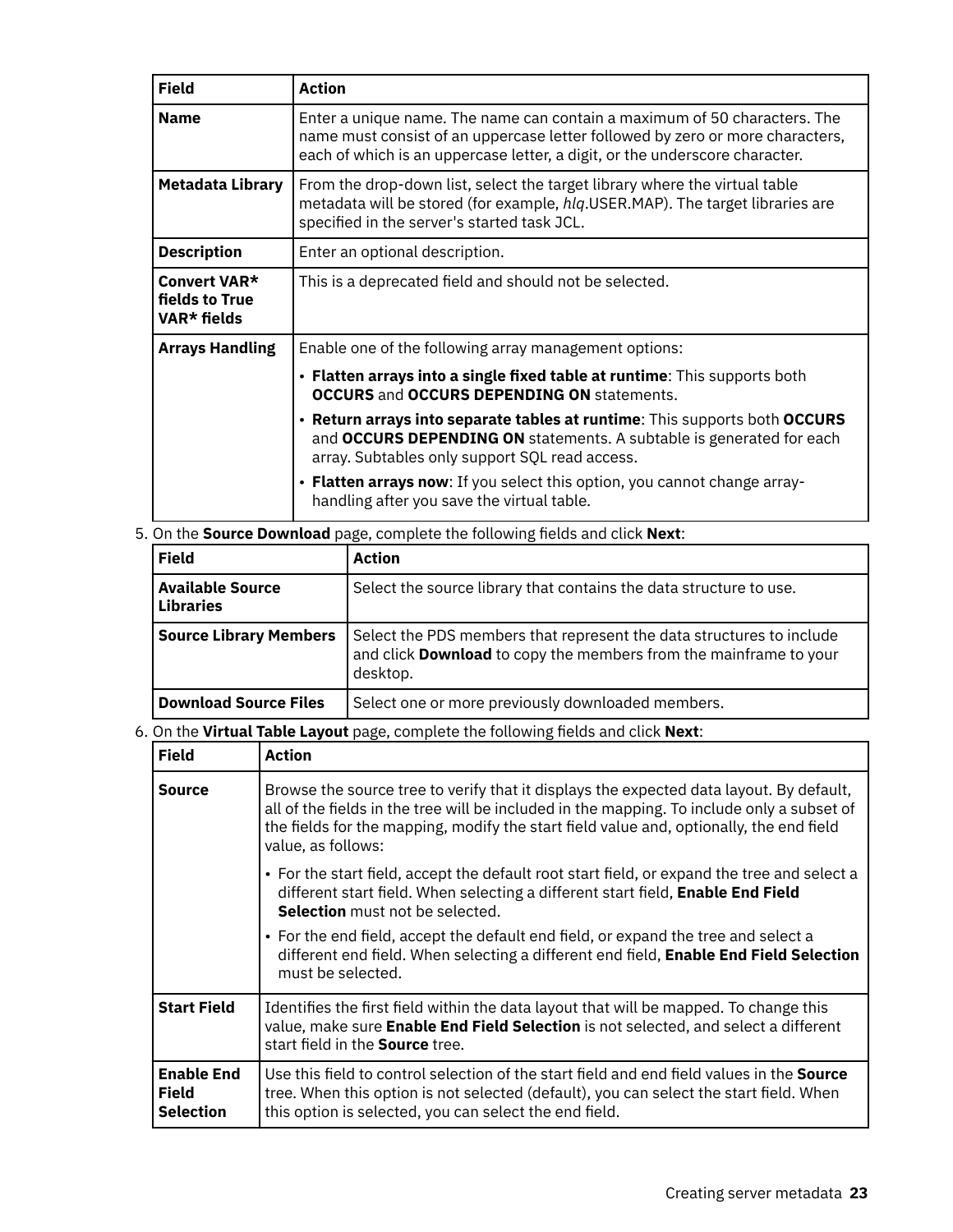<span id="page-31-0"></span>

| Field            | Action                                                                                                                                                                                                             |
|------------------|--------------------------------------------------------------------------------------------------------------------------------------------------------------------------------------------------------------------|
| <b>End Field</b> | I dentifies the last field within the data layout that will be mapped. To change this<br>value, make sure Enable End Field Selection is selected, and select a different end<br>  field in the <b>Source</b> tree. |

- 7. Optional: On the Virtual Table Redefines page, accept the default table redefines or expand Redefine to modify your selection, and click **Next**.
- 8. On the Data Source Details page, complete the following data source fields and click Next:

| <b>Field</b>                         | <b>Action</b>                                                                                                                                                                                                                                                                                                                                                                                                                                                                                                                                                                                   |
|--------------------------------------|-------------------------------------------------------------------------------------------------------------------------------------------------------------------------------------------------------------------------------------------------------------------------------------------------------------------------------------------------------------------------------------------------------------------------------------------------------------------------------------------------------------------------------------------------------------------------------------------------|
| Data Set                             | Enter the data set name you want to use. The following data set types are supported:                                                                                                                                                                                                                                                                                                                                                                                                                                                                                                            |
| <b>Name</b>                          | • PDS or PDSE: Specify the partitioned data set name. This requires that you also<br>enter a <b>Member</b> name prior to validating that the member name exists on the host.                                                                                                                                                                                                                                                                                                                                                                                                                    |
|                                      | • Physical sequential: Specify the sequential data set name and click <b>Validate</b> to<br>verify that the data set name exists on the host.                                                                                                                                                                                                                                                                                                                                                                                                                                                   |
|                                      | • Generation Data Groups (GDG): Specify the GDG data set using the GDG syntax. For<br>example: hlq.DATA.SEQ(-1). You can also specify a base GDG name so that all<br>generations of the GDG will potentially be accessed. Click Validate to verify that the<br>data set name exists on the host.                                                                                                                                                                                                                                                                                                |
| <b>Member</b>                        | If you selected a PDS or PDSE for the Data Set Name, you must also enter the<br>member name to use. Click Validate to verify that the member name exists on the<br>host.                                                                                                                                                                                                                                                                                                                                                                                                                        |
| <b>Post-Read</b><br><b>Exit Name</b> | To manipulate the data after reading it from the source file, enter the name of the<br>post-read exit to use. This is the custom exit routine that is installed on the server and<br>is used to perform additional processing after a record is read from the data source.                                                                                                                                                                                                                                                                                                                      |
| <b>Advanced</b>                      | When reading large volumes of data from tables, click Advanced to display and<br>configure the MapReduce feature. The MapReduce feature enables you to divide the<br>data into logical partitions and process those partitions in parallel using the Thread<br><b>Count</b> value. At runtime, the number of zIIP processors is verified and one thread is<br>used for each zIIP processor; resulting in improved performance. The Thread Count<br>value you specify overrides the default value (2) and the discovered value. To disable<br>MapReduce, select the Disable MapReduce check box. |

#### 9. Click **Finish**.

#### **What to do next**

Use the studio to easily compose and execute SQL queries using your new virtual tables. See [Chapter 5,](#page-48-0) ["Generating and executing SQL queries," on page 41](#page-48-0).

# **Creating virtual tables for VSAM, VSAM CICS, and IAM data**

Create a virtual table that maps to the VSAM, VSAM CICS, and IAM data that you want to access, and from which the SQL used to access the data is generated and executed.

#### **Before you begin**

You must have the VSAM or VSAMCICS cluster name available (sourcelibrary.copybook.filename).

#### **Procedure**

- 1. Expand the **SQL** > **Data** > *SSID* node, where *SSID* is the name of your server.
- 2. Right-click **Virtual Tables** and select **Create Virtual Table(s)**.
- 3. Under **Wizards**, select the **VSAM** wizard and click **Next**.
- 4. On the **New Virtual Table Wizard** page, complete the following fields and click **Next**: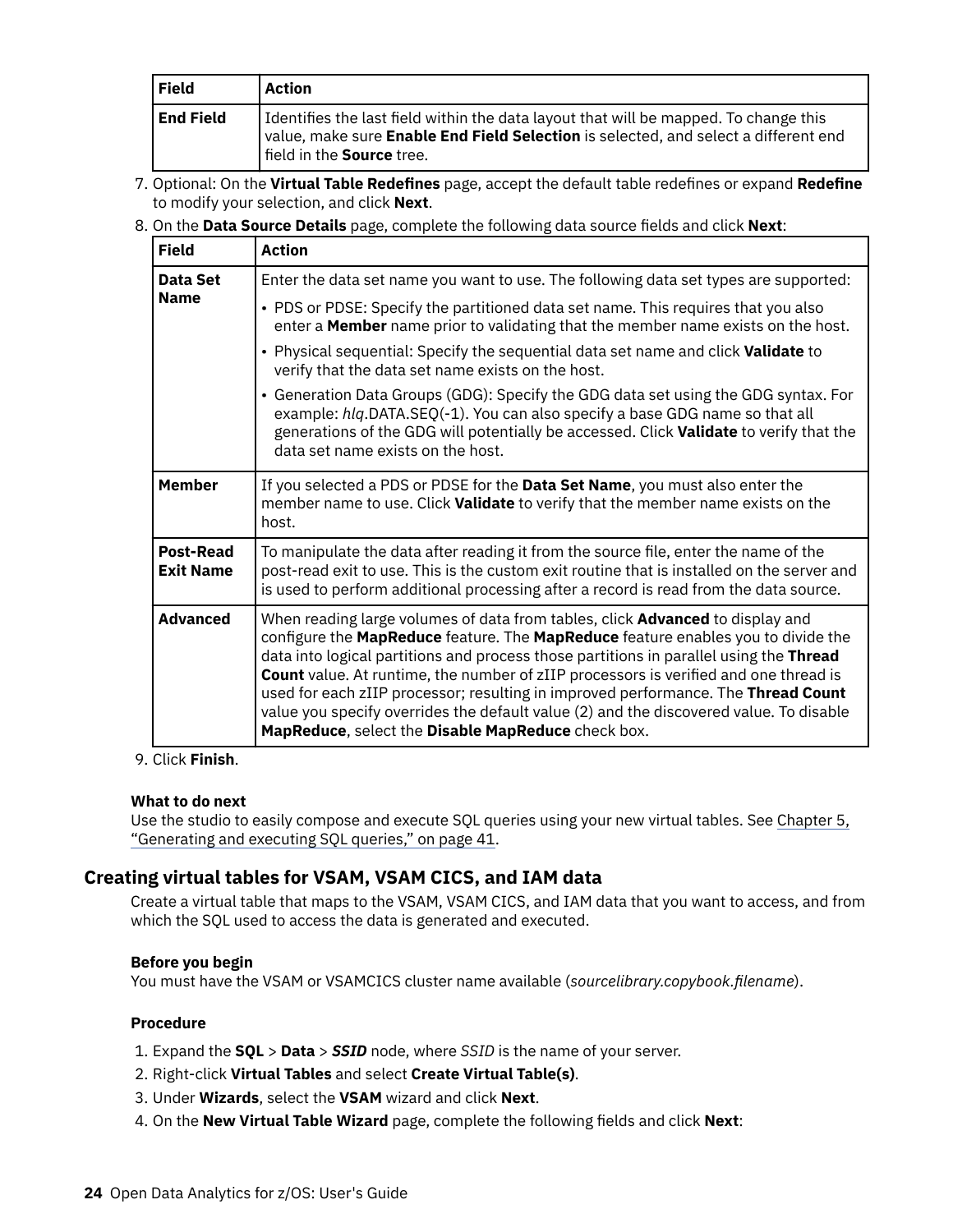| <b>Field</b>                                  | Action                                                                                                                                                                                                                                    |
|-----------------------------------------------|-------------------------------------------------------------------------------------------------------------------------------------------------------------------------------------------------------------------------------------------|
| <b>Name</b>                                   | Enter a unique name. The name can contain a maximum of 50 characters. The<br>name must consist of an uppercase letter followed by zero or more characters,<br>each of which is an uppercase letter, a digit, or the underscore character. |
| Metadata Library                              | From the drop-down list, select the target library where the virtual table<br>metadata will be stored (for example, hlq.USER.MAP). The target libraries are<br>specified in the server's started task JCL.                                |
| <b>Description</b>                            | Enter an optional description.                                                                                                                                                                                                            |
| Convert VAR*<br>fields to True<br>VAR* fields | This is a deprecated field and should not be selected.                                                                                                                                                                                    |
| <b>Arrays Handling</b>                        | Enable one of the following array management options:                                                                                                                                                                                     |
|                                               | • Flatten arrays into a single fixed table at runtime: This supports both<br><b>OCCURS and OCCURS DEPENDING ON statements.</b>                                                                                                            |
|                                               | . Return arrays into separate tables at runtime: This supports both OCCURS<br>and OCCURS DEPENDING ON statements. A subtable is generated for each<br>array. Subtables only support SQL read access.                                      |
|                                               | • Flatten arrays now: If you select this option, you cannot change array-<br>handling after you save the virtual table.                                                                                                                   |

5. On the **Source Download** page, complete the following fields and click **Next**:

| <b>Field</b>                                | <b>Action</b>                                                                                                                                                                    |
|---------------------------------------------|----------------------------------------------------------------------------------------------------------------------------------------------------------------------------------|
| <b>Available Source</b><br><b>Libraries</b> | From the list of <b>Available Source Libraries</b> , select the virtual source library<br>that contains the data structure definition that you want the virtual table to<br>use. |
| <b>Source Library</b><br><b>Members</b>     | Select the PDS members that represent the data structures to include and<br>click <b>Download</b> to copy the members from the mainframe to your desktop.                        |
| <b>Download Source</b><br><b>Files</b>      | Select one or more previously downloaded members.                                                                                                                                |

6. On the Virtual Table Layout page, complete the following fields and click Next:

| <b>Field</b>                                          | Action                                                                                                                                                                                                                                                                                                 |
|-------------------------------------------------------|--------------------------------------------------------------------------------------------------------------------------------------------------------------------------------------------------------------------------------------------------------------------------------------------------------|
| <b>Source</b>                                         | Browse the source tree to verify that it displays the expected data layout. By default,<br>all of the fields in the tree will be included in the mapping. To include only a subset of<br>the fields for the mapping, modify the start field value and, optionally, the end field<br>value, as follows: |
|                                                       | • For the start field, accept the default root start field, or expand the tree and select a<br>different start field. When selecting a different start field, Enable End Field<br><b>Selection</b> must not be selected.                                                                               |
|                                                       | • For the end field, accept the default end field, or expand the tree and select a<br>different end field. When selecting a different end field, Enable End Field Selection<br>must be selected.                                                                                                       |
| <b>Start Field</b>                                    | Identifies the first field within the data layout that will be mapped. To change this<br>value, make sure Enable End Field Selection is not selected, and select a different<br>start field in the <b>Source</b> tree.                                                                                 |
| <b>Enable End</b><br><b>Field</b><br><b>Selection</b> | Use this field to control selection of the start field and end field values in the <b>Source</b><br>tree. When this option is not selected (default), you can select the start field. When<br>this option is selected, you can select the end field.                                                   |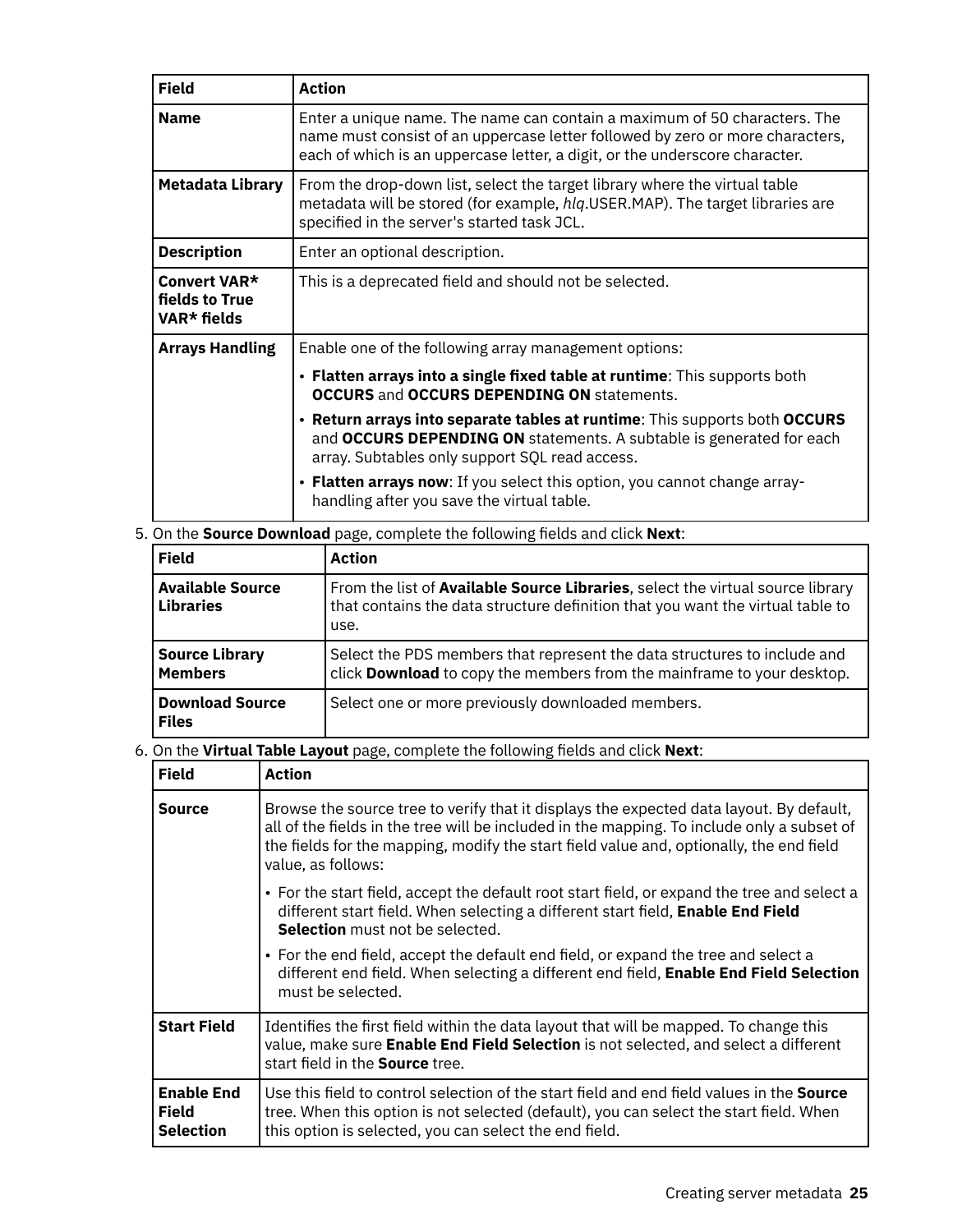<span id="page-33-0"></span>

| Field            | Action                                                                                                                                                                                                             |
|------------------|--------------------------------------------------------------------------------------------------------------------------------------------------------------------------------------------------------------------|
| <b>End Field</b> | I dentifies the last field within the data layout that will be mapped. To change this<br>value, make sure Enable End Field Selection is selected, and select a different end<br>  field in the <b>Source</b> tree. |

- 7. Optional: On the Virtual Table Redefines page, accept the default table redefines or expand Redefine to modify your selection, and click **Next**.
- 8. Complete the following VSAM related fields:

| <b>Field</b>                         | <b>Action</b>                                                                                                                                                                                                                                                                                                                                                                                                                                                                                                                                                                                   |
|--------------------------------------|-------------------------------------------------------------------------------------------------------------------------------------------------------------------------------------------------------------------------------------------------------------------------------------------------------------------------------------------------------------------------------------------------------------------------------------------------------------------------------------------------------------------------------------------------------------------------------------------------|
| <b>Cluster Name</b>                  | Enter the cluster name for the VSAM data set, and click Validate. The server<br>searches the catalog on the mainframe to confirm that the data set exists. If the data<br>set exists, a dialog displays the data set type.                                                                                                                                                                                                                                                                                                                                                                      |
| <b>Post-Read</b><br><b>Exit Name</b> | To manipulate the data after reading it from the source file, enter the name of the<br>post-read exit to use. This is the custom exit routine that is installed on the server<br>and is used to perform additional processing after a record is read from the data<br>source.                                                                                                                                                                                                                                                                                                                   |
| <b>Pre-Write</b><br><b>Exit Name</b> | To manipulate the data before writing it to the source file, enter the name of the pre-<br>exit to use. This is the custom exit routine that is installed on the server and is used<br>to perform additional processing before a record is read from the data source.                                                                                                                                                                                                                                                                                                                           |
| <b>Alternate</b><br><b>Indexes</b>   | If the VSAM file has been defined to include alternate indexes, you can click Get to<br>add index information to the virtual table, or you can click Delete to remove the<br>information. Alternate indexes are used to improve query performance when the<br>search criteria includes columns that are not part of the primary index. Alternate<br>indexes have an indirect relationship to the cluster name, but they must be defined<br>separately. If you are using a KSDS VSAM or ESDS cluster, you can specify alternative<br>indexes that are associated with the cluster.               |
| <b>Advanced</b><br>(VSAM only)       | When reading large volumes of data from tables, click Advanced to display and<br>configure the MapReduce feature. The MapReduce feature enables you to divide the<br>data into logical partitions and process those partitions in parallel using the Thread<br><b>Count</b> value. At runtime, the number of zIIP processors is verified and one thread is<br>used for each zIIP processor; resulting in improved performance. The Thread Count<br>value you specify overrides the default value (2) and the discovered value. To disable<br>MapReduce, select the Disable MapReduce check box. |

#### 9. Click **Finish**.

#### **What to do next**

Use the studio to easily compose and execute SQL queries using your new virtual tables. See [Chapter 5,](#page-48-0) ["Generating and executing SQL queries," on page 41](#page-48-0).

# **Creating virtual tables for zFS and HFS file system data**

Create a virtual table that maps to file data that you want to access on a zFS or HFS file system and from which the SQL used to access the data is generated and executed.

## **Before you begin**

Before creating the virtual table, verify that the PDS members that represent the data structures for the data you want to virtualize already exist in the source library.

## **Procedure**

- 1. Expand the **SQL** > **Data** > *SSID* node, where *SSID* is the name of your server.
- 2. Right-click **Virtual Tables** and select **Create Virtual Table(s)**.
- 3. Under **Wizards**, select the **zFS** wizard and click **Next**.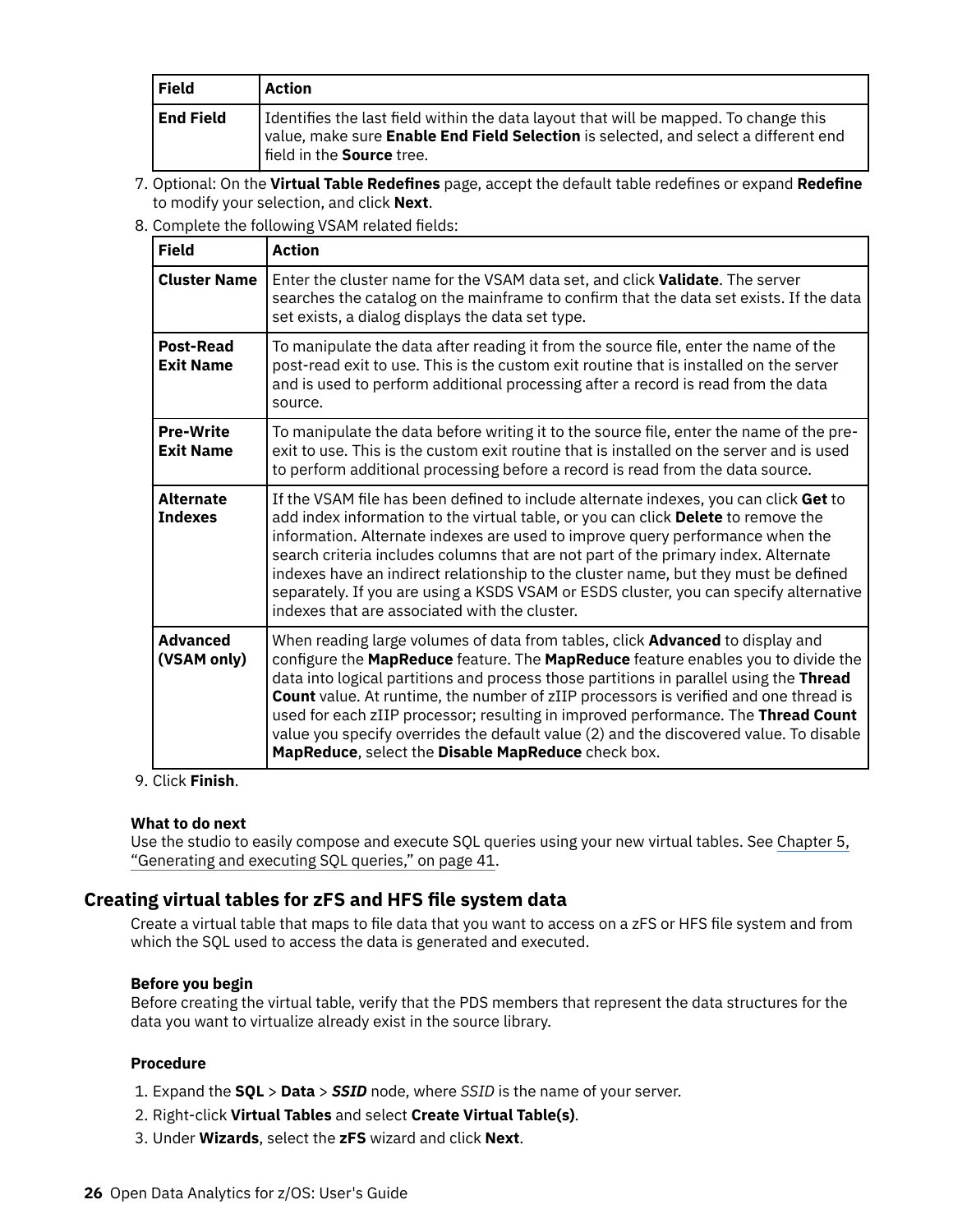4. On the **New Virtual Table Wizard** page, complete the following fields and click Next:

| <b>Field</b>                                  | <b>Action</b>                                                                                                                                                                                                                             |
|-----------------------------------------------|-------------------------------------------------------------------------------------------------------------------------------------------------------------------------------------------------------------------------------------------|
| <b>Name</b>                                   | Enter a unique name. The name can contain a maximum of 50 characters. The<br>name must consist of an uppercase letter followed by zero or more characters,<br>each of which is an uppercase letter, a digit, or the underscore character. |
| <b>Metadata Library</b>                       | From the drop-down list, select the target library where the virtual table<br>metadata will be stored (for example, hlq.USER.MAP). The target libraries are<br>specified in the server's started task JCL.                                |
| <b>Description</b>                            | Enter an optional description.                                                                                                                                                                                                            |
| Convert VAR*<br>fields to True<br>VAR* fields | This is a deprecated field and should not be selected.                                                                                                                                                                                    |
| <b>Arrays Handling</b>                        | Enable one of the following array management options:                                                                                                                                                                                     |
|                                               | • Flatten arrays into a single fixed table at runtime: This supports both<br><b>OCCURS</b> and <b>OCCURS DEPENDING ON</b> statements.                                                                                                     |
|                                               | • Return arrays into separate tables at runtime: This supports both OCCURS<br>and OCCURS DEPENDING ON statements. A subtable is generated for each<br>array. Subtables only support SQL read access.                                      |

5. On the **Source Download** page, complete the following fields and click **Next**:

| <b>Field</b>                                | <b>Action</b>                                                                                                                                                |
|---------------------------------------------|--------------------------------------------------------------------------------------------------------------------------------------------------------------|
| <b>Download Folder</b>                      | Verify that the appropriate download folder is displayed.                                                                                                    |
| <b>Available Source</b><br><b>Libraries</b> | Select the source library that contains the data structure to use.                                                                                           |
| <b>Source Library Members</b>               | Select the PDS members that represent the data structures to include<br>and click <b>Download</b> to copy the members from the mainframe to your<br>desktop. |
| <b>Downloaded Source Files</b>              | Select one or more previously downloaded members. Selecting<br>previously downloaded members is optional.                                                    |

# 6. On the Virtual Table Layout page, complete the following fields and click Next:

| <b>Field</b>                                          | Action                                                                                                                                                                                                                                                                                                 |
|-------------------------------------------------------|--------------------------------------------------------------------------------------------------------------------------------------------------------------------------------------------------------------------------------------------------------------------------------------------------------|
| <b>Source</b>                                         | Browse the source tree to verify that it displays the expected data layout. By default,<br>all of the fields in the tree will be included in the mapping. To include only a subset of<br>the fields for the mapping, modify the start field value and, optionally, the end field<br>value, as follows: |
|                                                       | • For the start field, accept the default root start field, or expand the tree and select a<br>different start field. When selecting a different start field, Enable End Field<br><b>Selection</b> must not be selected.                                                                               |
|                                                       | • For the end field, accept the default end field, or expand the tree and select a<br>different end field. When selecting a different end field, Enable End Field Selection<br>must be selected.                                                                                                       |
| <b>Start Field</b>                                    | Identifies the first field within the data layout that will be mapped. To change this<br>value, make sure Enable End Field Selection is not selected, and select a different<br>start field in the <b>Source</b> tree.                                                                                 |
| <b>Enable End</b><br><b>Field</b><br><b>Selection</b> | Use this field to control selection of the start field and end field values in the <b>Source</b><br>tree. When this option is not selected (default), you can select the start field. When<br>this option is selected, you can select the end field.                                                   |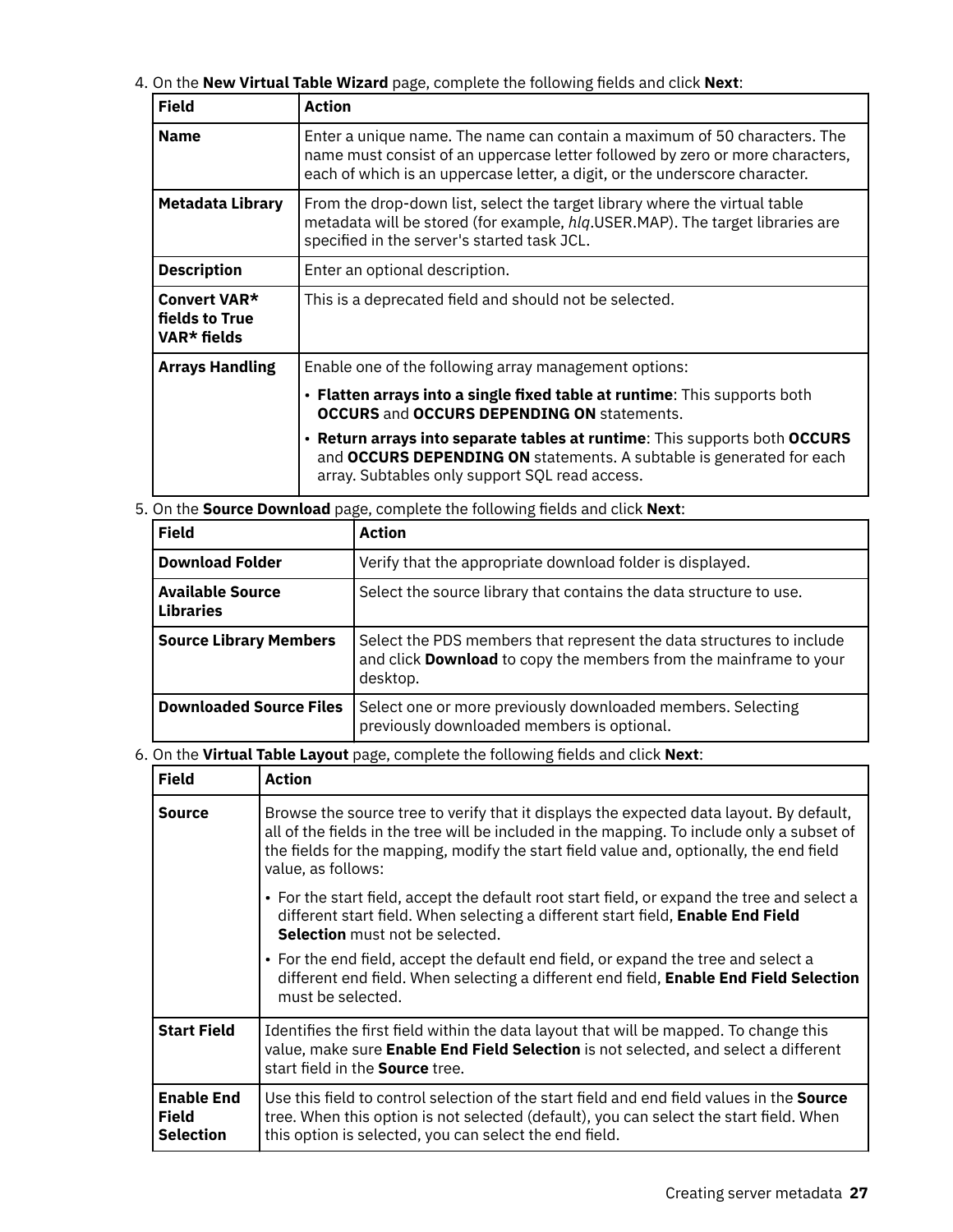| <b>Field</b>                                                             | <b>Action</b>                                                                                                                                                                                                                                                                                                                                                                                                                                                                                                                                                                                                       |
|--------------------------------------------------------------------------|---------------------------------------------------------------------------------------------------------------------------------------------------------------------------------------------------------------------------------------------------------------------------------------------------------------------------------------------------------------------------------------------------------------------------------------------------------------------------------------------------------------------------------------------------------------------------------------------------------------------|
| <b>End Field</b>                                                         | Identifies the last field within the data layout that will be mapped. To change this<br>value, make sure Enable End Field Selection is selected, and select a different end<br>field in the Source tree.                                                                                                                                                                                                                                                                                                                                                                                                            |
| 7. On the zFS Virtual Table Details page, complete the following fields: |                                                                                                                                                                                                                                                                                                                                                                                                                                                                                                                                                                                                                     |
| <b>Field</b>                                                             | <b>Action</b>                                                                                                                                                                                                                                                                                                                                                                                                                                                                                                                                                                                                       |
| <b>Pathname</b>                                                          | Enter the path name of the zFS file.                                                                                                                                                                                                                                                                                                                                                                                                                                                                                                                                                                                |
|                                                                          | If the absolute path name of the zFS file is less than 255 characters in length, you must<br>include the root slash "/" in the path name. For example, /u/tsado/data/<br>stuff.txt.                                                                                                                                                                                                                                                                                                                                                                                                                                 |
|                                                                          | If the absolute path name of the zFS file is greater than 255 characters in length, you<br>must enter the relative path name. The relative path name starts with the name of the<br>target system to indicate the top-level directory and does not include the leading root<br>slash. For example, data/stuff.txt, where "data" is the name of the target system.                                                                                                                                                                                                                                                   |
| <b>Target</b><br><b>System</b>                                           | If you plan to map several zFS files under the same zFS directory location, specify a<br>target system to use.                                                                                                                                                                                                                                                                                                                                                                                                                                                                                                      |
|                                                                          | You can click Create to add a new path name to use, or if a relative path name is<br>already specified in the Pathname field, you must select an existing target system from<br>the drop-down list.                                                                                                                                                                                                                                                                                                                                                                                                                 |
|                                                                          | If you choose to create a new target system, complete the following fields and click<br>Finish:                                                                                                                                                                                                                                                                                                                                                                                                                                                                                                                     |
|                                                                          | <b>Name</b> - Enter the name for the new target system.                                                                                                                                                                                                                                                                                                                                                                                                                                                                                                                                                             |
|                                                                          | <b>CCSID</b> – Enter the CCSID of the character set in which the zFS file data is encoded. The<br>default setting is EBCDIC 1047.                                                                                                                                                                                                                                                                                                                                                                                                                                                                                   |
|                                                                          | <b>Base Pathname</b> - Enter the absolute path name under which the zFS file resides.<br>Typically, this is the path name of the zFS subdirectory that contains your zFS file. At<br>runtime, the server will determine the location of the zFS file by concatenating the path<br>name with the value specified in the virtual table Pathname field. The server does not<br>insert additional slash (/) separators when concatenating the target system path name<br>and the virtual table path name. If the target system path name represents a complete<br>directory name, include the trailing slash $//tmp/$ . |
| <b>Advanced</b>                                                          | When reading large volumes of data from tables, click Advanced to display and<br>configure the MapReduce feature. The MapReduce feature enables you to divide the<br>data into logical partitions and process those partitions in parallel using the Thread<br>Count value. At runtime, the number of zIIP processors is verified and one thread is<br>used for each zIIP processor; resulting in improved performance. The Thread Count<br>value you specify overrides the default value (2) and the discovered value. To disable<br>MapReduce, select the Disable MapReduce check box.                            |

# 8. Click **Finish**.

# **What to do next**

Use the studio to easily compose and execute SQL queries using your new virtual tables. See [Chapter 5,](#page-48-0) ["Generating and executing SQL queries," on page 41](#page-48-0).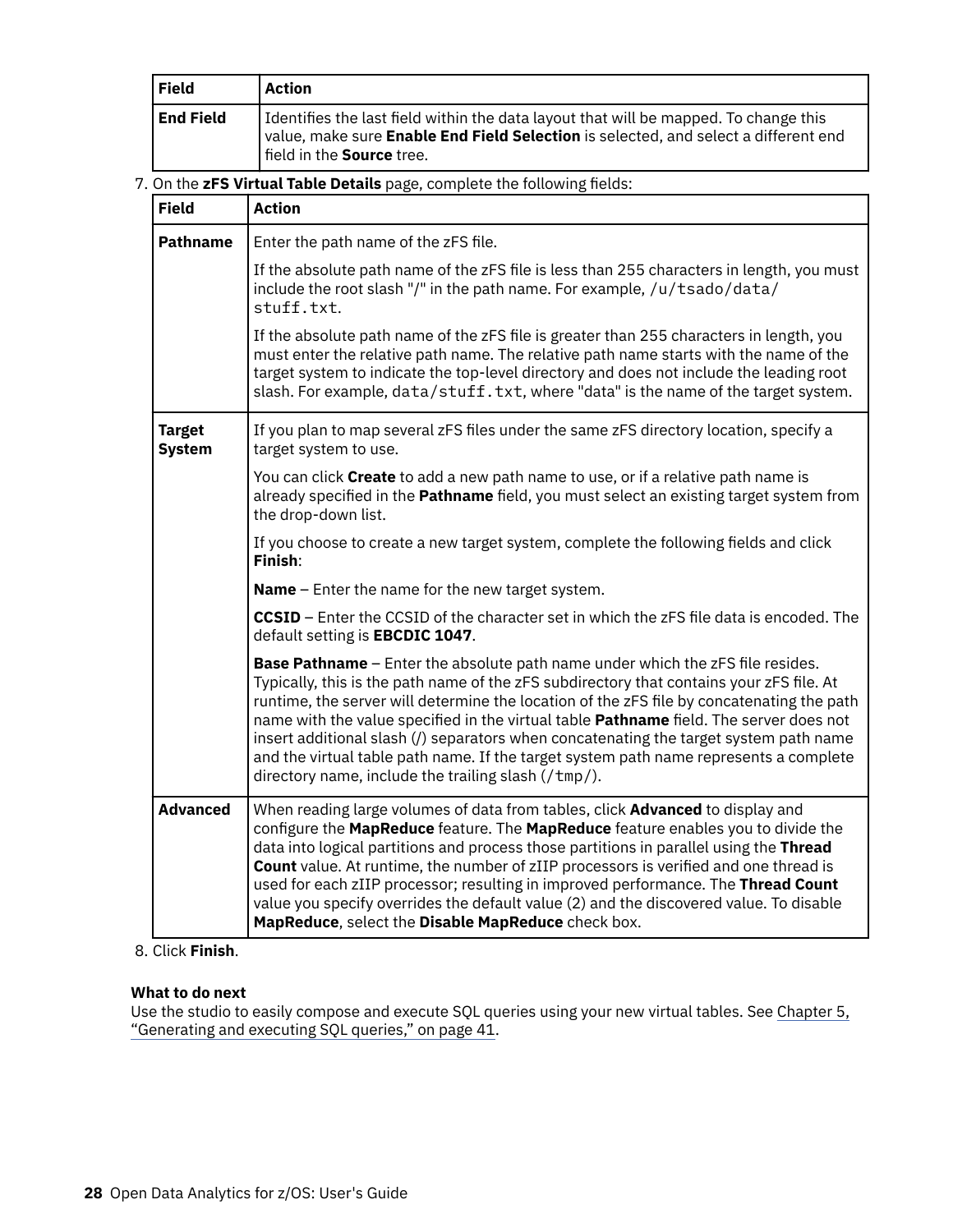### **Creating virtual tables for VSAM and sequential access using ADDI**

Create virtual tables that map VSAM and sequential data for COBOL applications by using information made available through IBM Application Discovery and Delivery Intelligence (ADDI).

### **Before you begin**

The Data Service server must be configured to access one or more ADDI projects hosted on Microsoft SQL Server. The studio recognizes ADDI when virtual views and target system maps are installed. Map recognition is based on target systems starting with the string TSIAD and virtual views starting with the name IADV<sub>\_</sub>. For more information on configuring the server, see the *Solutions Guide*.

### **About this task**

To create the virtual tables that are used to access VSAM and sequential data for COBOL applications, information is queried in the ADDI project. Information is retrieved about the z/OS data sets and the COBOL copybooks used to access the z/OS data sets.

The following restrictions and considerations apply:

- Virtual table creation is restricted to data sets in the ADDI project that are processed by COBOL programs using JCL. Data sets accessed using CICS as well as other databases (such as IMS, CA IDMS, or Adabas) are not supported.
- When retrieving data sets from the ADDI project, the studio provides a list of all data sets discovered in the ADDI project that correspond to copybook information. If the data set does not have a corresponding copybook, the data set will not be presented in the studio.
- When creating virtual tables in the studio, duplicate records may appear in the generated list. (Duplicate records have the same project and copybook record names but different ID values.) This is due to multiple copies of the same copybook existing in the ADDI project. The studio provides a feature that compares the definitions of the records and allows you to remove any duplicates.
- When mapping COBOL copybooks containing REDEFINES clauses, default mapping rules related to REDEFINES will be applied which will result in disabled columns in the maps. Editing of virtual maps may be required after generation to enable or disable generated columns.
- ADDI project names are limited to 13 characters due to location name restrictions in the z/OS server.

### **Procedure**

- 1. On the **Server** tab, explore the ADDI metadata information by expanding the **Discovery** > **IBM Application Discovery** node, and then navigating down the appropriate subtree. The hierarchy begins with the project, followed by the data sets, and then the associated records.
- 2. Optional: Right-click a record and select **Display Data Layout** to show the copybook for the record.
- 3. Select one or more data sets or records to map, as follows:
	- To select individual data sets or records, hold down the Ctrl key and click each data set or record to include.
	- To select a range of data sets or records, click the first data set or record in the range, and then hold the Shift key and select the last data set or record in the range. All data sets or records within the range will be included.
	- To select all records under a data set, click the data set.
- 4. Right-click the selected data sets or records and select **Create Virtual Table(s)**.

The **New Virtual Tables Wizard** launches, presenting a list of proposed virtual table names and the COBOL structure names that will be used as a basis to create columns for the virtual tables.

5. On the Create virtual tables using IBM Application Discovery page, complete the following fields:

| <b>Field</b>        | <b>Description</b>                                                                                                                                                                                         |
|---------------------|------------------------------------------------------------------------------------------------------------------------------------------------------------------------------------------------------------|
| Metadata<br>Library | From the drop-down list, select the target library where the virtual table metadata<br>will be stored (for example, hlg.USER.MAP). The target libraries are specified in the<br>server's started task JCL. |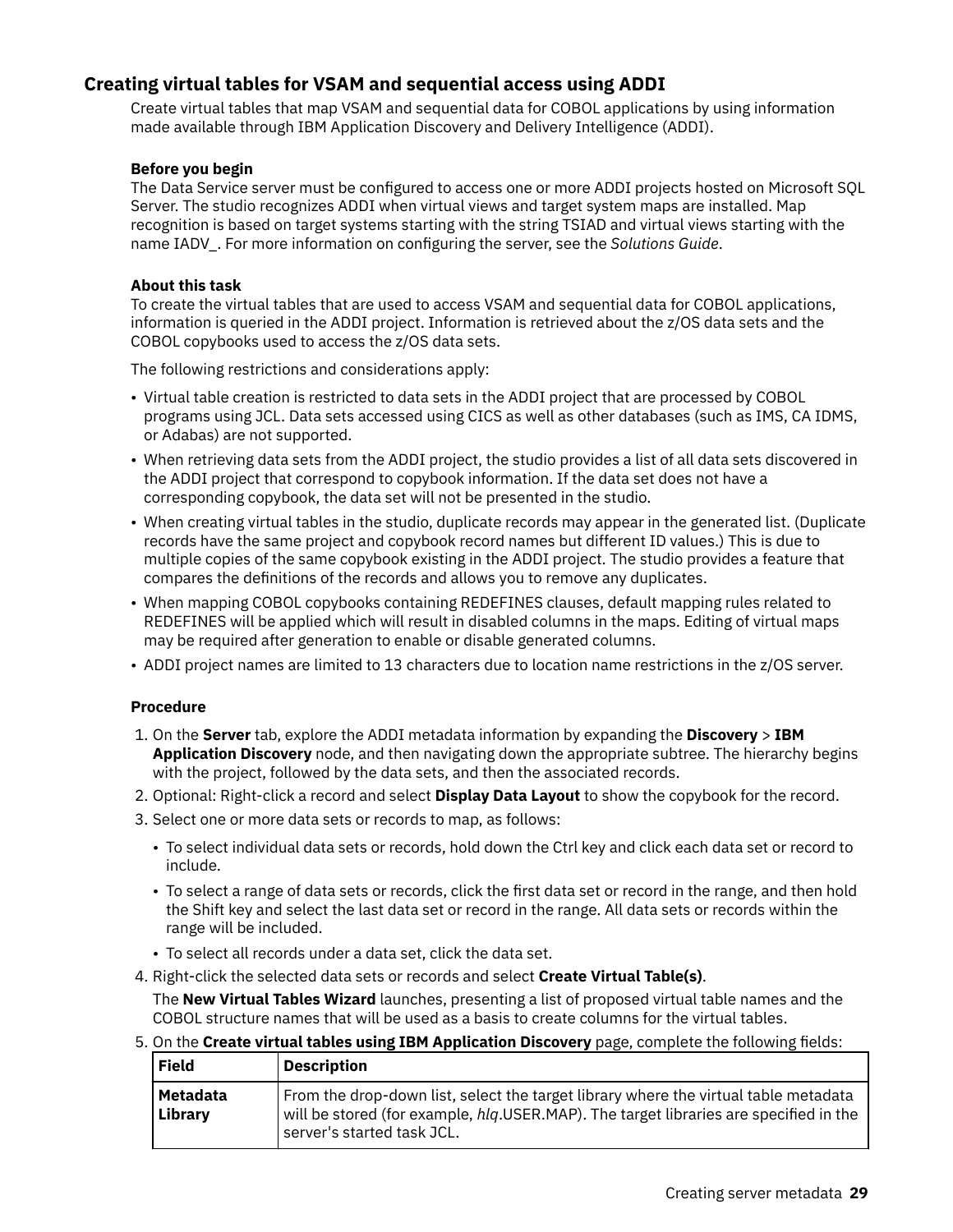| <b>Field</b>                    | <b>Description</b>                                                                                                                                                                                                                         |
|---------------------------------|--------------------------------------------------------------------------------------------------------------------------------------------------------------------------------------------------------------------------------------------|
| <b>Description</b>              | Enter an optional description.                                                                                                                                                                                                             |
| <b>Naming</b><br><b>Pattern</b> | Specify the format to use for the generated virtual table names. You can specify<br>different patterns for the project name and records. Use the following variables to<br>create naming patterns that are derived from the ADDI metadata: |
|                                 | • {Project}: ADDI project name                                                                                                                                                                                                             |
|                                 | • {Record}: Record name                                                                                                                                                                                                                    |
| <b>Arrays</b>                   | Select one of the following options:                                                                                                                                                                                                       |
| <b>Handling</b>                 | • Flatten arrays into a single fixed table at runtime (Y): This option supports<br>both OCCURS and OCCURS DEPENDING ON statements.                                                                                                         |
|                                 | • Return arrays into separate tables at runtime (N): This option supports both<br>OCCURS and OCCURS DEPENDING ON statements. A subtable is generated for<br>each array. Subtables support SQL read access only.                            |
|                                 | • Flatten arrays now (C): If you select this option, you cannot change array-<br>handling after you save the virtual table.                                                                                                                |

6. In the table that lists the records, review the list of selected entries and perform the following steps:

a) Optional: If duplicate target virtual table names appear, which are identified with a description in the **Errors** column, click **Remove Duplicates**.

The studio compares the definitions of the records and removes any duplicates.

b) Click **Validate** to validate each data set and determine the data set type.

The studio populates the **Type** column with the correct data set type.

c) Modify the selections to map as needed.

**Tip:** Use the check box in the header row of the table to control the selection of all entries.

7. Optional: Click Advanced to display and complete the following fields:

| <b>Field</b>                                                    | <b>Description</b>                                                                                                                                                                                                                                                                                                                                                                                                                                                                                                                                                  |
|-----------------------------------------------------------------|---------------------------------------------------------------------------------------------------------------------------------------------------------------------------------------------------------------------------------------------------------------------------------------------------------------------------------------------------------------------------------------------------------------------------------------------------------------------------------------------------------------------------------------------------------------------|
| <b>MapReduce</b><br>(Server<br><b>Parallelism</b><br>Overrides) | When reading large volumes of data from tables, you can use the <b>MapReduce</b><br>feature. The MapReduce feature enables you to divide the data into logical<br>partitions and process those partitions in parallel using the Thread Count value. At<br>runtime, the number of zIIP processors is verified and one thread is used for each<br>zIIP processor; resulting in improved performance. The Thread Count value you<br>specify overrides the default value (2) and the discovered value. To disable<br>MapReduce, select the Disable MapReduce check box. |

### 8. Click **Finish**.

### **Results**

The virtual tables are created on the server and are visible under the **SQL** > **Data** > *SSID* > **Virtual Tables** tree node, where *SSID* is the name of your server.

### **What to do next**

Use the studio to easily compose and execute SQL queries using your new virtual tables. See [Chapter 5,](#page-48-0) ["Generating and executing SQL queries," on page 41](#page-48-0).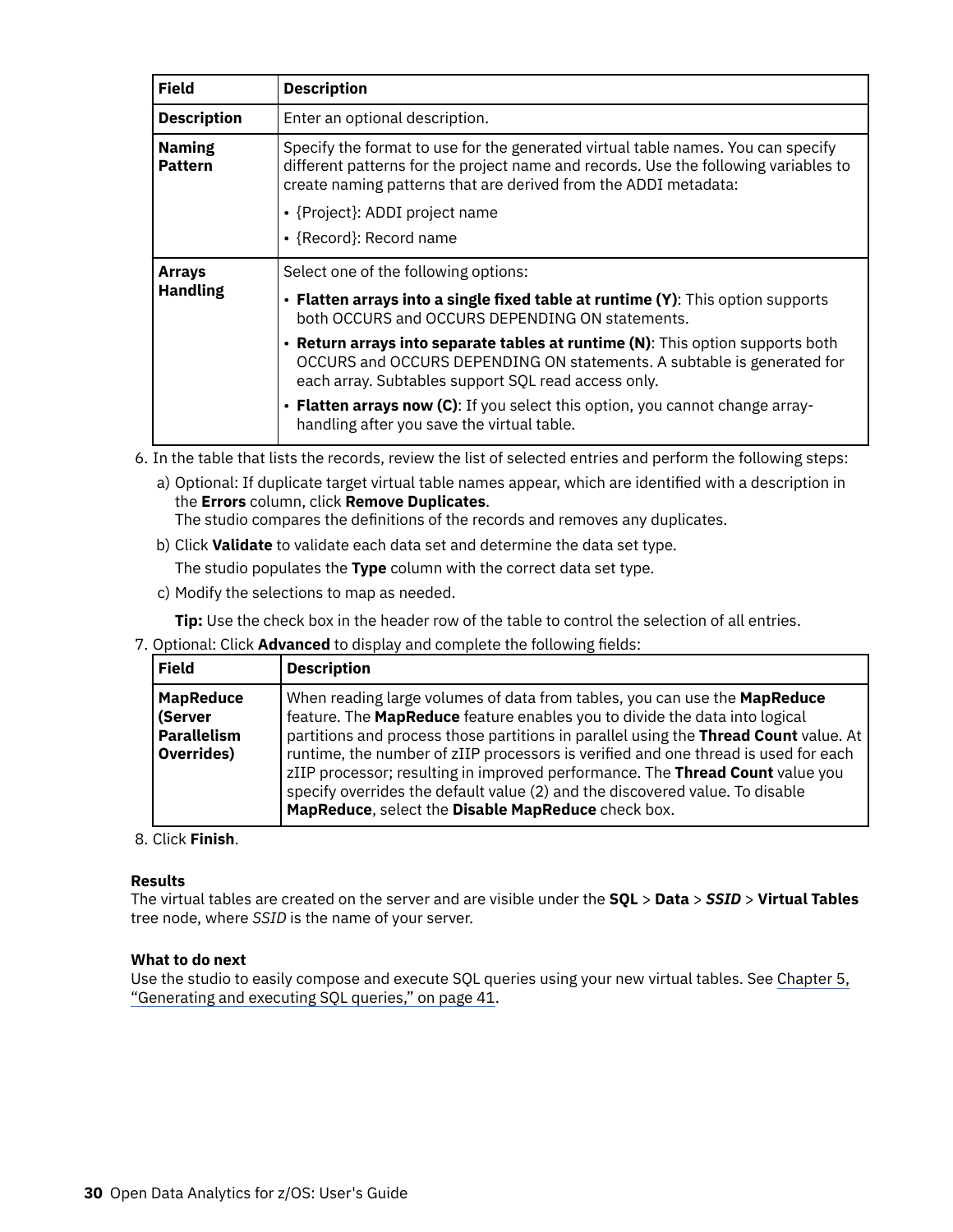### **Creating virtual tables for VSAM and sequential access using RAA**

Create virtual tables that map VSAM and sequential data for COBOL applications by using information made available through IBM Rational Asset Analyzer (RAA).

### **Before you begin**

The Data Service server must be configured to access one or more RAA database schemas hosted on DB2 for z/OS. The studio recognizes RAA when RAA virtual views and target system maps are installed. Map recognition is based on target systems starting with the string TSRAA and virtual views starting with the name RAAV\_. For more information on con®guring the server, see the *Solutions Guide*.

The preferred method to collect COBOL information is to retrieve record layouts directly from the WebSphere Application Server that hosts RAA. The WebSphere Application Server must be configured using the Metadata Discovery preferences. For more information, see ["Metadata Discovery preferences"](#page-66-0) [on page 59.](#page-66-0)

### **About this task**

To create the virtual tables that are used to access VSAM and sequential data for COBOL applications, information is queried in the RAA database and from the host. Information is retrieved about the z/OS data sets and the COBOL copybooks used to access the z/OS data sets. If the WebSphere Application Server has been configured, all access to the host for record layout information will first be attempted using the WebSphere Application Server hosting RAA. If access to the RAA host fails and the record layout is stored in a PDS, layout retrieval will be attempted using the current Data Service server.

The following restrictions and considerations apply:

- Virtual table creation is restricted to data sets in the RAA database that are processed by COBOL programs using JCL. Data sets accessed using CICS as well as other databases (such as IMS, CA IDMS, or Adabas) are not supported.
- When retrieving data sets from the RAA database, the studio provides a list of all data sets discovered in the RAA database that correspond to copybook information. If the data set does not have a corresponding copybook, the data set will not be presented in the studio.
- When creating virtual tables in the studio, duplicate records may appear in the generated list. (Duplicate records have the same database and copybook record names but different ID values.) This is due to multiple copies of the same copybook existing in the RAA database. The studio provides a feature that compares the definitions of the records and allows you to remove any duplicates.
- When mapping COBOL copybooks containing REDEFINES clauses, default mapping rules related to REDEFINES will be applied which will result in disabled columns in the maps. Editing of virtual maps may be required after generation to enable or disable generated columns.

### **Procedure**

- 1. On the **Server** tab, explore the RAA metadata information by expanding the **Discovery** > **IBM Rational Asset Analyzer** node, and then navigating down the appropriate subtree. The hierarchy begins with the database, followed by the data sets, and then the associated records.
- 2. Optional: Right-click a record and select **Display Data Layout** to show the copybook for the record.
- 3. Select one or more data sets or records to map, as follows:
	- To select individual data sets or records, hold down the Ctrl key and click each data set or record to include.
	- To select a range of data sets or records, click the first data set or record in the range, and then hold the Shift key and select the last data set or record in the range. All data sets or records within the range will be included.
	- To select all records under a data set, click the data set.
- 4. Right-click the selected data sets or records and select **Create Virtual Table(s)**.

The **New Virtual Tables Wizard** launches, presenting a list of proposed virtual table names and the COBOL structure names that will be used as a basis to create columns for the virtual tables.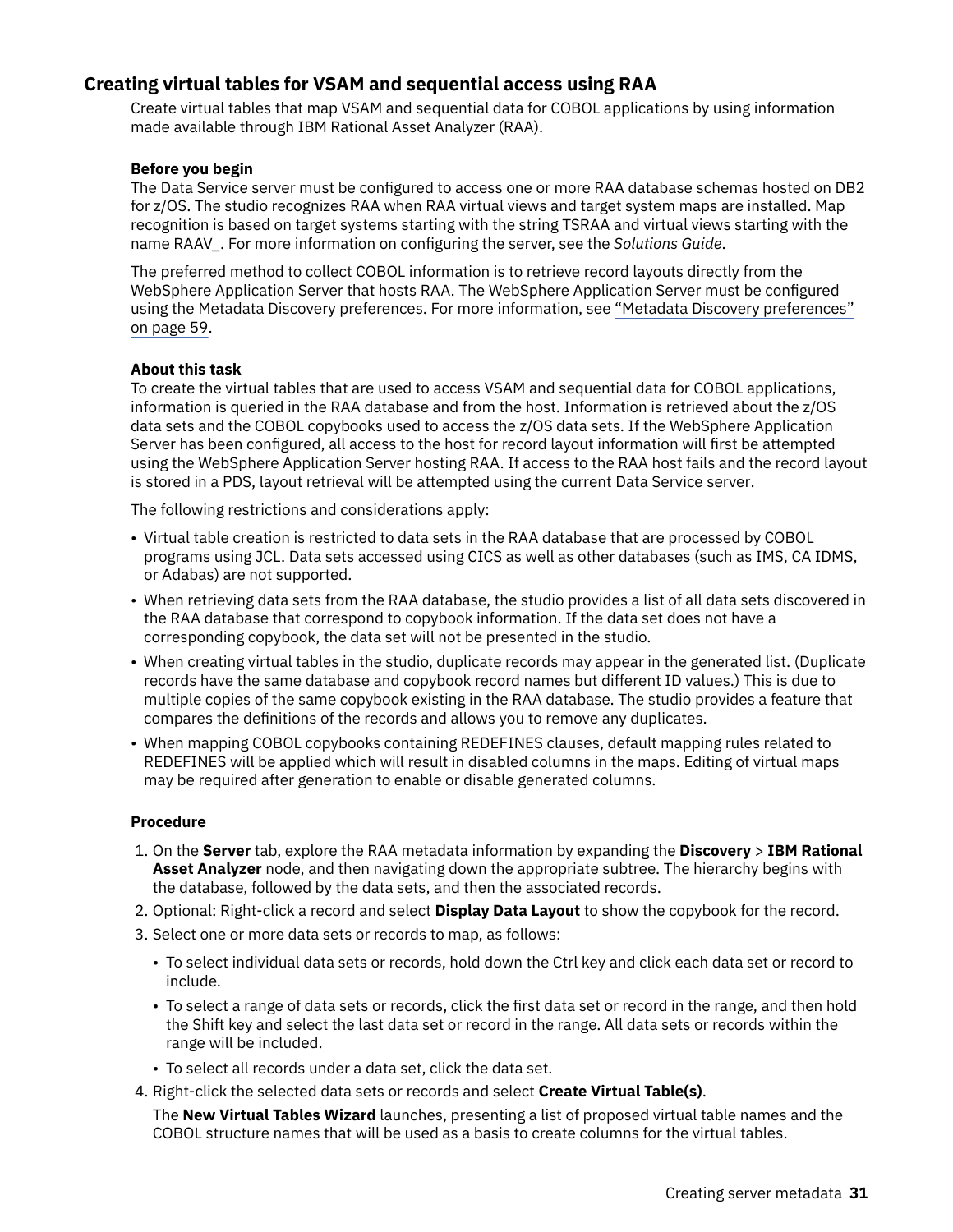5. On the Create virtual tables using IBM Rational Asset Analyzer page, complete the following fields:

| <b>Field</b>                    | <b>Description</b>                                                                                                                                                                                                                                                                                                                                    |
|---------------------------------|-------------------------------------------------------------------------------------------------------------------------------------------------------------------------------------------------------------------------------------------------------------------------------------------------------------------------------------------------------|
| <b>Metadata</b><br>Library      | From the drop-down list, select the target library where the virtual table metadata<br>will be stored (for example, hlg.USER.MAP). The target libraries are specified in the<br>server's started task JCL.                                                                                                                                            |
| <b>Description</b>              | Enter an optional description.                                                                                                                                                                                                                                                                                                                        |
| <b>Naming</b><br><b>Pattern</b> | Specify the format to use for the generated virtual table names. You can specify<br>different patterns for the database name and records. Use the following variables<br>to create naming patterns that are derived from the RAA metadata:<br>• {Database}: RAA database name<br>• {Record}: Record name                                              |
| Arrays                          | Select one of the following options:                                                                                                                                                                                                                                                                                                                  |
| <b>Handling</b>                 | • Flatten arrays into a single fixed table at runtime (Y): This option supports<br>both OCCURS and OCCURS DEPENDING ON statements.<br>• Return arrays into separate tables at runtime (N): This option supports both<br>OCCURS and OCCURS DEPENDING ON statements. A subtable is generated for<br>each array. Subtables support SQL read access only. |
|                                 | • Flatten arrays now (C): If you select this option, you cannot change array-<br>handling after you save the virtual table.                                                                                                                                                                                                                           |

- 6. In the table that lists the records, review the list of selected entries and perform the following steps:
	- a) Optional: If duplicate target virtual table names appear, which are identified with a description in the **Errors** column, click **Remove Duplicates**.

The studio compares the definitions of the records and removes any duplicates.

b) Click **Validate** to validate the data set and determine the data set type.

The studio populates the **Type** column with the correct data set type.

c) Modify the selections to map as needed.

**Tip:** Use the check box in the header row of the table to control the selection of all entries.

7. Optional: Click **Advanced** to display and complete the following fields:

| <b>Field</b>                                                    | <b>Description</b>                                                                                                                                                                                                                                                                                                                                                                                                                                                                                                                                                  |
|-----------------------------------------------------------------|---------------------------------------------------------------------------------------------------------------------------------------------------------------------------------------------------------------------------------------------------------------------------------------------------------------------------------------------------------------------------------------------------------------------------------------------------------------------------------------------------------------------------------------------------------------------|
| <b>MapReduce</b><br>(Server<br><b>Parallelism</b><br>Overrides) | When reading large volumes of data from tables, you can use the <b>MapReduce</b><br>feature. The MapReduce feature enables you to divide the data into logical<br>partitions and process those partitions in parallel using the Thread Count value. At<br>runtime, the number of zIIP processors is verified and one thread is used for each<br>zIIP processor; resulting in improved performance. The Thread Count value you<br>specify overrides the default value (2) and the discovered value. To disable<br>MapReduce, select the Disable MapReduce check box. |

### 8. Click **Finish**.

### **Results**

The virtual tables are created on the server and are visible under the **SQL** > **Data** > *SSID* > **Virtual Tables** tree node, where *SSID* is the name of your server.

### **What to do next**

Use the studio to easily compose and execute SQL queries using your new virtual tables. See [Chapter 5,](#page-48-0) ["Generating and executing SQL queries," on page 41](#page-48-0).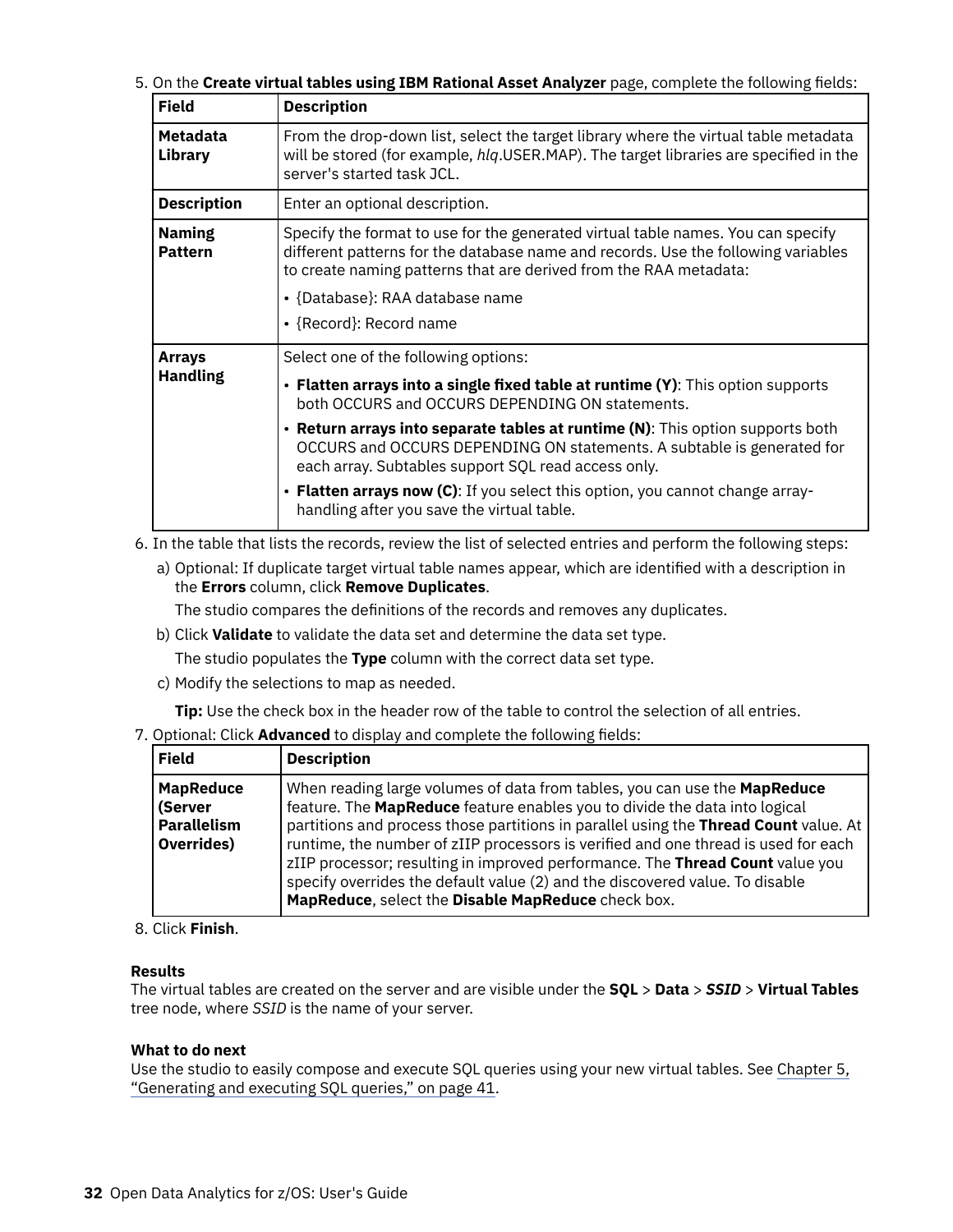## **Creating virtual views**

Consider creating a virtual view if columns in your virtual table are missing or if you want to join columns from different virtual tables.

### **Before you begin**

The virtual tables representing the data that you want to access or join must already exist.

### **About this task**

A virtual view comprises the SELECT statement that contains the columns from the source data that are used to read data directly from the data source. For example, SELECT  $\star$  FROM HLS\_JOIN\_VSAM LIMIT 1000;. In some cases, creating virtual views is more convenient than regenerating and editing SQL each time you want to access the same data.

### **Procedure**

- 1. In the **Server View**, expand **SQL** > **Data** > **Data Service server** > **Virtual Tables**.
- 2. Right-click the virtual table that represents the data that you want to access, and select **Create Virtual View**.
- 3. In the **Name** field, enter a name for the virtual view.
- 4. From the **Target** drop-down list, select the target to use for this virtual view.
- 5. Optional: In the **Description** field, enter a description.
- 6. Click **Next**.
- 7. In the **Table Browser**, expand the **Virtual Tables** folder, and select an existing virtual table to use to compose the SQL statement.
- 8. Click **Next**.
- 9. Optional: Review the resulting SQL statement and make any necessary modifications.
- 10. Click **Validate** to validate the SQL.
- 11. If valid, on the **SQL Validation** message that displays, click **OK**.
- 12. Click **Finish**.

#### **Results**

In the **Server** view, locate the new virtual view by expanding **SQL** > **Data** > **Data Service server** > **Virtual Views**.

## **Creating Db2 user-defined table functions**

Use the **New UDTF Definitions in DB2 Wizard** to create user-defined table functions (UDTFs) in Db2 for z/OS for access to any supported data source type.

### **Before you begin**

*Db2 Virtualization* (DB2V) is a feature that provides single-point access to various data source types. For additional information about configuring your system to use Db2 for z/OS as a primary access point, see "Using Db2 for z/OS to access multiple data source types" in the *Solutions Guide*.

To use this wizard, virtual tables should already exist for your data sources. See ["Creating virtual tables"](#page-17-0) [on page 10.](#page-17-0)

#### **About this task**

Use the **New UDTF Definitions in DB2 Wizard** to create the necessary user-defined table functions and views in Db2 for z/OS for access to any supported data source type. For existing virtual tables, this wizard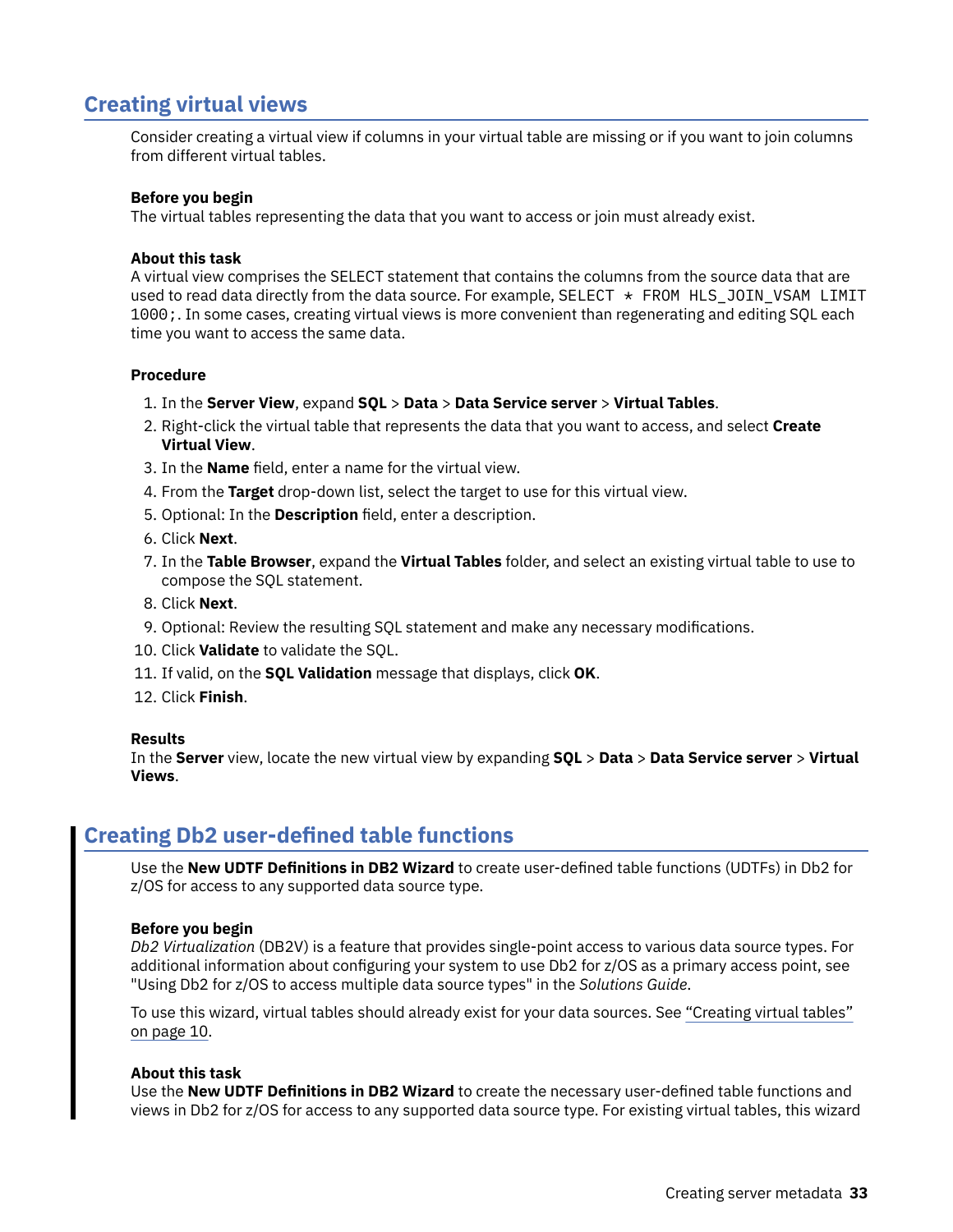creates the necessary objects in a local Db2 subsystem so that Data Service data can be queried using Db2 clients.

### **Procedure**

- 1. Expand the **SQL** > **Data** > *SSID* node, where *SSID* is the name of your server.
- 2. In the Virtual Tables node, right-click one or more virtual tables, and select Create UDTF Definitions **in DB2**.
- 3. In the New UDTF Definitions in DB2 Wizard, on the Generate DDL with user-defined table functions page, complete the following fields:

| <b>Field</b>                          | <b>Action</b>                                                                                                                                                                                                                                                                     |
|---------------------------------------|-----------------------------------------------------------------------------------------------------------------------------------------------------------------------------------------------------------------------------------------------------------------------------------|
| <b>General DB2</b><br><b>Settings</b> | Specify information about the Db2 subsystem where the UDTFs and views will be<br>created.                                                                                                                                                                                         |
|                                       | • Subsystem: Select the Db2 subsystem ID from the drop-down list.                                                                                                                                                                                                                 |
|                                       | • Schema: Select the schema from the drop-down list, or enter a new schema name.                                                                                                                                                                                                  |
|                                       | • GRANT TO: Specify to whom privileges are granted for the generated UDTFs and<br>views. Clear this field to not include the GRANT TO statement in the generated DDL.                                                                                                             |
|                                       | • UDTF Module: This value defaults to the UDTF module in use for your system. If<br>you need to change this value, enter the name of another UDTF module. The<br>following modules are available:                                                                                 |
|                                       | - AZKUDT9N                                                                                                                                                                                                                                                                        |
|                                       | - AZKUDTAN                                                                                                                                                                                                                                                                        |
|                                       | - AZKUDTBN                                                                                                                                                                                                                                                                        |
|                                       | - AZKUDTCN                                                                                                                                                                                                                                                                        |
|                                       | For more information, see "Using Db2 for z/OS to access multiple data source<br>types" in the Solutions Guide.                                                                                                                                                                    |
|                                       | • WLM Environment: The address space Db2 starts to run user-defined functions.<br>Leave this field blank to omit the WLM ENVIRONMENT clause in the generated DDL.                                                                                                                 |
| "Generate"                            | Specify whether to execute or save the DDL, or both.                                                                                                                                                                                                                              |
| <b>Actions</b>                        | • Execute generated DDL in DB2: Select this option to execute the generated DDL<br>on the specified Db2 subsystem.                                                                                                                                                                |
|                                       | • Save DDL to file: Optionally, enter a file name (with . sql extension) where to save<br>the DDL. This step might be required if you do not have authorization to execute the<br>DDL. Or, you might want to review the DDL in the SQL Editor first, before running it<br>in Db2. |
|                                       | - <b>Append to file</b> : Select to append the generated DDL to an existing file.                                                                                                                                                                                                 |
|                                       | - Open file in SQL Editor: Select to open the generated DDL in the SQL Editor.                                                                                                                                                                                                    |
| <b>Naming</b><br><b>Patterns</b>      | Specify the format to use for the generated function and view names. Use the<br>following variables to create naming patterns:                                                                                                                                                    |
|                                       | • {Server}: Data Service server name                                                                                                                                                                                                                                              |
|                                       | • {Table}: Virtual table name                                                                                                                                                                                                                                                     |
|                                       | The Function Name and View Name columns are editable in the table, so you can<br>also customize the names on an individual basis.                                                                                                                                                 |
|                                       | Note: If Views is blank, views will not be generated.                                                                                                                                                                                                                             |

4. Click **Generate**.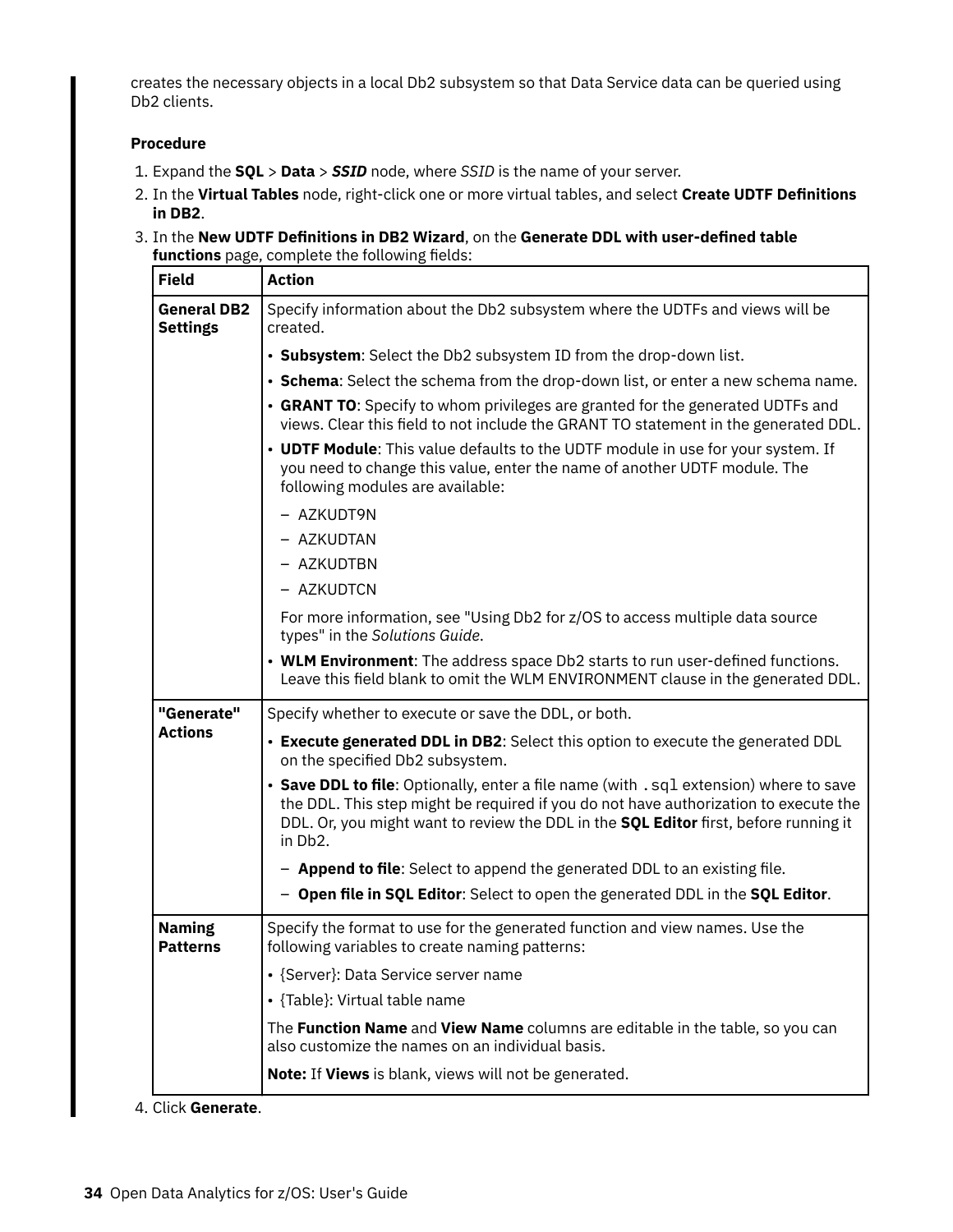### **Results**

The DDL for creating UDTFs and corresponding views is generated. For more information, see "Generated DDL for UDTFs" on page 35.

After the DDL is executed, a UDTF and a corresponding view are created for each selected virtual table. In the **Server** tab, locate the new objects by expanding **SQL** > **Data** > **Other Subsystems** > *db2SSID* > *schema*, and then the appropriate nodes, as follows:

- The Db2 views are located in the **Views** node.
- The Db2 UDTFs are located in the **DB2V** > User-Defined Table Functions node.

### **What to do next**

After the Db2 views and UDTFs have been created, you can perform the following tasks:

- Using the new Db2 views, compose and execute SQL queries to access the data. You can do this from the Data Service studio or from a Db2 client.
- Using the new Db2 UDTFs, compose and execute SQL queries to select data from the virtual table. Queries can be generated for a specific UDTF function or for a subset of columns within a UDTF.

See [Chapter 5, "Generating and executing SQL queries," on page 41](#page-48-0).

### **Generated DDL for UDTFs**

This topic describes the DDL that is generated by the **New UDTF Definitions in DB2 Wizard** in the Data Service studio when creating Db2 UDTFs and corresponding views for virtual tables.

For each Data Service map created as a view in Db2, there are two DDL statements defining catalog objects to Db2. The first statement is a CREATE FUNCTION statement, which describes the user-defined function to retrieve data from Data Service. The second statement is a CREATE VIEW statement, which calls the user-defined table function.

### **Example: CREATE FUNCTION**

The following example shows the Db2 DDL generated to define the user-defined table function for the STAFFVS table:

CREATE FUNCTION "TSUSER"."AZKS\_STAFFVS" (CONDITION VARCHAR(24576) CCSID EBCDIC FOR SBCS DATA, DVMNAME VARCHAR(254) CCSID EBCDIC FOR SBCS DATA, COLINFO VARCHAR(24576) CCSID EBCDIC FOR SBCS DATA, REQUEST VARCHAR(254) CCSID EBCDIC FOR SBCS DATA) RETURNS TABLE ("STAFFVS\_KEY\_ID" SMALLINT, "STAFFVS\_DATA\_NAME\_L" SMALLINT, "STAFFVS\_DATA\_NAME" CHAR(9), "STAFFVS\_DATA\_DEPT" SMALLINT, "STAFFVS\_DATA\_JOB" CHAR(5), "STAFFVS\_DATA\_YRS" SMALLINT, "STAFFVS\_DATA\_FILLER" CHAR(8)) EXTERNAL NAME "AZKUDTCN" LANGUAGE ASSEMBLE PARAMETER STYLE DB2SQL DETERMINISTIC FENCED NO SQL SCRATCHPAD 2048 FINAL CALL DISALLOW PARALLEL DBINFO WLM ENVIRONMENT DSN1WLM1 STAY RESIDENT YES ASUTIME NO LIMIT SECURITY USER;

Note the following about the UDTF DDL: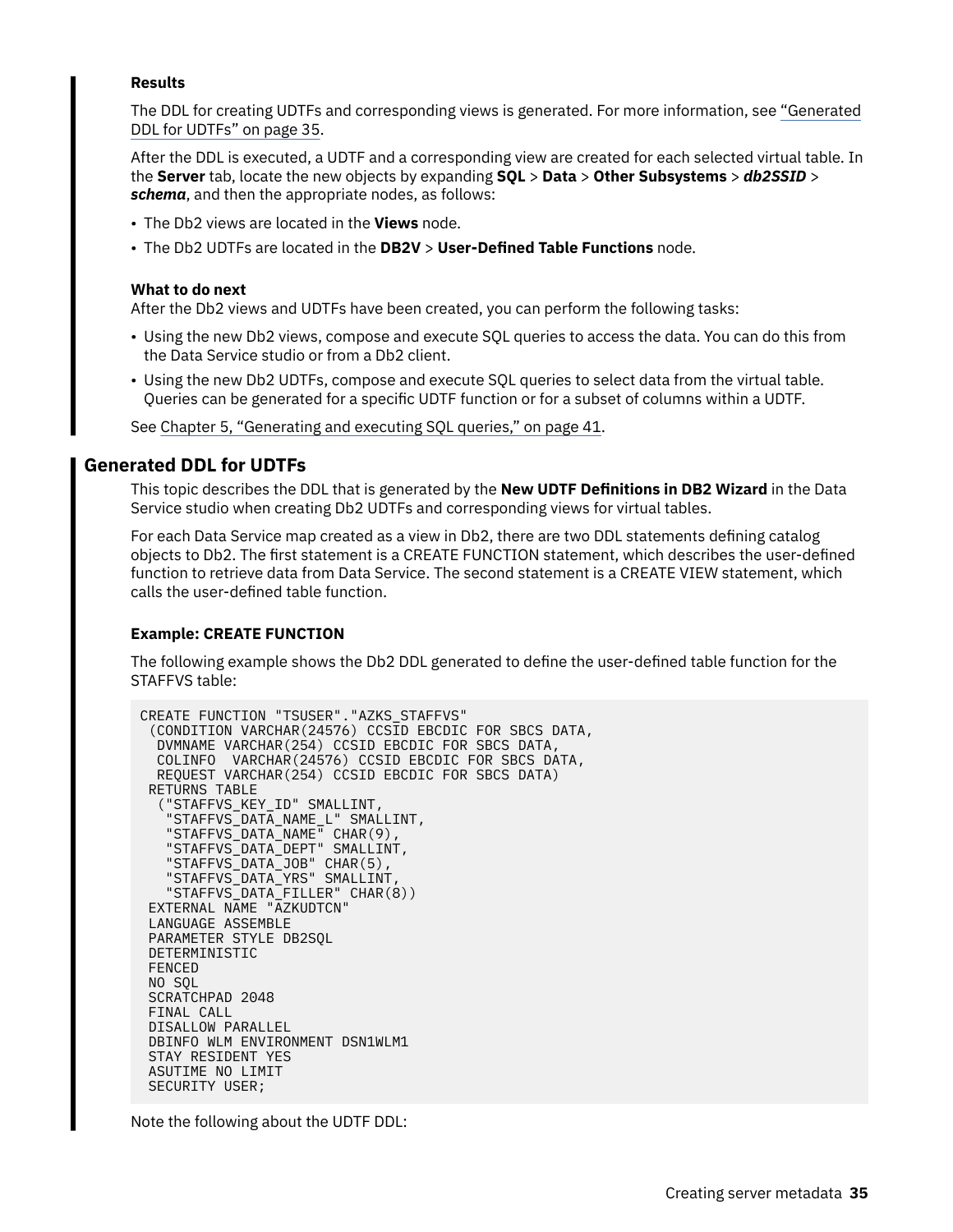• The following parameters are common to the generic table function:

(CONDITION VARCHAR(24576) CCSID EBCDIC FOR SBCS DATA, DVMNAME VARCHAR(254) CCSID EBCDIC FOR SBCS DATA, COLINFO VARCHAR(24576) CCSID EBCDIC FOR SBCS DATA, REQUEST VARCHAR(254) CCSID EBCDIC FOR SBCS DATA)

These parameters are required on every UDTF definition for a Data Service virtual table referenced by a view in Db2. For more information about these parameters, see "UDTF parameters" on page 36.

• The RETURNS TABLE clause describes the columns in the Data Service table as defined in the map.

**Warning:** These columns must match exactly the map definition to prevent errors as the UDTF does not have access to this information at invocation time and therefore does no SQL type conversion.

Note that the system parameter SQLENGCHARTOVARCHAR changes column definitions and must be considered when defining the UDTF. Because the RETURNS TABLE clause describes the return table data to Db2, each map requires a separate UDTF definition. While tables having identical columns can technically share the same definition, this practice is not recommended unless the table is from a common map shared by multiple Data Service servers.

- The following DDL elements contain information you can customize at view creation time. Considerations for this information are as follows:
	- CREATE FUNCTION "TSUSER"."AZKS\_STAFFVS" Like most DB2 catalog objects, function names include both a schema name and a function name. The studio wizard provides flexibility in both the schema and function naming, including a default pattern for function names.
	- EXTERNAL NAME "AZKUDTCN" The external name will always be in the form AZKUDT*a*N, where *a* is the z/OS architecture level (9, A, B, C).
	- $-$  WLM ENVIRONMENT DSN1WLM1 Identifies the name of the address space that Db2 starts for running user-defined functions. A reasonable default is the Db2 subsystem ID suffixed with WLM1, which the user can change if necessary. This element is optional, and when omitted, the default WLM environment for that Db2 subsystem will be chosen at runtime.

### **Example: CREATE VIEW**

The following example shows the Db2 DDL generated to define the view to call the user-defined table function:

```
CREATE VIEW "TSUSER"."AZKS_VSTAFFVS" AS
 SELECT 
"STAFFVS_KEY_ID","STAFFVS_DATA_NAME_L","STAFFVS_DATA_NAME","STAFFVS_DATA_DEPT",
 "STAFFVS_DATA_JOB","STAFFVS_DATA_YRS","STAFFVS_DATA_FILLER"
 FROM TABLE("TSUSER"."AZKS_STAFFVS"
 ('AZKS...STAFFVS'
 '7,STAFFVS_KEY_ID,STAFFVS_DATA_NAME_L,STAFFVS_DATA_NAME,STAFFVS_DATA_DEPT,' ||
 'STAFFVS_DATA_JOB,STAFFVS_DATA_YRS,STAFFVS_DATA_FILLER',
   '')
  CARDINALITY 10000);
```
The CARDINALITY clause value is controlled by the **DB2 CARDINALITY in generated UDTF query** setting in ["SQL preferences" on page 59](#page-66-0).

### **UDTF parameters**

The following table describes the parameters that must be passed when calling the UDTF.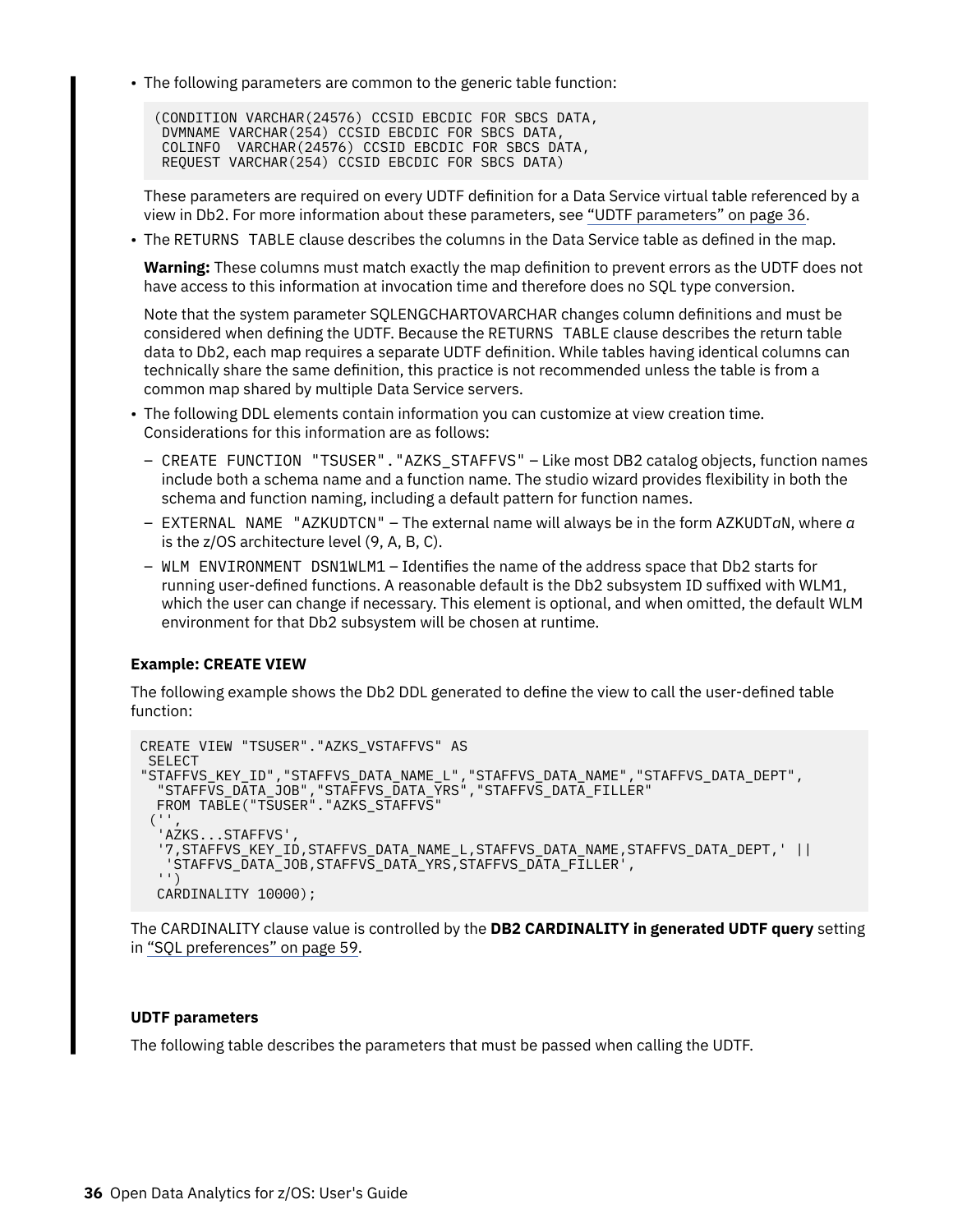| <b>Parameter</b>                | <b>Description</b>                                                                                                                                                                                                                                                                                                                                                                                                                                                                                                                               |
|---------------------------------|--------------------------------------------------------------------------------------------------------------------------------------------------------------------------------------------------------------------------------------------------------------------------------------------------------------------------------------------------------------------------------------------------------------------------------------------------------------------------------------------------------------------------------------------------|
| CONDITION ('')                  | The CONDITION parameter can be used to add a<br>WHERE predicate to the generated SQL sent to the<br>Data Service server. For example, if you want to<br>create a Db2 view that returns all managers using<br>the STAFFVS example, you could specify 'WHERE<br>STAFFVS_DATA_JOB = ''MGR''' in the<br>CONDITION parameter. Generally, this value will<br>be defined as ''.                                                                                                                                                                         |
|                                 | Note: By using the WHERE predicate on the UDTF<br>call in the CONDITION parameter, the result set is<br>filtered on the UDTF call. If you use the WHERE<br>predicate when querying the view instead of<br>passing it as a CONDITION parameter, all results<br>will be returned on the UDTF call first and then<br>filtered on the view call. This might affect<br>performance.                                                                                                                                                                   |
| DVMNAME ('AZKSSTAFFVS')         | The DVMNAME is a four-part period-separated<br>name in the form dddd.bbbb.sssssssss.vvvvvvvv<br>where:                                                                                                                                                                                                                                                                                                                                                                                                                                           |
|                                 | • dddd - The 4-character subsystem name or 5-8<br>character group name for the local Data Service<br>server. If the name is greater than 4 characters,<br>the token is assumed to be a group name.                                                                                                                                                                                                                                                                                                                                               |
|                                 | • bbbb - The 4-character subsystem name if the<br>table is in another Db2 subsystem. Generally, this<br>token will be omitted.                                                                                                                                                                                                                                                                                                                                                                                                                   |
|                                 | • ssssssss – The schema name for the table in the<br>Data Service server. This token is for future use<br>and should be omitted.                                                                                                                                                                                                                                                                                                                                                                                                                 |
|                                 | • vvvvvvvv - The virtual table name in the Data<br>Service server.                                                                                                                                                                                                                                                                                                                                                                                                                                                                               |
| COLINFO ('7, STAFFVS KEY ID, ') | Describes the column count and optionally the<br>Data Service virtual table column name list to the<br>table function. Minimally, this must include the<br>number of columns in the return table (for<br>example, '7'). The form shown in the example<br>includes a comma-separated list of every column<br>in the table in COLNO order. If provided, this list<br>will be used to generate optimized queries when<br>the Db2 user queries a subset of columns in the<br>view definition.<br>Warning: It is critical that this count matches the |
|                                 | number of columns included in the RETURNS<br>TABLE clause of the CREATE FUNCTION DDL.                                                                                                                                                                                                                                                                                                                                                                                                                                                            |
| REQUEST ('')                    | Specifies runtime options. See the next section,<br>"REQUEST runtime options" on page 38                                                                                                                                                                                                                                                                                                                                                                                                                                                         |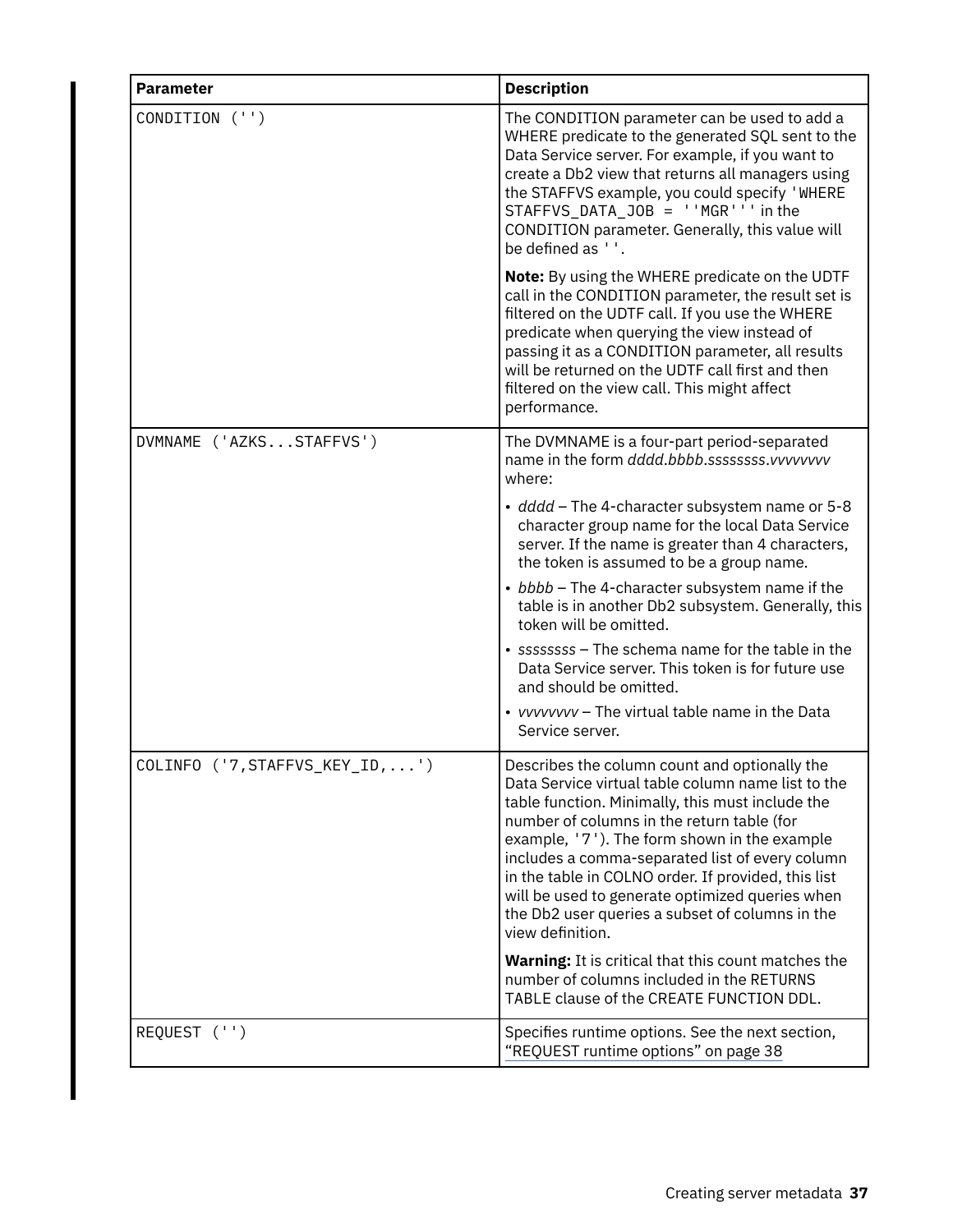### <span id="page-45-0"></span>**REQUEST runtime options**

Runtime options can be passed as comma-separated values in the REQUEST parameter. In most cases, these values are used to diagnose problems with the UDTF and should be added under the direction of IBM Software Support. The following runtime options can be added to the REQUEST parameter to control execution of the table function:

| <b>Option</b>    | <b>Description</b>                                                                                                                                                                                                                                                                                                                                                                                             |
|------------------|----------------------------------------------------------------------------------------------------------------------------------------------------------------------------------------------------------------------------------------------------------------------------------------------------------------------------------------------------------------------------------------------------------------|
| <b>GROUPNAME</b> | Instructs the table function to use the first part of DVMNAME as a Data Service<br>server group name instead of a Data Service subsystem ID. It is only needed if<br>the first token is 4 or less characters in length, but can also be included for<br>documentation purposes if desired (for example, 'GROUPNAME').                                                                                          |
| MRC(n)           | Enables MRC or MRCC processing. When specified without MRID, the UDTF will<br>create multiple MRC connections to the Data Service server and partition row<br>data across connections based on the map/reduce partitioning algorithm for the<br>underlying target database or data set. When specified with MRID, MRC will act<br>as a single participant in an MRCC request (for example, 'MRC(6), MRID(1)'). |
| MRID(n)          | Used in conjunction with MRC to identify the map/reduce participant ID<br>associated with a view in MRCC request environments. Db2 views set up with<br>MRC and MRID will read a subset of the virtual table data based on the map/<br>reduce partitioning algorithm for the underlying target database or data set (for<br>example, 'MRC(6), MRID(1)')                                                        |
| TRACE()          | Instructs the UDTF to send trace information to the Data Service server after a<br>successful connection is open to the server. In the server trace, all trace<br>information is enclosed between the XML tokens <dvudft_trace> and <!--<br-->DVUDFT_TRACE&gt;. The following comma-separated sub-options can be specified<br/>within the TRACE() option.</dvudft_trace>                                       |
|                  | • BUILDINFO - Displays the build date and architecture level of the UDTF<br>program. This trace is issued immediately after a successful connection is<br>established to the Data Service server (for example, 'TRACE(BUILDINFO)').                                                                                                                                                                            |
|                  | • CLOSE – Displays a message when a UDTF query is closed (for example,<br>'TRACE(CLOSE)').                                                                                                                                                                                                                                                                                                                     |
|                  | • SQL – Displays the generated SQL sent to the Data Service server in response<br>to the UDTF call from Db2 (for example, 'TRACE(SQL)').                                                                                                                                                                                                                                                                       |
|                  | • STATS – Displays a summary of the statistics at query close time, including<br>rows retrieved and producer/consumer wait times (for example,<br>'TRACE(STATS)').                                                                                                                                                                                                                                             |
| VPIO(n)          | When used with VPDNAME, VPIO sets the number of I/O threads for a VPD group<br>(for example, 'VPNAME(VPG1), VPNO(6), VPIO(3)').                                                                                                                                                                                                                                                                                |
| VPNAME(name)     | Enables VPD processing by defining a VPD group name (for example,<br>'VPNAME(VPG1), VPNO(6), VPIO(3)').                                                                                                                                                                                                                                                                                                        |
| VPNO(n)          | Sets the number of members in a VPD group (for example,<br>'VPNAME(VPG1), VPNO(6), VPIO(3)').                                                                                                                                                                                                                                                                                                                  |
| VPTO(n)          | Sets the timeout value in seconds for a VPD group (for example,<br>'VPNAME(VPG1), VPNO(6), VPIO(3), VPTO(10)').                                                                                                                                                                                                                                                                                                |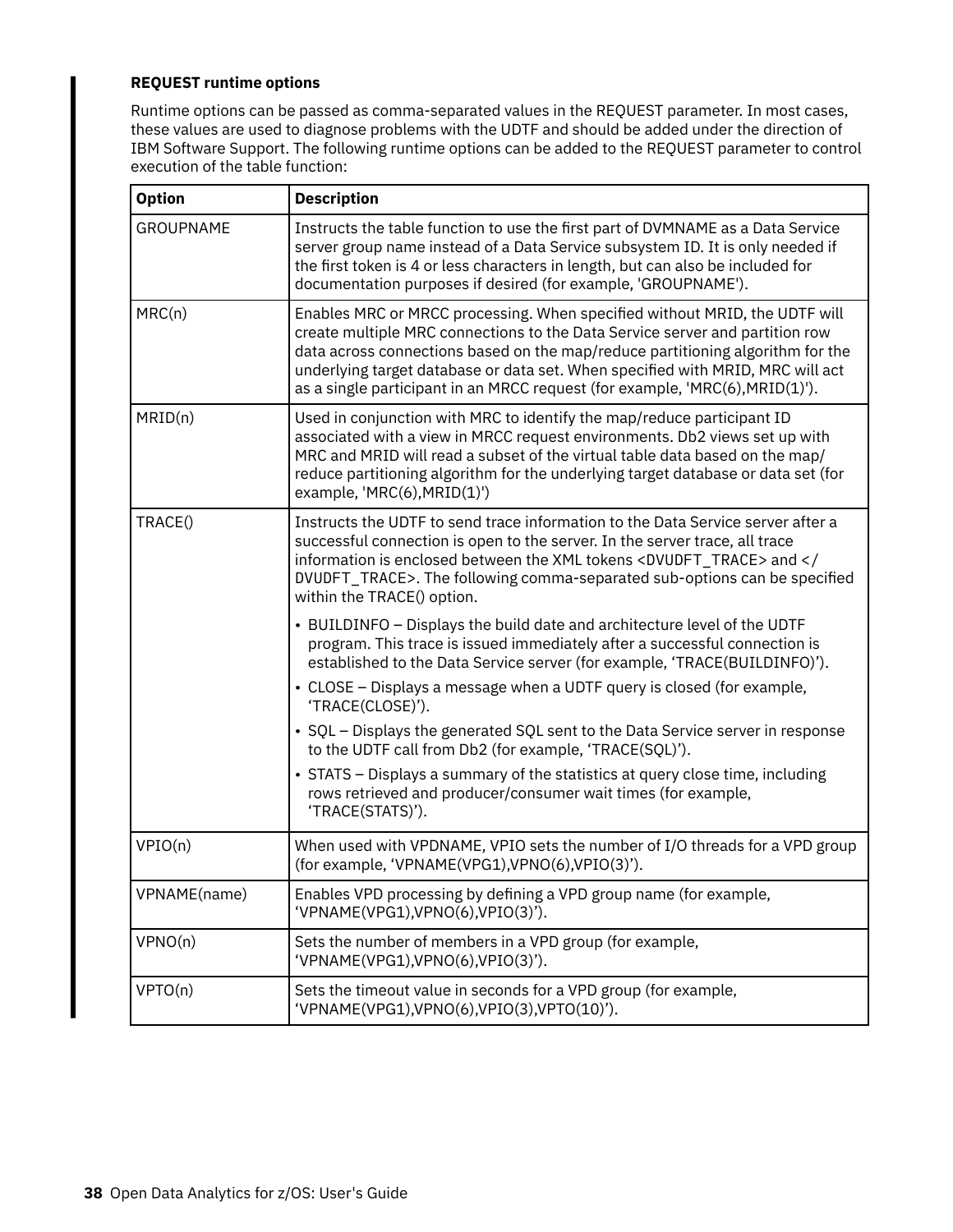### **UDTF generated query example**

The following example shows a query of a Db2 UDTF, generated in the Data Service studio, where a subset of the virtual table columns have been selected:

```
-- Description: Retrieve the result set for AZKS_STAFFVS
-- Tree Location: rs99/46000/SQL/Data/Other Subsystems/DSN1/TSUSER/DB2V/
User-Defined Table Functions/AZKS_STAFFVS
-- Remarks: DB2V:AZKS...STAFFVS
SELECT "STAFFVS_DATA_NAME","STAFFVS_DATA_DEPT","STAFFVS_DATA_JOB","STAFFVS_DATA_YRS"
   FROM TABLE("TSUSER"."AZKS_STAFFVS"
  ('AZKS...STAFFVS'
    '7,STAFFVS_KEY_ID,STAFFVS_DATA_NAME_L,STAFFVS_DATA_NAME,STAFFVS_DATA_DEPT,' ||
     'STAFFVS_DATA_JOB,STAFFVS_DATA_YRS',
    '')
    CARDINALITY 10000);
```
You can then modify the UDTF arguments in the generated SQL, such as the following options:

- Use the CONDITION parameter to add a WHERE predicate
- Use the TRACE parameter to send trace information to the server

The following example shows these modifications:

```
SELECT "STAFFVS_DATA_NAME","STAFFVS_DATA_DEPT","STAFFVS_DATA_JOB","STAFFVS_DATA_YRS"
 FROM TABLE("TSUSER"."AZKS_STAFFVS"
 ('WHERE STAFFVS_DATA_YRS > 5',
   'AZKS...STAFFVS'
    '7,STAFFVS_KEY_ID,STAFFVS_DATA_NAME_L,STAFFVS_DATA_NAME,STAFFVS_DATA_DEPT,' ||
    'STAFFVS_DATA_JOB,STAFFVS_DATA_YRS',
    'TRACE(BUILDINFO,SQL,STATS)')
    CARDINALITY 10000);
```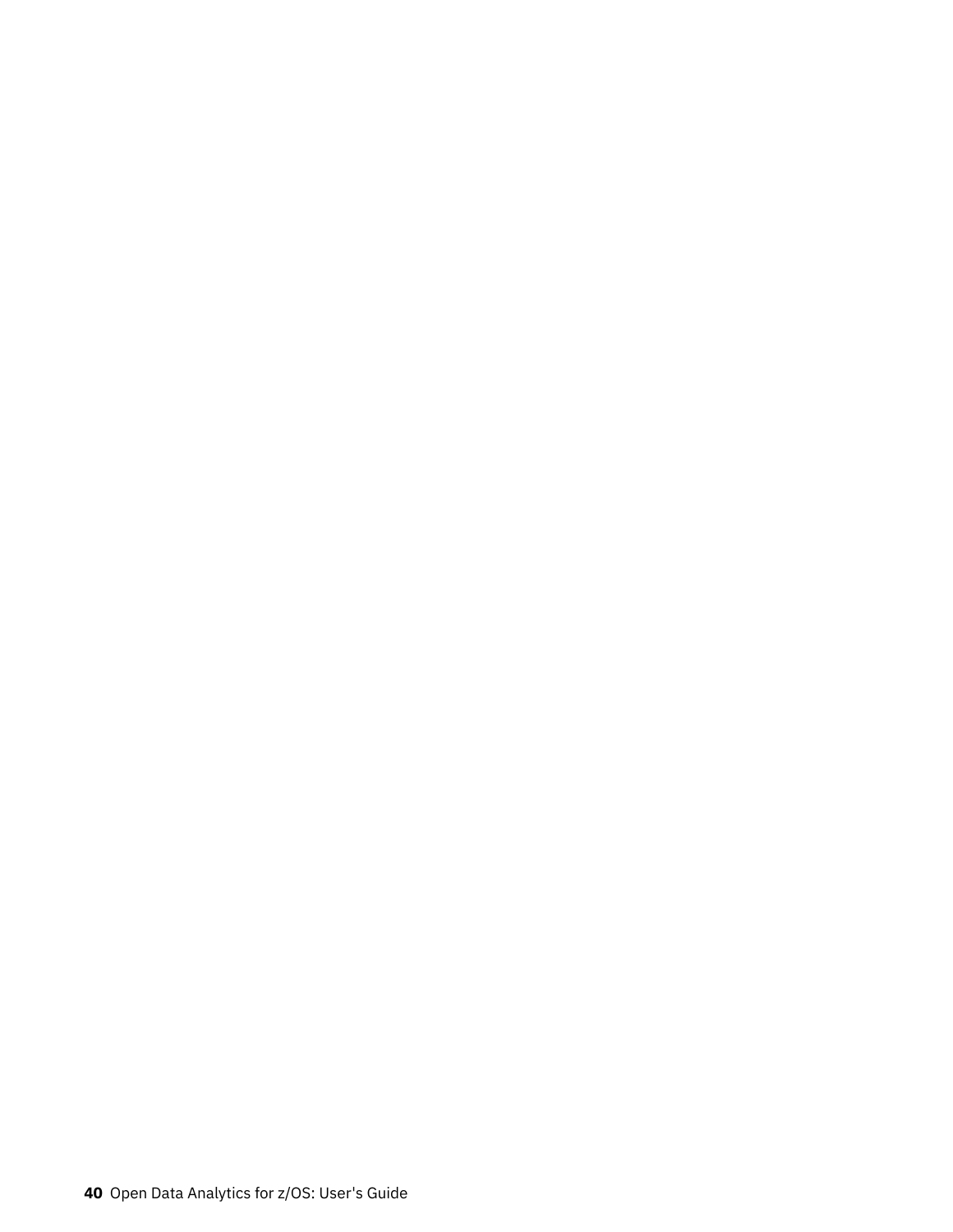# <span id="page-48-0"></span>**Chapter 5. Generating and executing SQL queries**

To test SQL access to your data, generate and execute a SQL query from an existing virtual table or virtual view.

### **Before you begin**

To avoid fetching large result sets that are memory intensive, the Data Service Studio provides settings related to SQL generation and retrieval that can limit the amount of data that is actually retrieved for a particular query execution. For more information, see ["SQL preferences" on page 59](#page-66-0).

**Important:** When writing SQL to access Adabas data, use caution when using the BASE\_KEY in WHERE predicates, (for example, [PARENT TABLE]. BASE\_KEY = [CHILD TABLE]. PARENT\_KEY) when joining the parent table with a child subtable, since this will result in a table scan of the entire Adabas file. It is recommended instead to use the CHILD\_KEY (for example, [PARENT TABLE].CHILD\_KEY = [CHILD TABLE].PARENT\_KEY).

### **Procedure**

- 1. On the **Server** tab, right-click a virtual table and select **Generate Query**.
- 2. Choose from the following options:
	- **Execute** Generate the SQL query in the **Data Source Editor** and execute the query.
	- **Cancel** Generate the SQL query in the **SQL Editor** without executing the query. The generated SQL SELECT statement has all columns from the selected table. If the table contains a large number of columns, to avoid enumerating the various column names you can choose all columns using the **Generate Query with \*** option.
- 3. Optional: In the **SQL Editor** view, modify the SQL to select only the data that you want to access. Any ANSI compliant SQL is acceptable.
- 4. To view or test the data that the SQL statement returns, right-click the highlighted SELECT statement and click either **Execute SQL** to view results in the **SQL Results** view, or **Execute SQL and File results** to save the results in a .csv file.
- 5. Optional: To create a virtual view of the SQL, highlight the SELECT statement, right-click and select **Create a virtual view**.

### **Results**

In the **SQL Results** view:

- Double-click a row to view additional details about that row.
- Select the **Export Result Set** view option to export the SQL results to a .csv file.
- Click **SQL Messages** to view query-related system messages.

By default, if a result set includes 25 or more columns, each set of 25 columns are displayed incrementally as groups. You can choose which group you want to view using the **Columns Group** field. You can set the number of columns that you want to include in each group, ranging from 25-200, in the **Columns per group field.** 

To change how SQL results display in the **SQL Results** view, see ["Data Service preferences" on page 57](#page-64-0).

### **What to do next**

After the SQL statement is generated, you can perform any of the following tasks:

- Modify the SQL to meet your needs
- Execute the SQL to test and view the resulting data
- Create virtual views to join data or include missing columns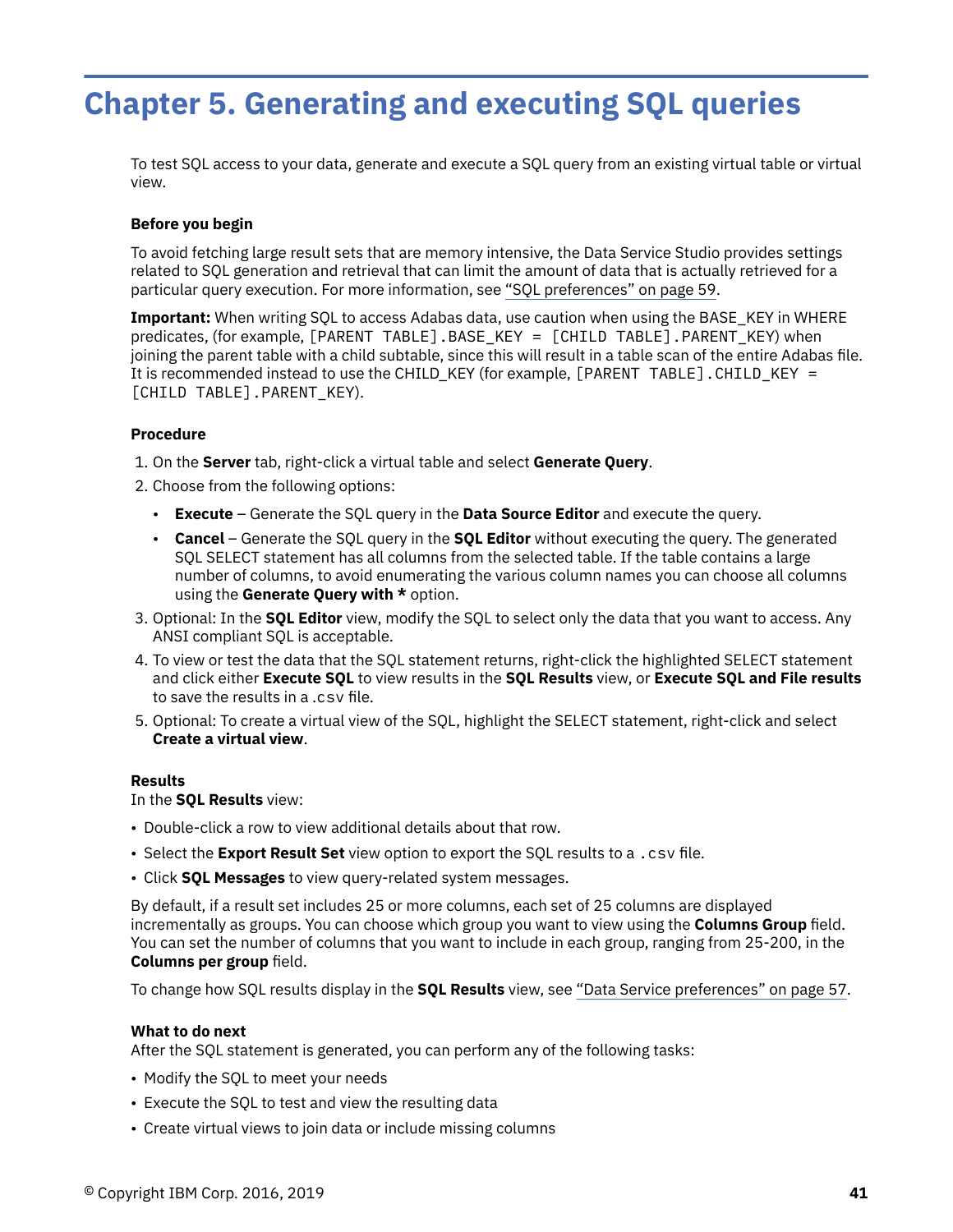• Generate a SQL class to get access to data from your programs or applications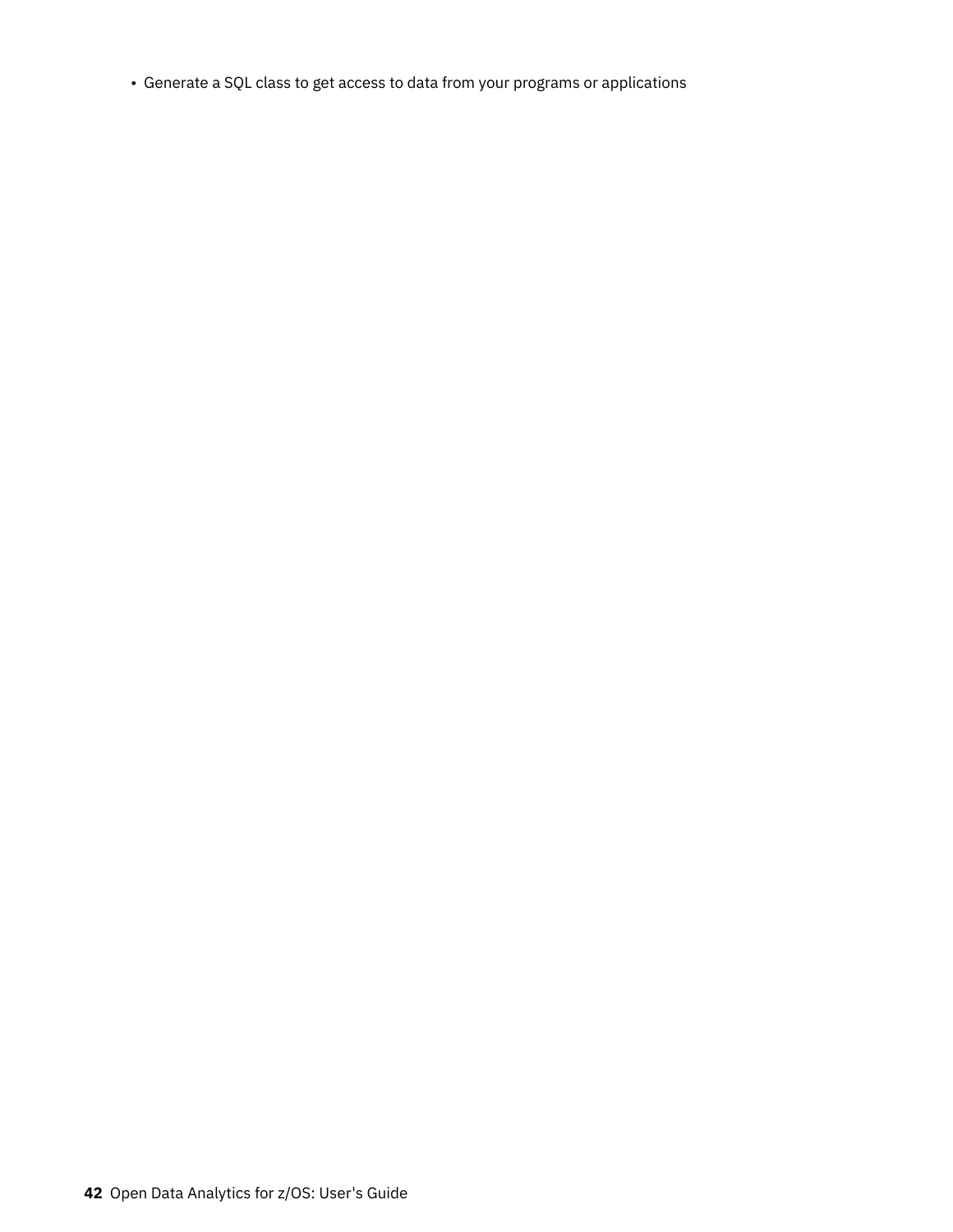# **Chapter 6. Generating code from SQL**

Use the **Code** wizard to generate the code that is used to get SQL access to data from your programs or applications.

### **Before you begin**

The virtual table or virtual view that maps to the data that you want to access must already exist on the server.

### **Procedure**

1. To launch the **Code** wizard from the **Server** tab, right-click the virtual table or virtual view and select **Generate Code From SQL**.

Alternatively, to compose and execute your SQL query directly from a selected SQL statement in the editor, right-click on the selected SQL statement and select **Generate Code From SQL**.

- 2. On the **SQL** page, accept or change the file name that will be used to store the generated code.
- 3. Select from the following query options and click **Next**:
	- **Use Selected View** Creates a simple query. This is the default setting.
	- **Compose the SQL Statement** Selects all table columns and displays the resulting SQL statement. If necessary, you can choose to modify the resulting SQL statement before continuing to the next step.
- 4. On the **Code Generation** page, choose the programming language that you want to use to generate the SQL:
	- **Java Class**
	- **Java Spark Application**
	- **Scala Jupyter Notebook**

**Note:** The generated Scala Jupyter Notebook code provides a simple starter program showing you how to use the JDBC driver to load data into a Spark application. The wizard does not allow SQL parameter markers for this application type.

- **Scala Spark Application**
- 5. To finish generating the code, complete one of the following options:
	- If you did not choose the **Scala Jupyter Notebook** option, click **Finish**.
	- If you did chose the **Scala Jupyter Notebook** option, complete the following fields and click **Finish**:

| <b>Field</b>                                                      | <b>Action</b>                                                                                                                                                                                      |
|-------------------------------------------------------------------|----------------------------------------------------------------------------------------------------------------------------------------------------------------------------------------------------|
| <b>Jupyter Kernel</b><br><b>Name</b>                              | Enter the name of the kernel to use.                                                                                                                                                               |
| <b>Include additional</b><br>Jars in the<br><b>Generated Code</b> | Select to include additional JAR files when generating the code. This setting is<br>optional and is only available after you set the Generate Code preferences to<br>include additional Jar files. |
| <b>Credentials</b>                                                | Select from the following credential processing options:                                                                                                                                           |
| processing in<br>generated code                                   | • Omit password text – the generated code will contain *** for the password<br>variable, and will need to be updated manually.                                                                     |
|                                                                   | • Use password text $-$ the password is included in the generated code in<br>hashed format.                                                                                                        |
|                                                                   | • Use INI file – if this option is chosen, you must also specify the INI data set<br>name to indicate that the DSN section in the INI file contains the user and                                   |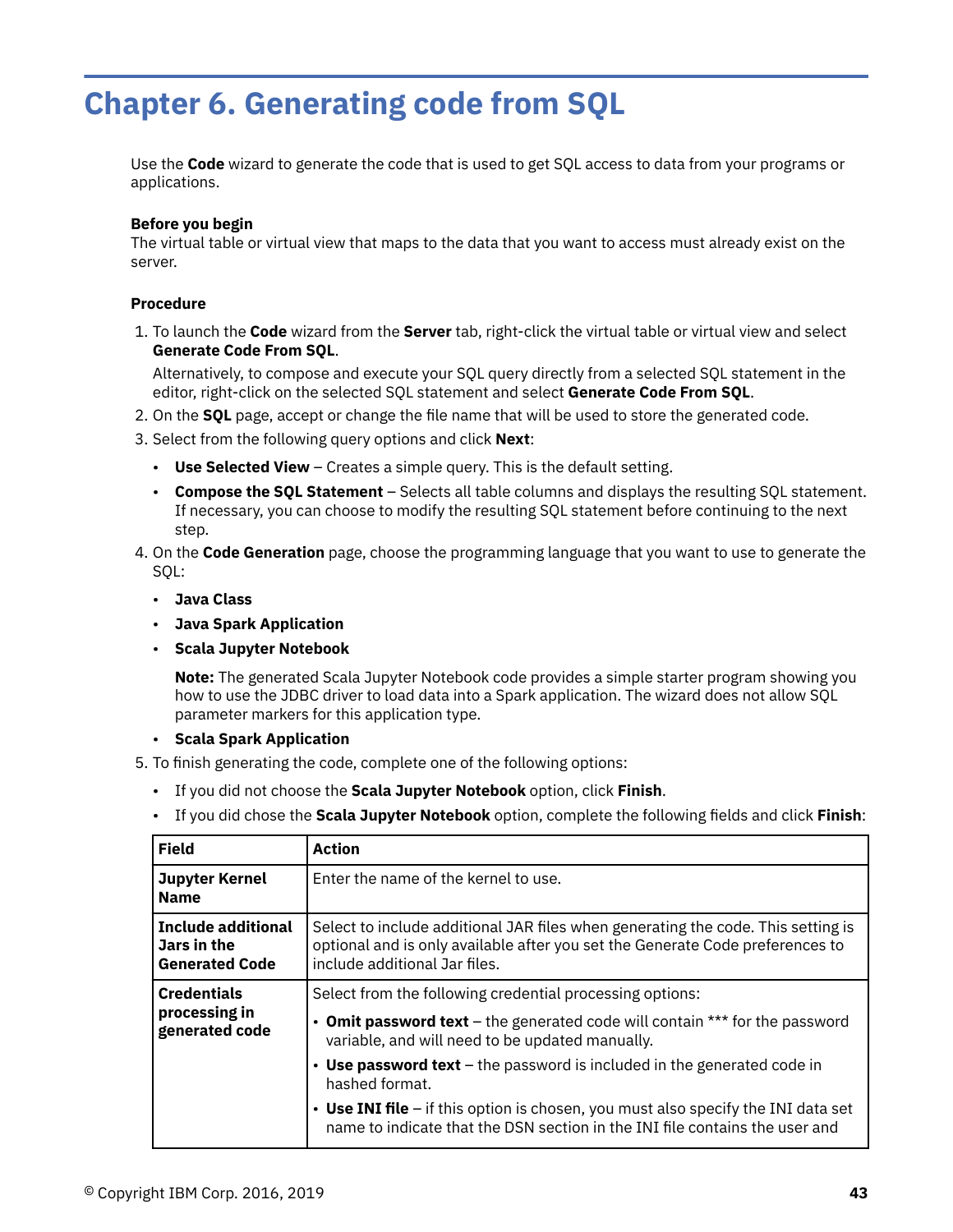| <b>Field</b>       | Action                                                                                                                                                                                 |
|--------------------|----------------------------------------------------------------------------------------------------------------------------------------------------------------------------------------|
|                    | password settings. Click <b>Sample</b> to generate and reference a sample INI file<br>on your local system. This file must be available on the host where Jupyter<br>Spark is running. |
| <b>Preferences</b> | Click <b>Preferences</b> to review the default settings for code generation.                                                                                                           |

### **Results**

The generated code is saved in your workspace and is accessible from the Data Service Studio **Client** tab. The resulting file opens and can be modified in the editor if the **Scala Jupyter Notebook** option was not selected. Otherwise, the resulting file can be uploaded to Jupyter using the Jupyter Web UI.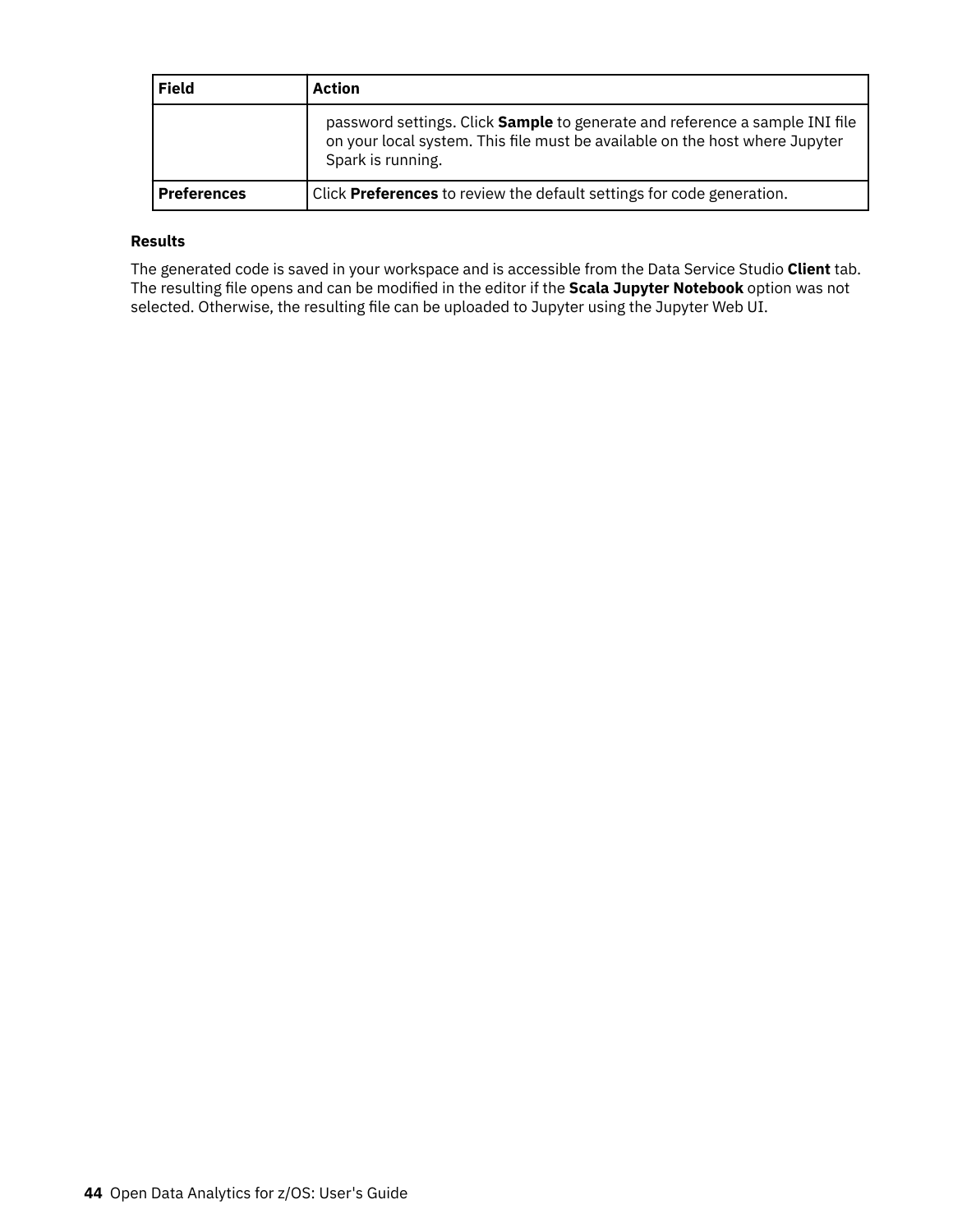# **Chapter 7. Accessing IT Operational Analytics data**

To access, analyze, and report IT Operational Analytics (ITOA) data, generate the SQL from ITOA virtual tables.

When you configure the server, you have the option to include pre-defined data maps that administrators can use to access the following types of ITOA data:

- IBM System Management Facilities files (SMF)
- Operations Log files (OPERLOG\_SYSLOG)
- System Log files (SYSLOG)

After you have configured the Data Service server to use ITOA pre-defined data maps, you can generate the SQL that is used to access ITOA data from the ITOA virtual tables.

For information about configuring access to operational analytics data with pre-defined data maps, see "Configuring access to SMF data for IT Operational Analytics" in the *Solutions Guide*.

### **System Management File sample code**

Use SMF virtual tables to get SQL access to data in System Management Files (SMF).

#### **About this task**

When accessing data in SMF files, you use predefined virtual columns that are defined in the SMF virtual table map.

When using SMF log streams, you can use the following virtual columns to retrieve timestamp values:

#### **LS\_TIMESTAMP**

Timestamp for log stream in GMT. When used in a WHERE predicate, the timestamp is searched in GMT.

#### **LS\_TIMESTAMP\_LOCAL**

Timestamp for log stream in local time zone. When used in a WHERE predicate, the timestamp is searched as local time.

To get SQL access to SMF data, complete the procedure that follows.

### **Procedure**

- 1. From the Server view, expand **SQL** > **Data** > **server name** > **Virtual Tables**.
- 2. Right-click the SMF virtual table or view from which you want to access the data.
- 3. Right-click **Generate Query**, and then review the resulting SQL statement. If necessary, you can modify the statement to meet your needs. The following shows a sample SQL statement:

-- ----------------------------------------------------------------- Name : SMF\_00000 -- This statement will return all rows and all columns from the -- following table: -- Name : SMF\_00000 : null -- Catalog : null -- Schema<br>-- Remarks : DATA - SMFDATA -- Tree Location: rs28/1200/SQL/Data/VDBS/Virtual Tables/SMF\_00000 -- The sql statement:<br>SELECT SMF\_LEN, SMF\_ZERO, SMF\_FLAG, SMF\_RTY, SMF\_TIME, SMF\_SID, SMF\_SSI,<br>SMF\_STY, SMF\_SEQN, SMF0JWT, SMF00UF, SMF0VST, SMF0OPT, SMF0RST, SMF0RSV,<br>SMF0OSL, SMF0SYN, SMF0SYP, SMF0TZ, SMF0MSWT, SMF0MTWT FROM SMF 00000 LIMIT 1000;

4. Optional: Execute the SQL statement to view, test, or save the resulting data.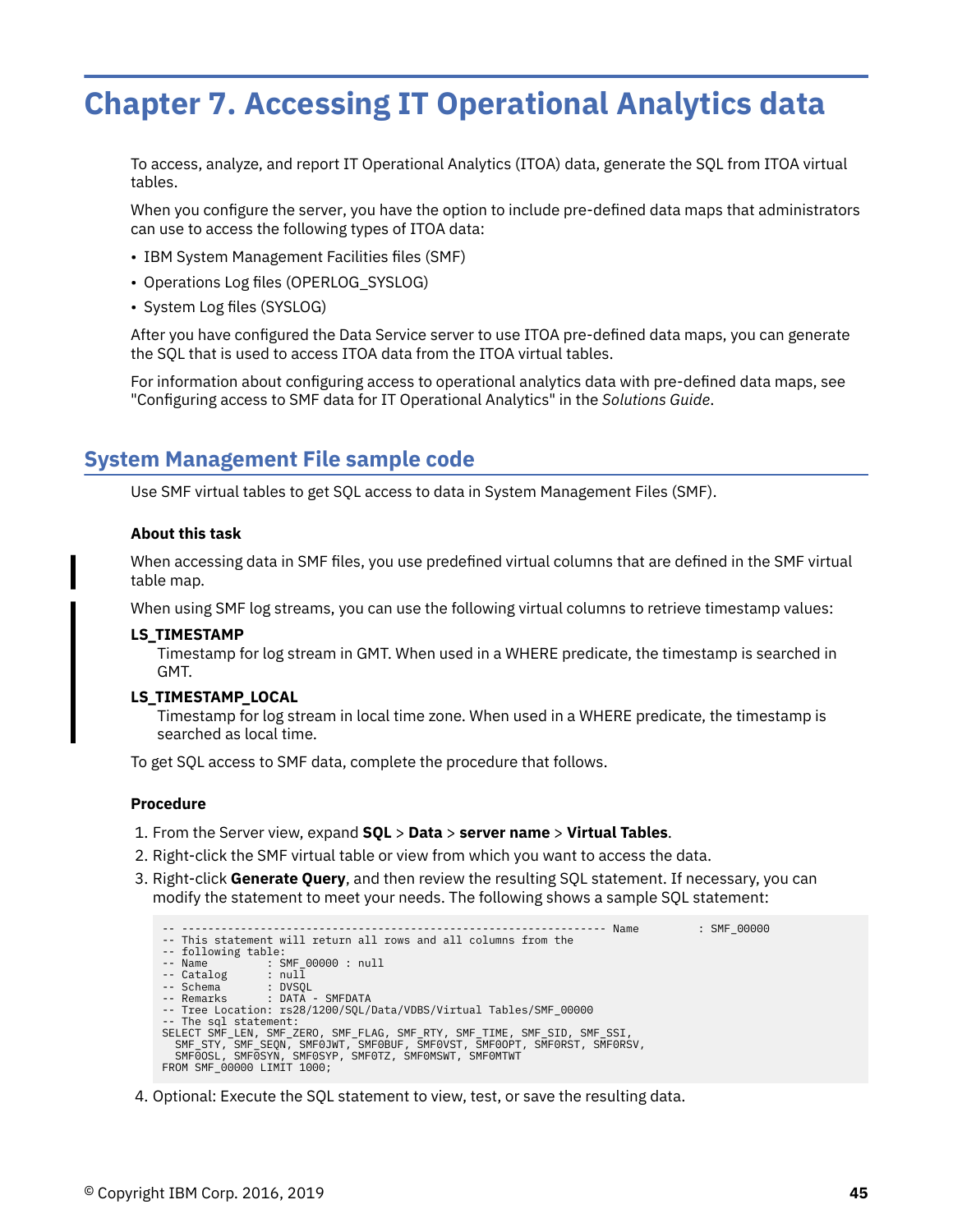### **What to do next**

Get the code to use in your programs and applications by creating a SQL class from the virtual table.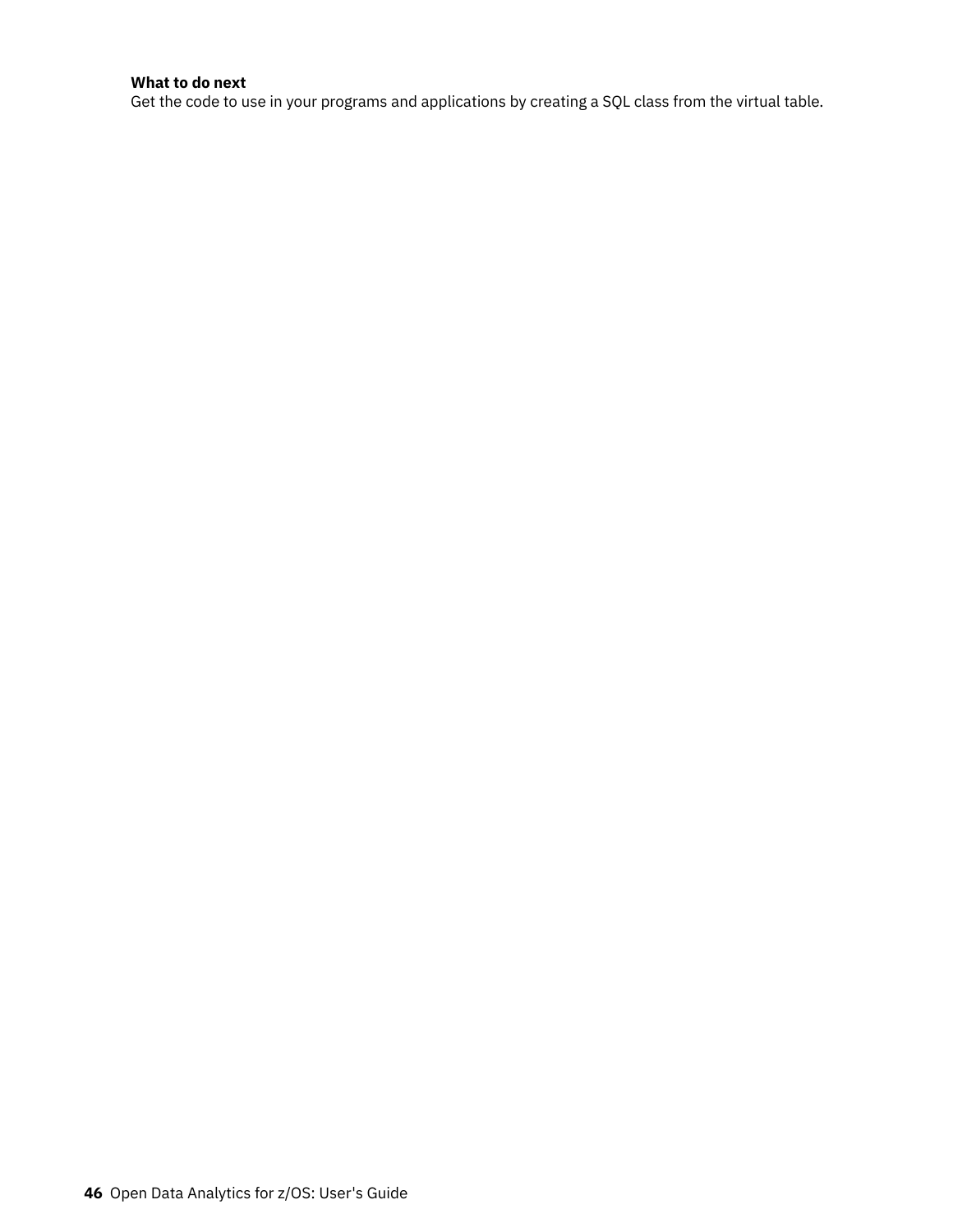# **Chapter 8. Accessing DB2 unload data**

Using existing DB2 virtual table definitions, you can issue SQL queries against your DB2 sequential unload data sets.

Before you can access your DB2 unload data using your DB2 virtual tables, you must configure access to the DB2 sequential unload data set. This access is configured using a virtual table rule. VTB rule AZKMDLDU is provided to demonstrate redirecting a DB2 virtual table to a DB2 unload data set. For information about setting up access, see "Configuring access to DB2 unload data sets" in the *Installation and Customization Guide*.

After you have performed the configuration steps, you can generate the SQL that is used to access the DB2 unload data using your existing DB2 virtual tables.

As an example, consider a virtual table named DSNA\_EMPLOYEES that maps the EMPLOYEES table in DB2 subsystem DSNA. With the virtual table rule that specifies the DB2 unload data set enabled, you can query an unload sequential dataset named EMPLOYEE.UNLOAD.SEQ by issuing the following query:

SELECT \* FROM MDLDU\_DSNA\_EMPLOYEES\_\_EMPLOYEE\_UNLOAD\_SEQ

The rule performs the necessary steps to access the unload data set directly.

The following restrictions and considerations apply when using this feature:

- SQL access to DB2 unload files is limited to SQL queries only.
- The columns in the DB2 virtual table definition must exactly match the table unloaded in DB2.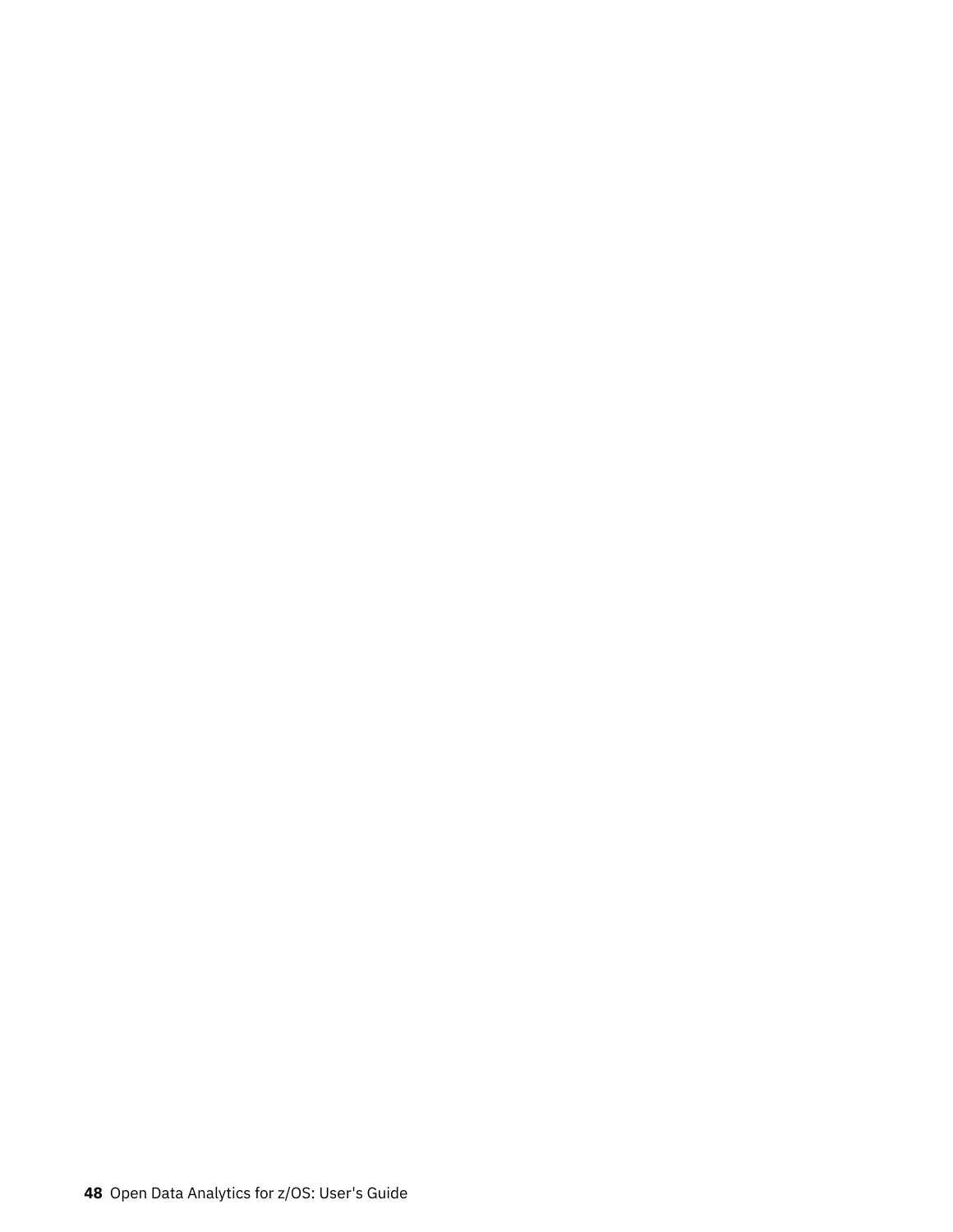# **Chapter 9. Server Trace**

Use the **Server Trace** view to record and view Data Service server messages.

In the **Server Trace** view, you can perform the following tasks:

To collect and view diagnostics for the client, run the **Gather Diagnostics** wizard, which saves the information to a . zip folder.

## **Enabling Data Service Studio calls in the Server Trace results**

To include Data Service Studio trace calls in your Server Trace results, enable the Data Service **Enable Server Tracing of Studio Calls** preference.

### **Before you begin**

You must be able to connect to the Data Service server from which you want to collect trace information.

- 1. From the **Window** menu, select **Open Preferences** > **Data Service**.
- 2. To enable tracing, select the **Enable Server Tracing of Studio Calls** check box. **Enable Server Tracing of Studio Calls** is enabled by default.
- 3. In the Data Service Studio **HTTP Debug Option** drop-down list, select one of the following HTTP debug options:

| <b>Field</b>         | <b>Action</b>                                                                                                                                                                                                                                                                                             |
|----------------------|-----------------------------------------------------------------------------------------------------------------------------------------------------------------------------------------------------------------------------------------------------------------------------------------------------------|
| Off                  | Do not collect HTTP messages. All trace activities are deactivated, including<br>interactive tracing.                                                                                                                                                                                                     |
| <b>Normal</b>        | Commands that complete with a failure status are traced after execution, including<br>the return codes.                                                                                                                                                                                                   |
| All                  | All instructions are traced before execution.                                                                                                                                                                                                                                                             |
| <b>Commands</b>      | All commands are traced before execution. Return codes are also traced for<br>commands that complete with an error or failure status.                                                                                                                                                                     |
| <b>Error</b>         | Commands that complete with error status are traced after execution, including the<br>return codes.                                                                                                                                                                                                       |
| <b>Failure</b>       | Commands that complete with a failure status are traced after execution, including<br>the return codes.                                                                                                                                                                                                   |
| <b>Intermediates</b> | All instructions are traced before execution. All terms, intermediate results, and<br>substituted variable names are traced during expression evaluation. The final results<br>of any expression that is evaluated also displays. Values assigned by arg, parse, or<br>pull instructions are also traced. |
| <b>Labels</b>        | Shows all labels when executed.                                                                                                                                                                                                                                                                           |
| <b>Results</b>       | All instructions are traced before execution. The final result of any expression that is<br>evaluated also displays. Values assigned by arg, parse, or pull instructions are<br>also traced.                                                                                                              |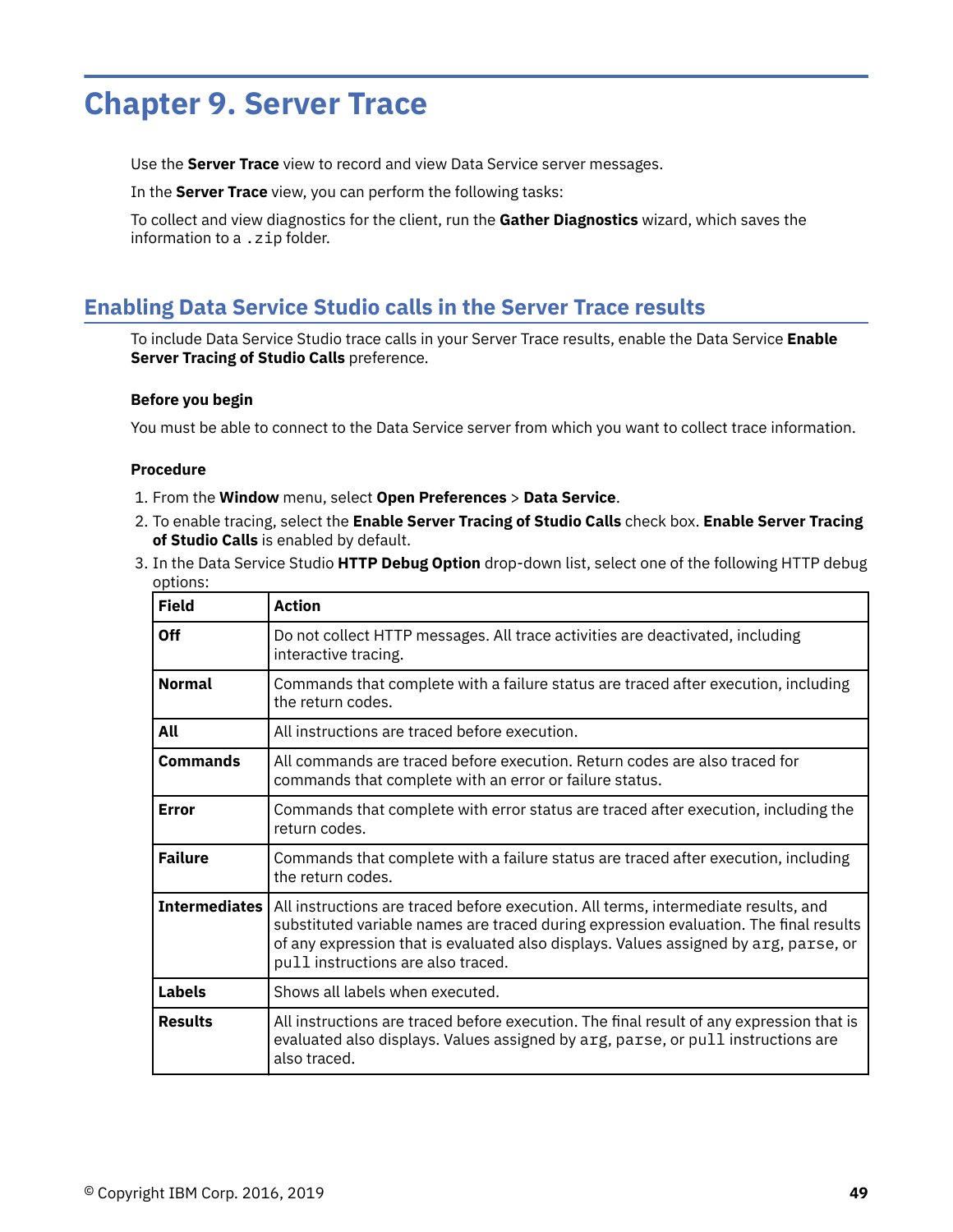## **Starting Server Trace**

Start tracing Data Service server records in the **Server Trace** view.

### **Before you begin**

Before running **Server Trace**, you must be able to connect to the Data Service server from which you want to collect the trace information.

### **Procedure**

- 1. From the **Studio Navigator** view, on the **Common Tools** tab, click **Server Trace**.
- 2. To start tracing, click **Play** (the blue arrow). The **Server Trace** table displays trace records.
- 3. Optional: To view message details, double-click the message and the details are displayed on the **Server Trace Zoom** page.

You can also choose to search for specific details within the message.

### **Filtering Server Trace results**

Use the **Profile** option to filter the records that display in the **Server Trace** view.

### **Before you begin**

You must be able to connect to the Data Service server from which you want to filter trace information. You can set filtering criteria before or after you run a Server Trace. Your most current filtering selections are automatically saved as your default filtering profile.

### **Procedure**

- 1. On the **Server Trace** view, click **Profile**.
- 2. On the **Server Trace Profile** page, enable the fields that you want to include in the results.
- 3. For each enabled field, click **Add** to further filter your results. You can either select from the values that are displayed or enter the value when prompted.
- 4. Click OK to save changes to your profile and to apply the profile to the results in the Server Trace table.

#### **What to do next**

Use the **Display** option to select and sort columns that display in the filtered table. You can also choose to export the trace results.

### **Using Server Trace Zoom**

Use **Server Trace Zoom** view to view Server Trace message details.

### **Before you begin**

Server Trace must be running before you can open the **Server Trace Zoom** view.

- 1. In the **Server Trace** view, double-click the message for which you want to view details.
- 2. In the **Server Trace Zoom** view, view message details and choose from the following options: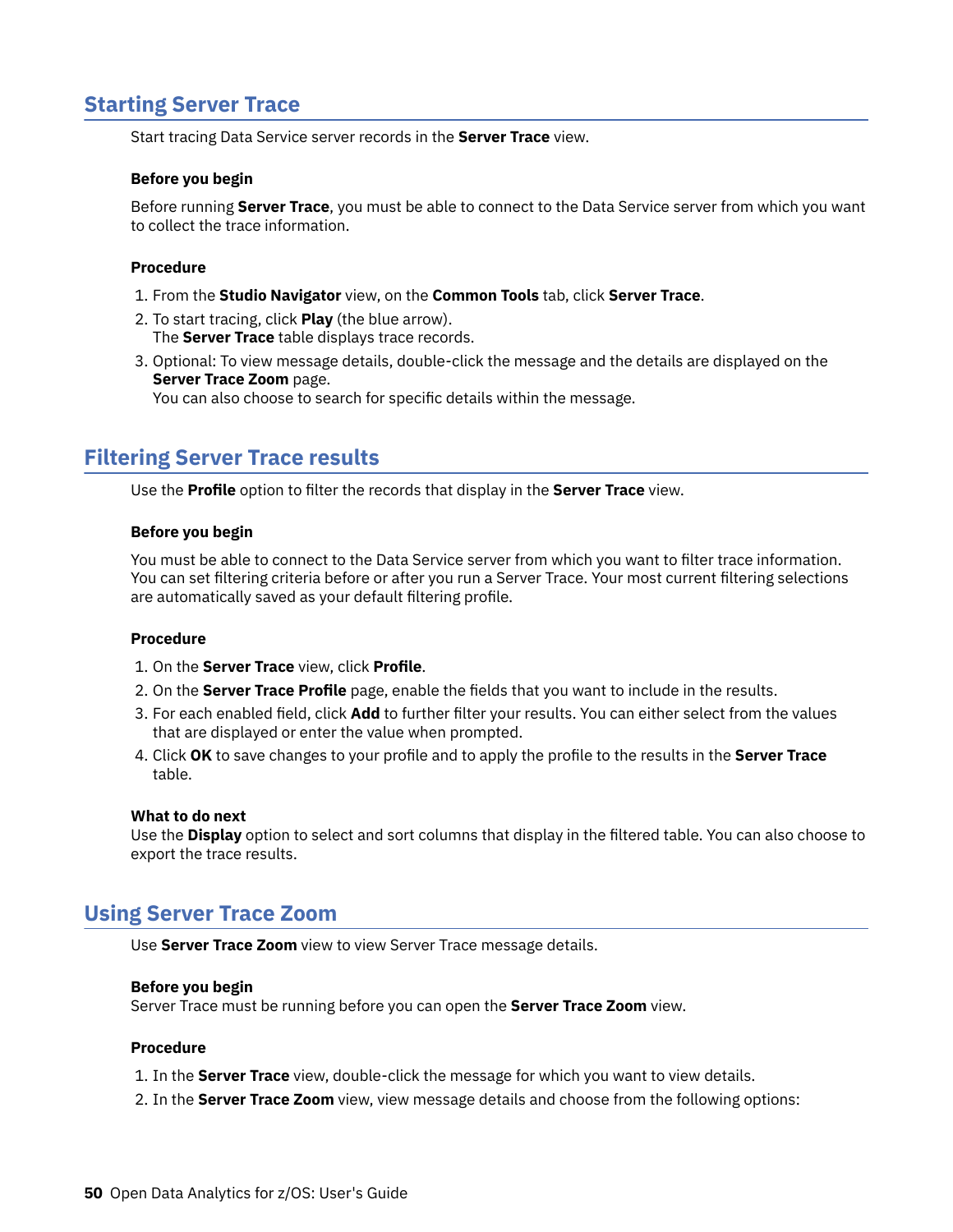| <b>Field</b>  | <b>Action</b>                                                                                                        |
|---------------|----------------------------------------------------------------------------------------------------------------------|
|               | <b>Previous</b>   Click <b>Previous</b> to search for the previous occurrence of the text string entered.            |
| <b>Next</b>   | Click Next to search for the next occurrence of the text string entered.                                             |
| <b>Search</b> | Click Search and enter a search string. To search for the next occurrence of the text string,<br>click Search again. |
| <b>Close</b>  | Click Close to close the search dialog.                                                                              |

## **Searching Server Trace messages**

You can search Server Trace message results for a particular text string or message ID.

### **Before you begin**

You must start the Server Trace before you can begin searching within the resulting Server Trace messages.

### **Procedure**

- 1. On the **Server Trace** view, click the drop-down menu, and select **Search**.
- 2. On the **Search** page that is displayed, in the **From** section, select one the following options to specify how to search within the results:

| <b>Field</b> | Action                                              |  |
|--------------|-----------------------------------------------------|--|
| First        | Search for the first occurrence of the text string. |  |
| Last         | Search for the last occurrence of the text string.  |  |
| ΙD           | Search starting from the message ID you enter.      |  |

- 3. In the **For** field, enter the text string to use for searching within the message control blocks. Text strings cannot include spaces or special characters, and wild card searches are not supported.
- 4. Select Previous to find previous occurrences of the text string, or select Next to find the next occurrence of the text string.
- 5. Click **Search** to begin the search.

### **What to do next**

View messages that meet the search criteria in the **Server Trace** view.

### **Labeling Server Trace messages**

Create labels to bookmark server trace messages that you frequently access.

### **Before you begin**

You must start the Server Trace before you can begin labeling messages.

- 1. In the **Server Trace** view, right-click the message that you want to label and select **Add Label**.
- 2. On the **Message Label** dialog, enter text for the **Label** and click **OK**.
- 3. Optional: In the **Labels** view, double-click the label to locate the message in the **Server Trace** view.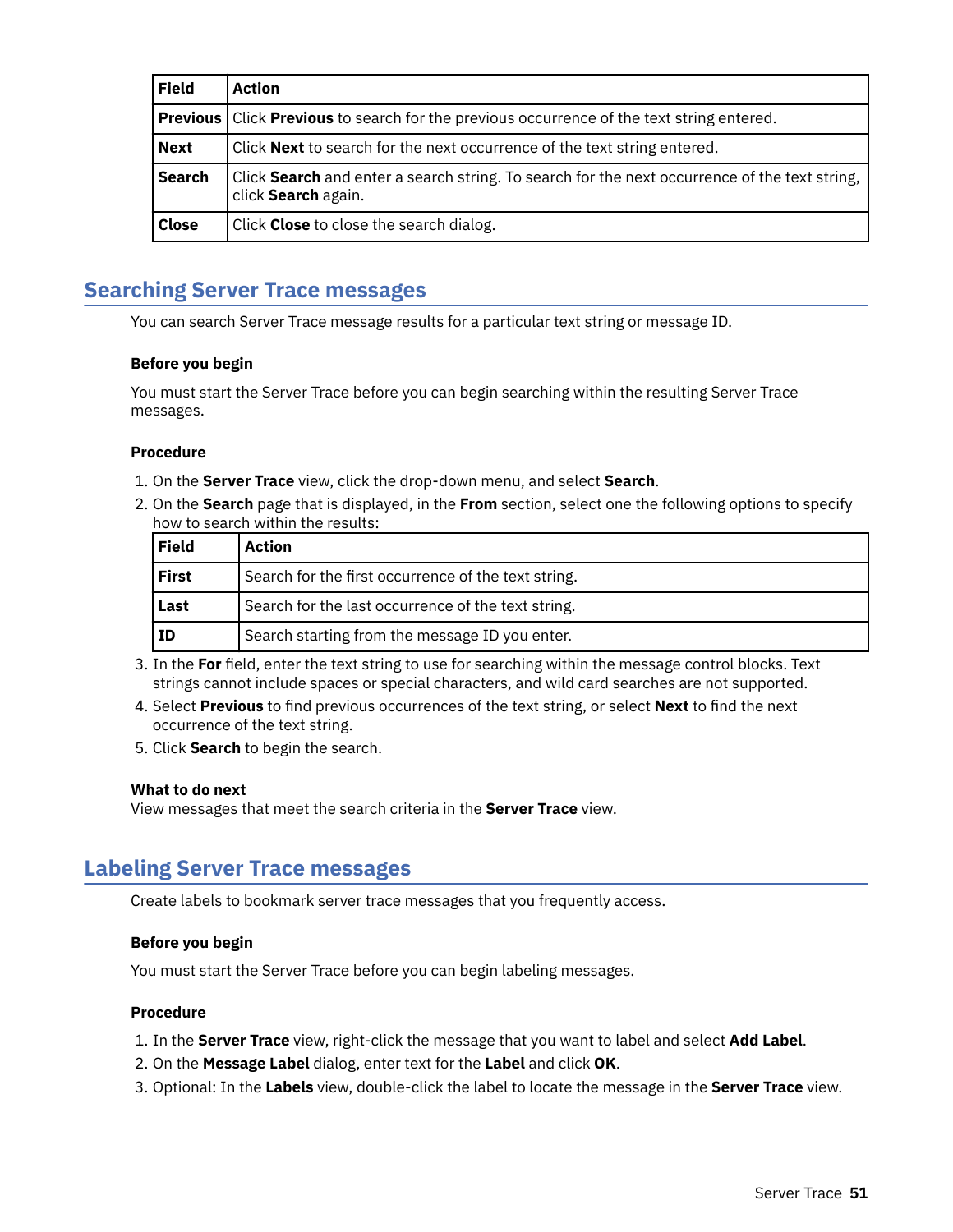## **Exporting Server Trace messages**

Use the **Server Trace** view to export server trace messages as either ISX or CVS files.

### **About this task**

You can limit the number of messages that you can export into a file by setting the **Server Trace export size limit** on the **Admin** preferences page.

### **Procedure**

- 1. In the **Server Trace** view, from the drop-down menu, select **Export**.
- 2. Under **Export Type**, select one of the following message export options:

| <b>Field</b>                     | <b>Action</b>                                                                                                           |  |
|----------------------------------|-------------------------------------------------------------------------------------------------------------------------|--|
| <b>Summary</b>                   | Exports the following minimum message information:                                                                      |  |
|                                  | • Message ID                                                                                                            |  |
|                                  | • Date                                                                                                                  |  |
|                                  | $\cdot$ Time                                                                                                            |  |
|                                  | • User ID                                                                                                               |  |
|                                  | • Message text                                                                                                          |  |
| <b>Full</b>                      | Exports all available message information and all data about that message<br>including:                                 |  |
|                                  | • Message ID                                                                                                            |  |
|                                  | $\cdot$ Date                                                                                                            |  |
|                                  | • Time                                                                                                                  |  |
|                                  | • User ID                                                                                                               |  |
|                                  | • Message text                                                                                                          |  |
|                                  | $\cdot$ Zoom                                                                                                            |  |
| Comma<br><b>Separated Format</b> | Exports all table information to a CVS file. This file type cannot be imported for<br>viewing in the Server Trace view. |  |

3. Under **Export Content**, select one of the following message content options:

| <b>Field</b>                 | <b>Action</b>                                                                                                               |
|------------------------------|-----------------------------------------------------------------------------------------------------------------------------|
| <b>Message ID Range</b>      | Select a range of messages to export by entering the first message ID in<br>From, and the last message ID to include in To. |
| <b>Transaction ID</b>        | Exports only those messages with the RRS transaction ID value that you<br>specify.                                          |
| <b>Global Transaction ID</b> | Exports only those messages with the RRS global transaction ID that you<br>specify.                                         |
| <b>Connection ID</b>         | Exports only those messages that are associated with a specific client that is<br>currently connected to the server.        |
| <b>Message ID List</b>       | Lists message IDs. This option is only available if the <b>Full</b> export type option<br>is selected.                      |

- 4. Click **Next**.
- 5. On the **Export File** page, click **Browse** to specify a file name and export location.
- 6. Click **Finish**.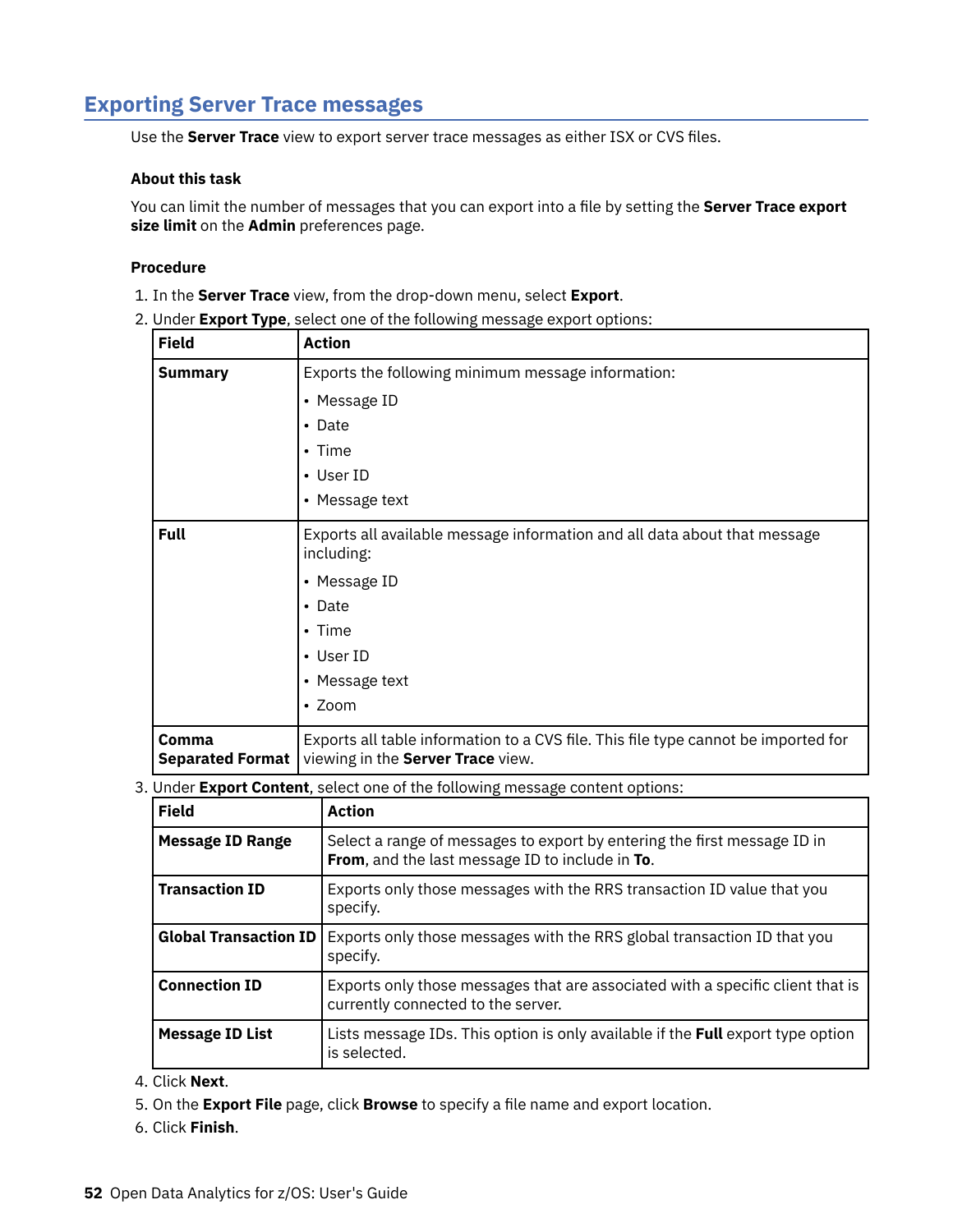## **Importing Server Trace messages**

To import and view Server Trace messages, use the **Import File Viewer** tab.

### **Before you begin**

Server Trace must be running before you can import a file.

- 1. In the **Server Trace** view, click the **Import File Viewer** tab and click **Import**.
- 2. Navigate to the ISX file that you want to import.
- 3. Double-click the ISX file. Messages and message details display on the Import File Viewer tab.
- 4. Optional: To view more details about a message, right-click on the message and select **Zoom**.
- 5. Optional: To change how the messages display, click **Display**.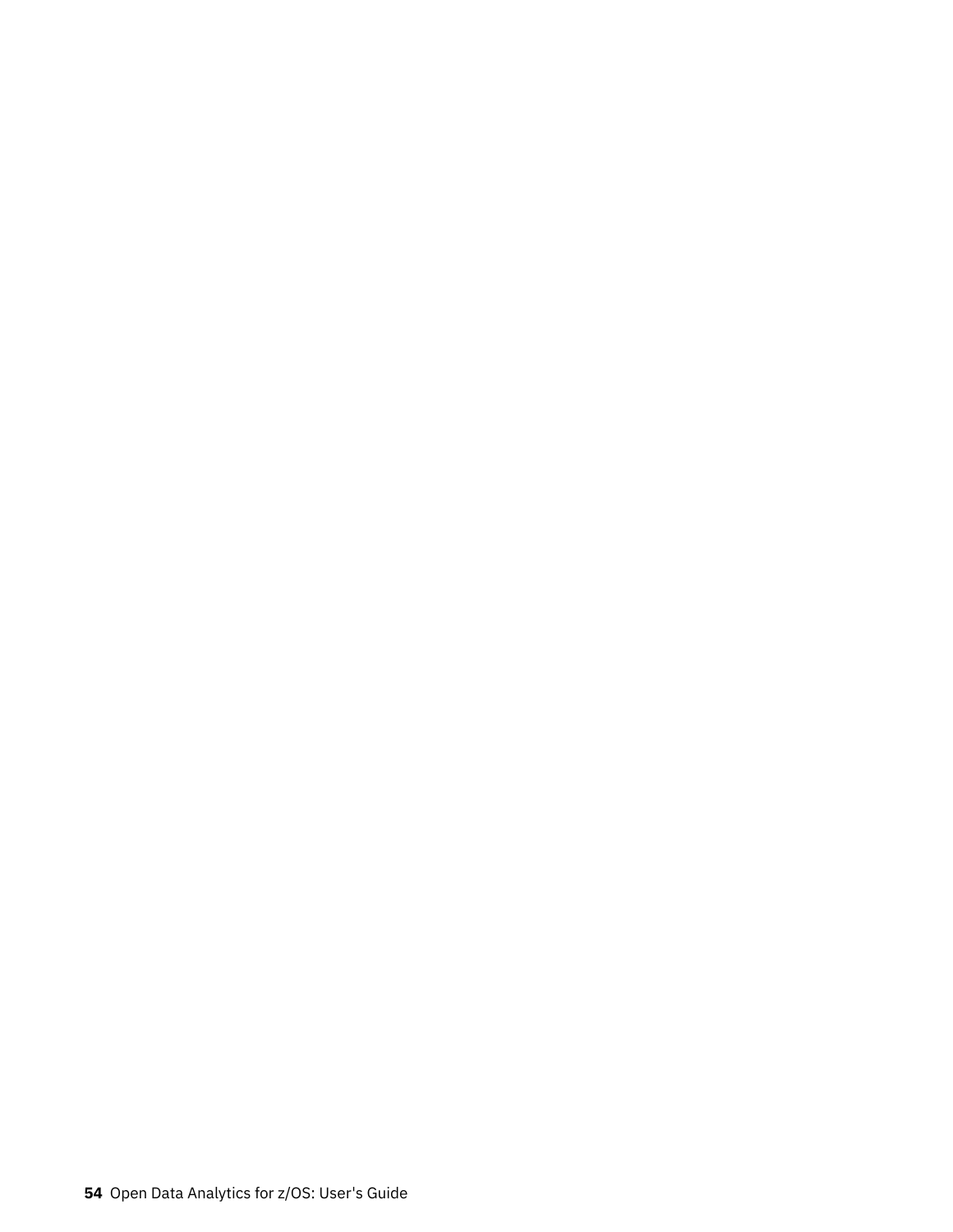# **Chapter 10. Data Service preferences**

Preferences allow you to customize several Mainframe Data Service settings.

To view preferences, from the **Window** menu, select **Open Preferences** > **Data Service**.

## **Admin preferences**

Use **Admin** preferences to set the maximum number of Server Trace messages that you want to export and to enable the tracing of DS Studio calls in the **Server Trace** view.

| <b>Field</b>                                 | <b>Description</b>                                                                                                                                                     |
|----------------------------------------------|------------------------------------------------------------------------------------------------------------------------------------------------------------------------|
| <b>Server Trace export size limit</b>        | Sets the maximum number of messages to export. The<br>default value is 5000. Specifying a value greater than 5000<br>can cause a MAX CPU TIME EXCEEDED error to occur. |
| <b>Enable Server Tracing of Studio Calls</b> | Includes Data Service Studio trace calls in your Server Trace<br>results. This setting is disabled by default.                                                         |

Admin preferences are identified and described in the table that follows.

## **Code generation preferences**

Use **Code Generation** preferences to customize how your code is generated.

**Code Generation** preferences are identified and described in the table that follows.

| <b>Field</b>                               | <b>Description</b>                                                                                                                                                                                                                                                                     |
|--------------------------------------------|----------------------------------------------------------------------------------------------------------------------------------------------------------------------------------------------------------------------------------------------------------------------------------------|
| <b>Jupyter Kernel Name</b>                 | The name of the kernel to use as defined in your Jupyter<br>configuration.                                                                                                                                                                                                             |
| <b>Jupyter Kernel Name</b>                 | Identifies any additional JAR files that are not yet defined in<br>the Spark configuration and that are required at runtime. The<br>URL, $file://$ , or $http://$ naming format must be used. For<br>example, you can add the following required JDBC driver JAR<br>files:             |
|                                            | • file:///opt/dv-jdbc/dv-jdbc-3.1.201608041929.jar                                                                                                                                                                                                                                     |
|                                            | • file:///opt/dv-jdbc/log4j-api-2.6.2.jar                                                                                                                                                                                                                                              |
|                                            | • file:///opt/dv-jdbc/log4j-core-2.6.2.jar                                                                                                                                                                                                                                             |
| <b>INI Filename (as credentials store)</b> | The INI file name that serves as your credentials store. The<br>default setting is blank ().                                                                                                                                                                                           |
| <b>INI Data Set Name (DSN)</b>             | The INI file name to use for DSN. The INI file name that you<br>choose to enter can contain multiple credentials. The DSN<br>name is used to identify each set of credentials. For example,<br>you could use the mainframe userid in the DSN name. The<br>default setting is blank (). |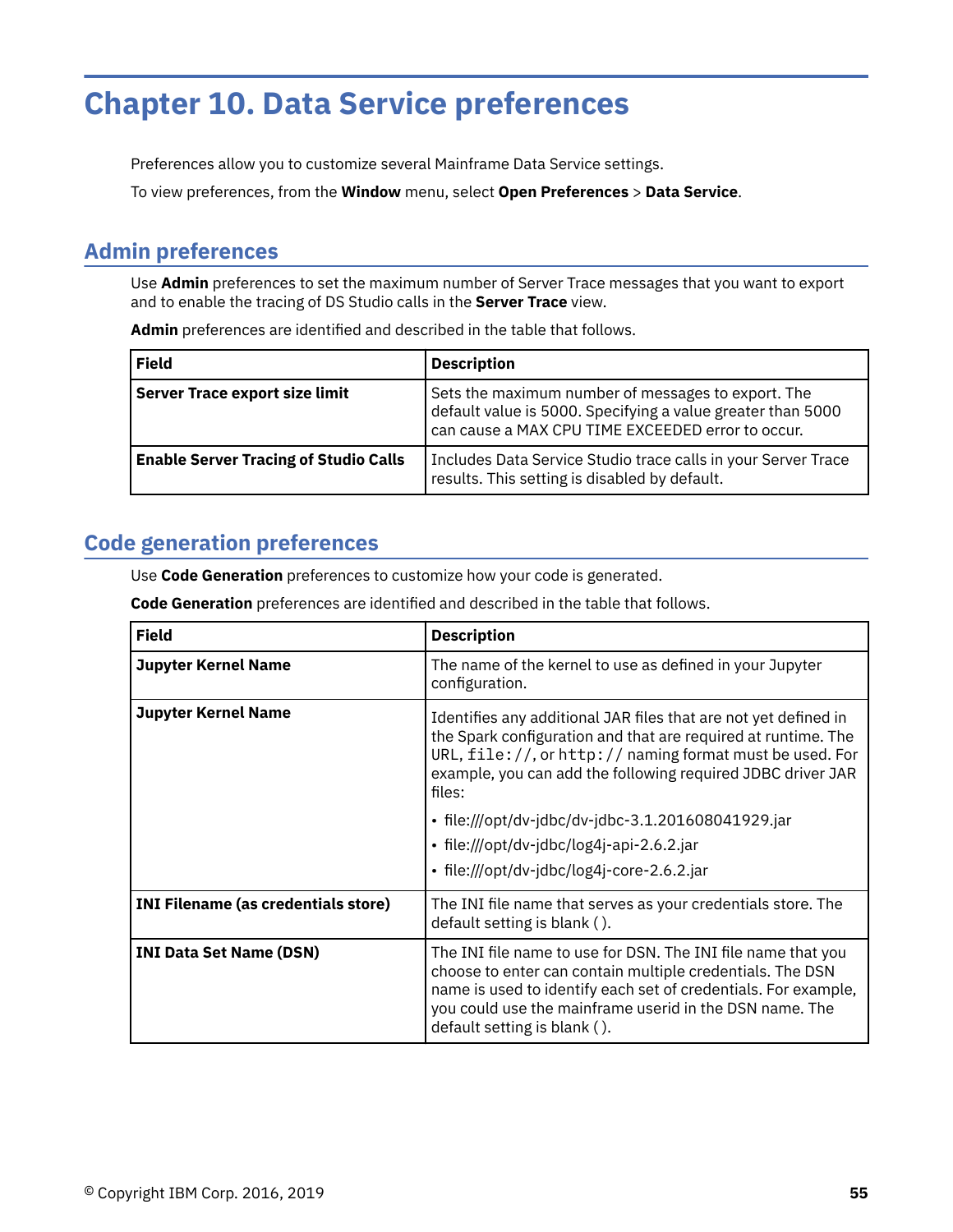## **Console preferences**

Use **Console** preferences to view or modify console display settings.

**Console** preferences are identified and described in the table that follows.

| <b>Field</b>               | <b>Description</b>                                                                                                                                                |
|----------------------------|-------------------------------------------------------------------------------------------------------------------------------------------------------------------|
| <b>Fixed width console</b> | Enable to specify a maximum number of characters to display<br>in the console. This setting is disabled by default.                                               |
|                            | Maximum character width: If Fixed width console is<br>enabled, enter the maximum number of characters to display<br>in the console. The default is 80 characters. |
| Limit console output       | Enable to limit the console buffer and entry sizes by setting<br>the maximum number of characters permitted:                                                      |
|                            | • Console buffer size (characters). The default setting is<br>80000.                                                                                              |
|                            | • Console entry size limit (characters). The default setting is<br>500.                                                                                           |

## **Dictionary preferences**

Use **Dictionary** preferences to add or delete reserved words in dictionaries, and add or delete dictionaries based on the languages being used.

**Dictionary** preferences are identified and described in the table that follows.

| <b>Field</b>         | <b>Description</b>                                                                                                         |
|----------------------|----------------------------------------------------------------------------------------------------------------------------|
| <b>Dictionary</b>    | Lists the default dictionaries. You can add new dictionaries to<br>the list or delete existing dictionaries from the list. |
| <b>Reserved word</b> | Lists reserved words for each dictionary. You can add new<br>words to the list or delete existing words from the list.     |

## **Driver preferences**

Use **Driver** preferences to enable JDBC driver tracing and to specify the default location of the driver configuration files.

**Driver** preferences are identified and described in the table that follows.

| <b>Field</b>                   | <b>Description</b>                                                                                                                                                          |
|--------------------------------|-----------------------------------------------------------------------------------------------------------------------------------------------------------------------------|
| <b>Enable Tracing</b>          | Enables tracing for the JDBC driver. If you change this option,<br>you must restart the Data Service Studio to complete the<br>change. This setting is disabled by default. |
|                                | <b>Note:</b> You can also access data sources that are stored in<br>other configuration files, by adding those configuration files<br>from the <b>Client</b> view.          |
| <b>Default DSN Config File</b> | Specifies the default location of the DSN file. This file is used<br>to store the JDBC connection definitions that are generated<br>for use in the Active Connections view. |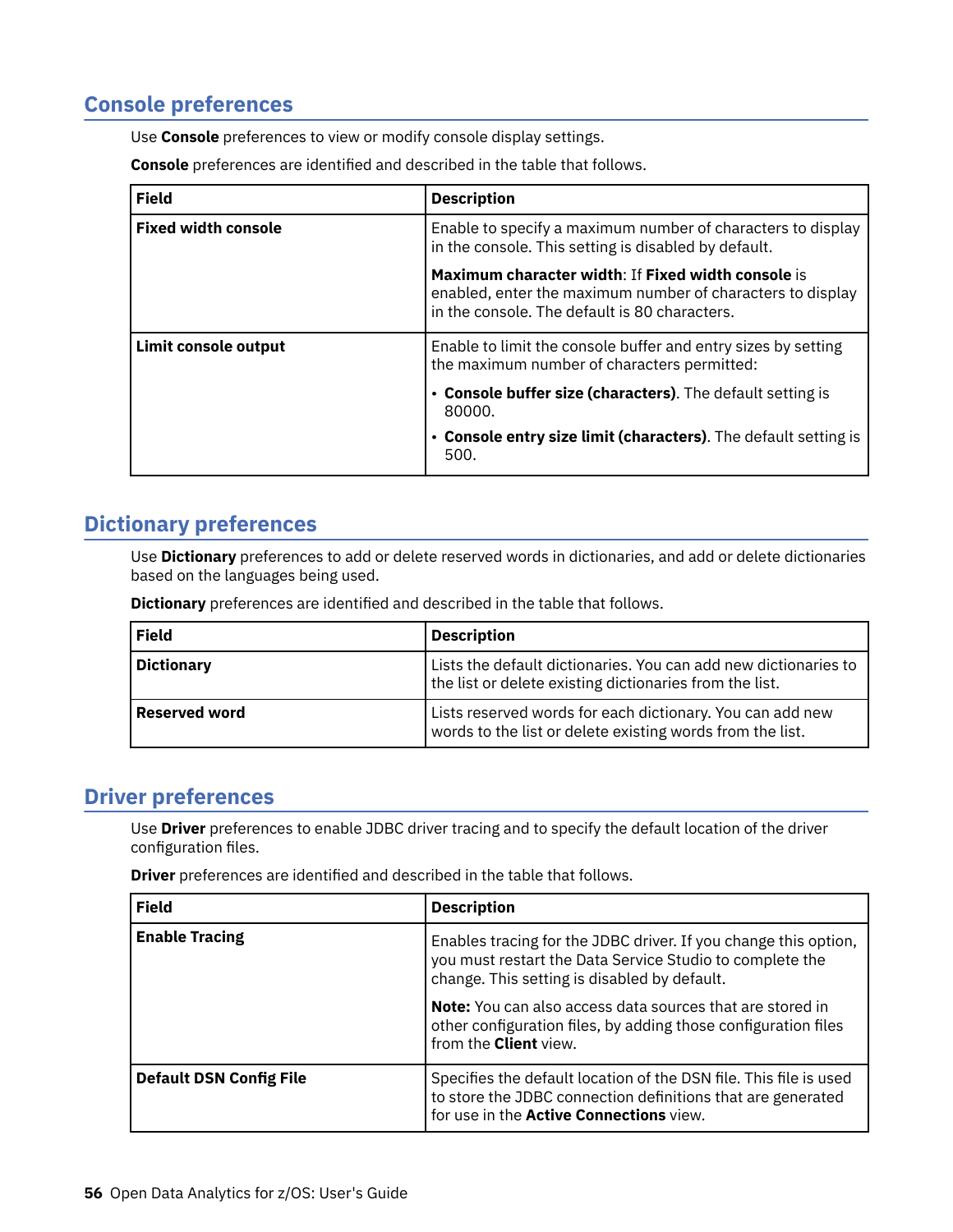<span id="page-64-0"></span>

| <b>Field</b>                | <b>Description</b>                                                                                                                                                                                                                                       |
|-----------------------------|----------------------------------------------------------------------------------------------------------------------------------------------------------------------------------------------------------------------------------------------------------|
| <b>Connection Overrides</b> | To override the connection settings that the Data Service<br>Studio uses when it creates JDBC connection definitions,<br>specify a single name-value pair or a semicolon-delimited list<br>$\vert$ to be used. The default setting is a blank field ( ). |

## **Data Service preferences**

Use **Data Service** preferences to set preferences such as general session and SQL results settings.

General Data Service preferences are identified and described in the table that follows.

| <b>Field</b>                                                           | <b>Description</b>                                                                                                                                               |
|------------------------------------------------------------------------|------------------------------------------------------------------------------------------------------------------------------------------------------------------|
| <b>Enable Server Tracing of Studio Calls</b>                           | Includes the Data Service Studio trace calls in your server<br>trace results. This setting is disabled by default.                                               |
| <b>Studio HTTP Debug Option</b>                                        | The Data Service Studio type of debug option to be used. The<br>default setting is Normal.                                                                       |
| <b>Studio Fixed Width Font</b>                                         | Determines the font, font style, and font size that displays in<br>Data Service Studio. The default setting is Courier New-<br>regular-9.                        |
| <b>Hex Encoding</b>                                                    | Sets the Hex encoding to use. The default setting is UTF-8.                                                                                                      |
| <b>File Encoding</b>                                                   | Determines the file encoding setting to use. The default<br>setting is windows-1252.                                                                             |
| <b>CSV File Delimiter</b>                                              | Determines the type of file delimiter to use for CSV files. The<br>default setting is a comma (,).                                                               |
| <b>New Connection (DSN) Naming Pattern</b>                             | Determines the naming pattern to use when new connections<br>are made. The default setting is {SubSystem}.                                                       |
| <b>Studio Connection Timeout (secs)</b>                                | The number of seconds to wait before a server connection is<br>determined to be unsuccessful. The default setting is 10.                                         |
| <b>Studio Operation Timeout (secs)</b>                                 | The number of seconds to wait before determining that the<br>Data Service Studio operation is unsuccessful. The default<br>setting is 30.                        |
| <b>Studio Remote Control Port</b>                                      | The port number that the Data Service Studio uses for remote<br>connections. The default setting is 31416.                                                       |
| Use UPPER case logon credentials for<br>both JDBC and HTTP connections | Select this check box to require that logon credentials use<br>uppercase characters for JDBC driver and HTTP connections.<br>This setting is enabled by default. |
|                                                                        | For systems that have mixed-case password support, you<br>must clear this check box and add the following statement to<br>your hlq.SAZKEXEC (AZKSIN00) file:     |
|                                                                        | "MODIFY PARM NAME(PASSWORDCASE) VALUE(ASIS)"                                                                                                                     |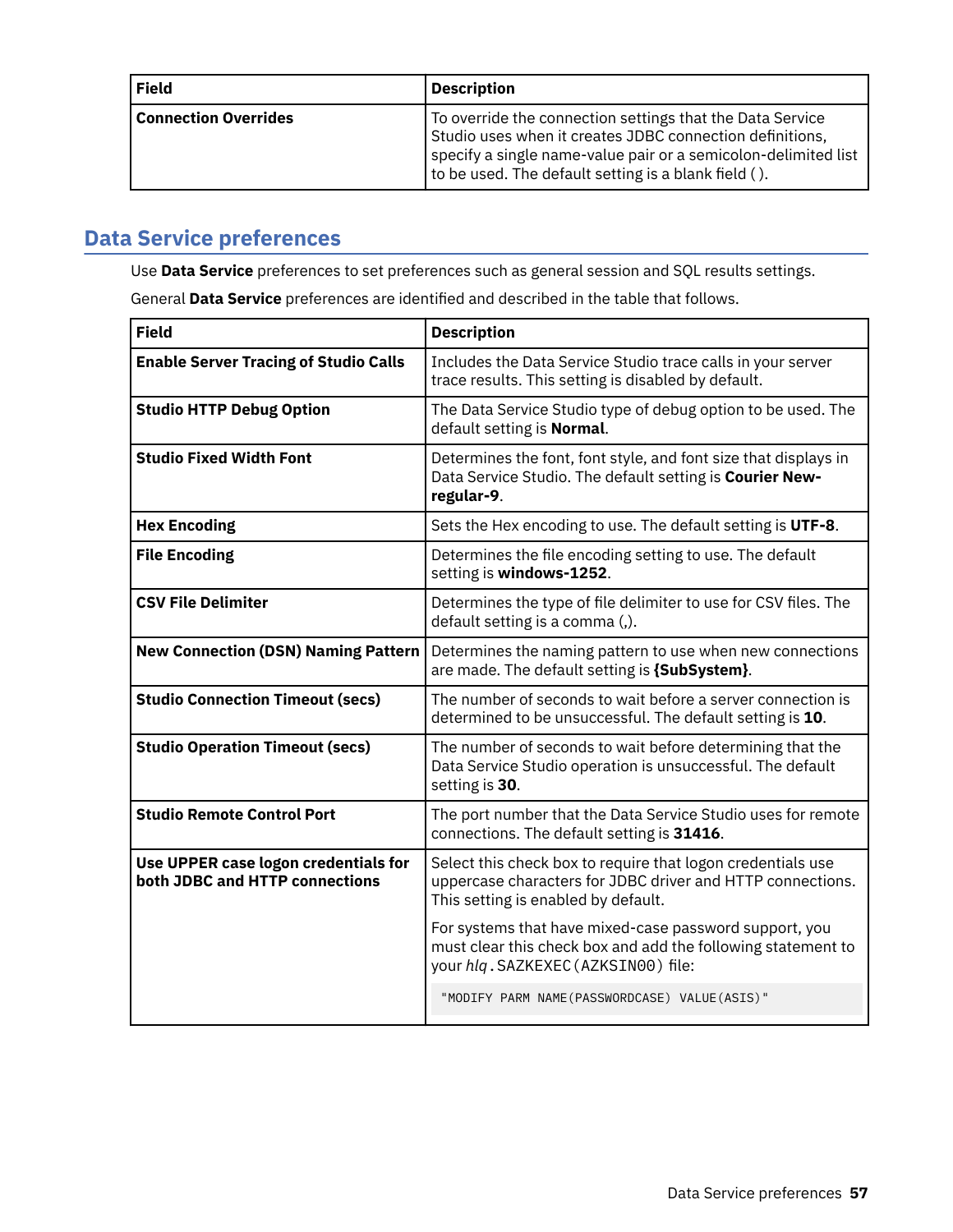## **JCL preferences**

Use JCL preferences to specify JCL settings, such as JOB statement details and to define the trace information to include.

**JCL** preferences are identified and described in the tables that follows.

|                                | ۰<br>۰. |  |
|--------------------------------|---------|--|
| ۰.<br>$\overline{\phantom{a}}$ | ۰.<br>× |  |

| <b>Field</b>                   | <b>Description</b>                                                                                                                                                                                                                                                        |
|--------------------------------|---------------------------------------------------------------------------------------------------------------------------------------------------------------------------------------------------------------------------------------------------------------------------|
| JCL Submit/Poll Timeout (secs) | The number of seconds that can pass before the Data Service<br>Studio stops polling the host for a job to complete. If the host<br>does not complete the job within that number of seconds, the<br>job status is checked on the mainframe. The default setting is<br>300. |

### **Generation**

| <b>Fields</b>              | <b>Descriptions</b>                                                                                                       |
|----------------------------|---------------------------------------------------------------------------------------------------------------------------|
| <b>Job Name Suffix</b>     | Used to generate a default job name. This one-character<br>suffix is appended to the user ID. The default setting is A.   |
| <b>Job Account</b>         | Optional accounting information that you can add to the JOB<br>statement. The default setting is blank.                   |
| <b>Execution Class</b>     | The execution class to be used in the JOB statement. The<br>default setting is A.                                         |
| <b>Message Class</b>       | The message class to be used in the JOB statement. The<br>default setting is X.                                           |
| <b>Region Size</b>         | The region size to be used in the JOB statement. The default<br>setting is OM.                                            |
| <b>Temporary DASD Name</b> | Generic unit name to be used in the job step for use in<br>allocating temporary work files. The default setting is SYSDA. |

### **Trace/Debug**

| <b>Fields</b>                | <b>Descriptions</b>                                                                                            |
|------------------------------|----------------------------------------------------------------------------------------------------------------|
| <b>Request Status Values</b> | Determines the type of status values to include in the trace:                                                  |
|                              | · ALL                                                                                                          |
|                              | <b>· TERSE</b>                                                                                                 |
|                              | · VERBOSE                                                                                                      |
|                              | <b>• NONE</b>                                                                                                  |
|                              | The default setting is <b>ALL</b> .                                                                            |
| Level                        | Determines the trace level to use (1, 2, 3, or 4). The default<br>setting is 1.                                |
| <b>Volume</b>                | Determines the trace volume to use (QUIET, SILENT, or<br><b>NOISY</b> ). The default setting is <b>QUIET</b> . |
| <b>Trace Function Stems</b>  | Enables the tracing of function stems. This setting disabled by<br>default.                                    |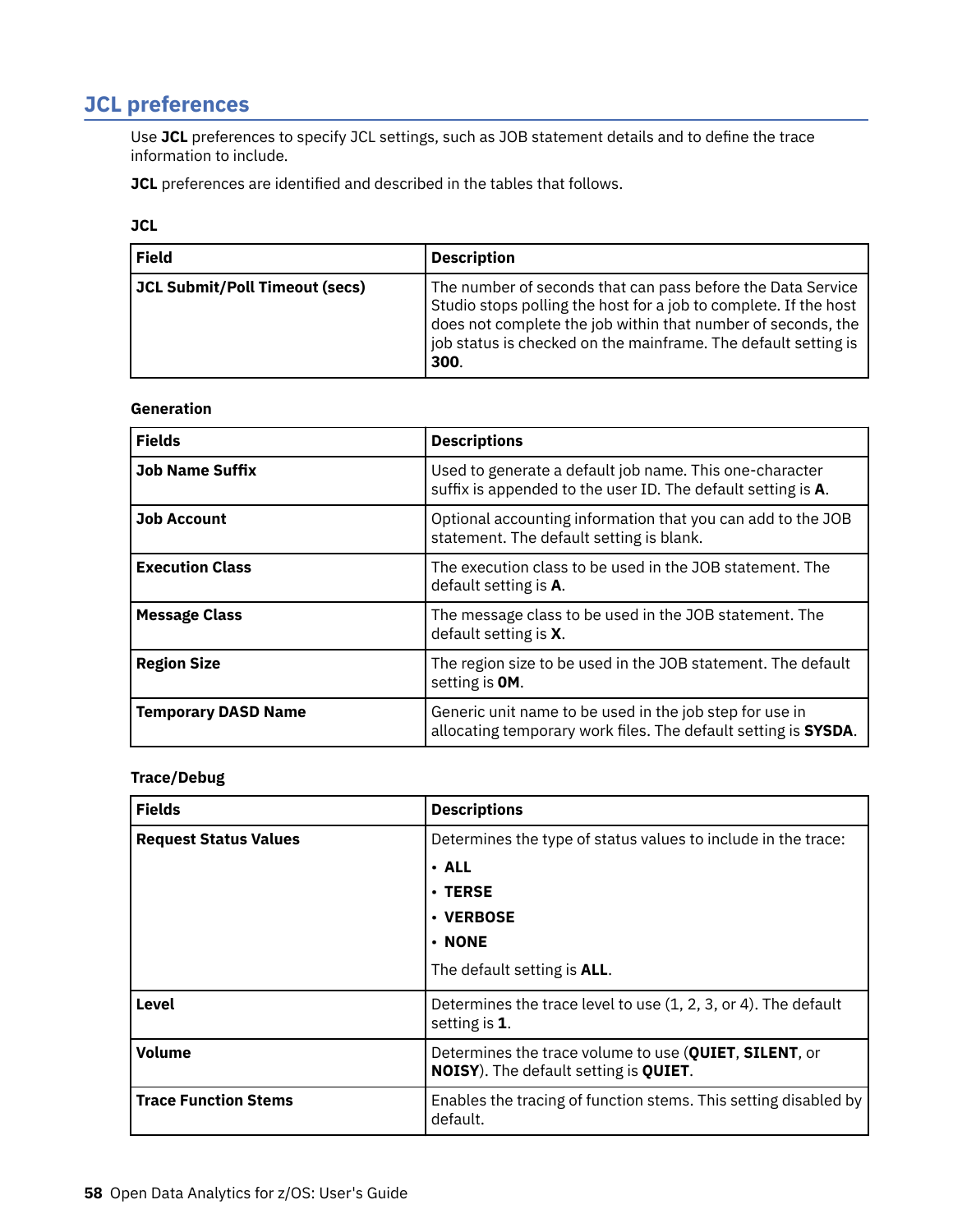<span id="page-66-0"></span>

| <b>Fields</b>                | <b>Descriptions</b>                                                                 |
|------------------------------|-------------------------------------------------------------------------------------|
| <b>Dump REXX Variables</b>   | Enables the tracing of REXX dump variables. This setting is<br>disabled by default. |
| <b>Enable SSI Tracing</b>    | Enables SSI tracing. This setting is disabled by default.                           |
| <b>Enable SSI SSOB dumps</b> | Enables SSI SSOB dump tracing. This setting is disabled by<br>default.              |

## **Metadata Discovery preferences**

Use **Metadata Discovery** preferences to define settings for the WebSphere Application Server that hosts IBM Rational Asset Analyzer (RAA).

When using RAA to access VSAM or sequential data sets for COBOL applications, complete COBOL layout information that is required to map data is not available in the DB2 database. The mapping wizard uses a RESTful HTTP query to collect record layouts when data is mapped. While this query can be done directly to the Data Service server for data in PDS files, the preferred method to collect COBOL information is to retrieve record layouts directly from the WebSphere Application Server that hosts RAA.

| <b>Field</b>              | <b>Description</b>                                                                                                                                                                                        |
|---------------------------|-----------------------------------------------------------------------------------------------------------------------------------------------------------------------------------------------------------|
| <b>RAA REST Root URL</b>  | Location of the RAA WebSphere Application Server. For<br>example: https:// <host>:<port></port></host>                                                                                                    |
| <b>Alternate User ID</b>  | User ID for the RAA WebSphere Application Server. You can<br>leave this field blank if the credentials are the same as those<br>used to connect to the current Data Service server (using Set<br>Server). |
| <b>Alternate Password</b> | Password for the RAA WebSphere Application Server user ID.<br>Specify a value in this field only if a user ID has been specified<br>in the Alternate User ID field.                                       |

**Metadata Discovery** preferences are identified and described in the table that follows.

## **SQL preferences**

Use **SQL** preferences to specify settings related to SQL query generation, the SQL Results view, and SQL metadata retrieval.

**SQL** preferences are identified and described in the table that follows.

| <b>Field</b>                       | <b>Description</b>                                                                                       |
|------------------------------------|----------------------------------------------------------------------------------------------------------|
| <b>SQL Generate Query Behavior</b> | Determines whether you are prompted to execute SQL or if<br>SQL executes automatically. Options include: |
|                                    | • Generate query and issue user prompt. This is the default<br>setting.                                  |
|                                    | • Generate and execute query (no prompt)                                                                 |
|                                    | • Generate query but do not execute query (no prompt)                                                    |
| <b>SQL Results Max Rows</b>        | Maximum number of rows to return in the <b>SQL Results</b> view.<br>The default value is 1000.           |
| <b>SQL Results Max Bytes</b>       | Maximum number of data bytes to return in the SQL Results<br>view. The default value is 1000000.         |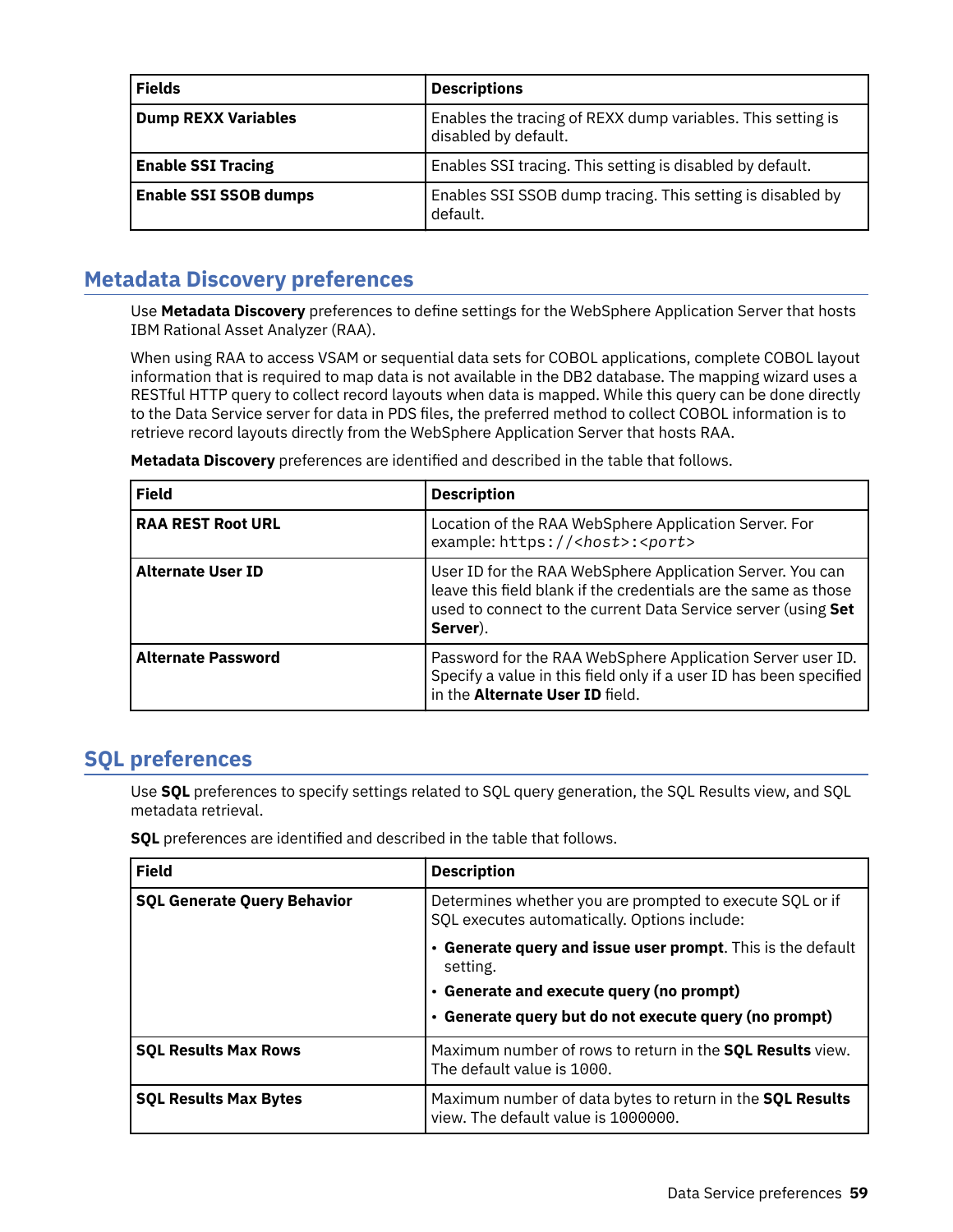| <b>Field</b>                                                                    | <b>Description</b>                                                                                                                                                                                                                                                                                                                                                                                                                                                                                                                                                                                                                                            |
|---------------------------------------------------------------------------------|---------------------------------------------------------------------------------------------------------------------------------------------------------------------------------------------------------------------------------------------------------------------------------------------------------------------------------------------------------------------------------------------------------------------------------------------------------------------------------------------------------------------------------------------------------------------------------------------------------------------------------------------------------------|
| <b>SQL Results values accessed as</b>                                           | Specifies how data values are returned. Options include<br>String or Object. The default setting is String.                                                                                                                                                                                                                                                                                                                                                                                                                                                                                                                                                   |
| <b>DB2 CARDINALITY in generated UDTF</b><br>query                               | Specifies the cardinality value for the CARDINALITY clause<br>that is included in generated UDTF queries. Using the<br>CARDINALITY clause can improve the performance of queries<br>with UDTF references. The default value is 10000. Specifying<br>0 omits the CARDINALITY clause from the generated query.                                                                                                                                                                                                                                                                                                                                                  |
| Use prepared statement to retrieve<br>SQL column info for DB2 or DRDA<br>tables | The Data Service Studio obtains column metadata<br>information from the server for Db2 and DRDA tables and<br>views when you expand a table or view node under the Other<br><b>Subsystems</b> tree in the <b>Server</b> view, or in other situations<br>where column information needs to be retrieved.                                                                                                                                                                                                                                                                                                                                                       |
|                                                                                 | The Data Service Studio supports two different ways of<br>retrieving this column metadata information:                                                                                                                                                                                                                                                                                                                                                                                                                                                                                                                                                        |
|                                                                                 | • Using a prepared statement. Typically, this server call will<br>be faster; however, this option requires that the user have<br>SELECT privileges to the table in the remote database. This<br>method is the default and will be used when this preference<br>is selected.                                                                                                                                                                                                                                                                                                                                                                                   |
|                                                                                 | • Using the JDBC getColumns() API. This method is the more<br>conventional approach; however, in some cases (for<br>example, Oracle), the remote DRDA subsystem may take a<br>long time to process the metadata query. This method will<br>be used when this preference is cleared.                                                                                                                                                                                                                                                                                                                                                                           |
| <b>Fetch primary key and index</b><br>information for virtual tables            | If this preference is selected, then when you expand a virtual<br>table or view in the Server view, any primary key or indexed<br>column nodes will be identified. This identification process<br>requires the Data Service Studio to make additional metadata<br>calls to the server. To disable these calls and the associated<br>identifications, you can clear this preference and thus speed<br>up the time taken to populate the column nodes. This<br>preference is selected by default.                                                                                                                                                               |
| <b>Fetch primary key and index</b><br>information for DB2 or DRDA tables        | If this preference is selected, then when you expand a table<br>or view node under the Other Subsystems tree in the Server<br>view, any primary key or indexed column nodes will be<br>identified. This identification process requires the Data<br>Service Studio to make additional metadata calls to the server<br>(and subsequently to the remote database). In some cases,<br>these additional calls may be rather expensive (for example,<br>Oracle). To disable these calls and the associated<br>identifications, you can clear this preference to speed up the<br>time taken to populate the column nodes. This preference is<br>cleared by default. |

## **SSL preferences**

Use **SSL** preferences to secure JDBC and HTTP network communications between the Data Service Studio and the server.

**SSL** preferences are identified and described in the table that follows.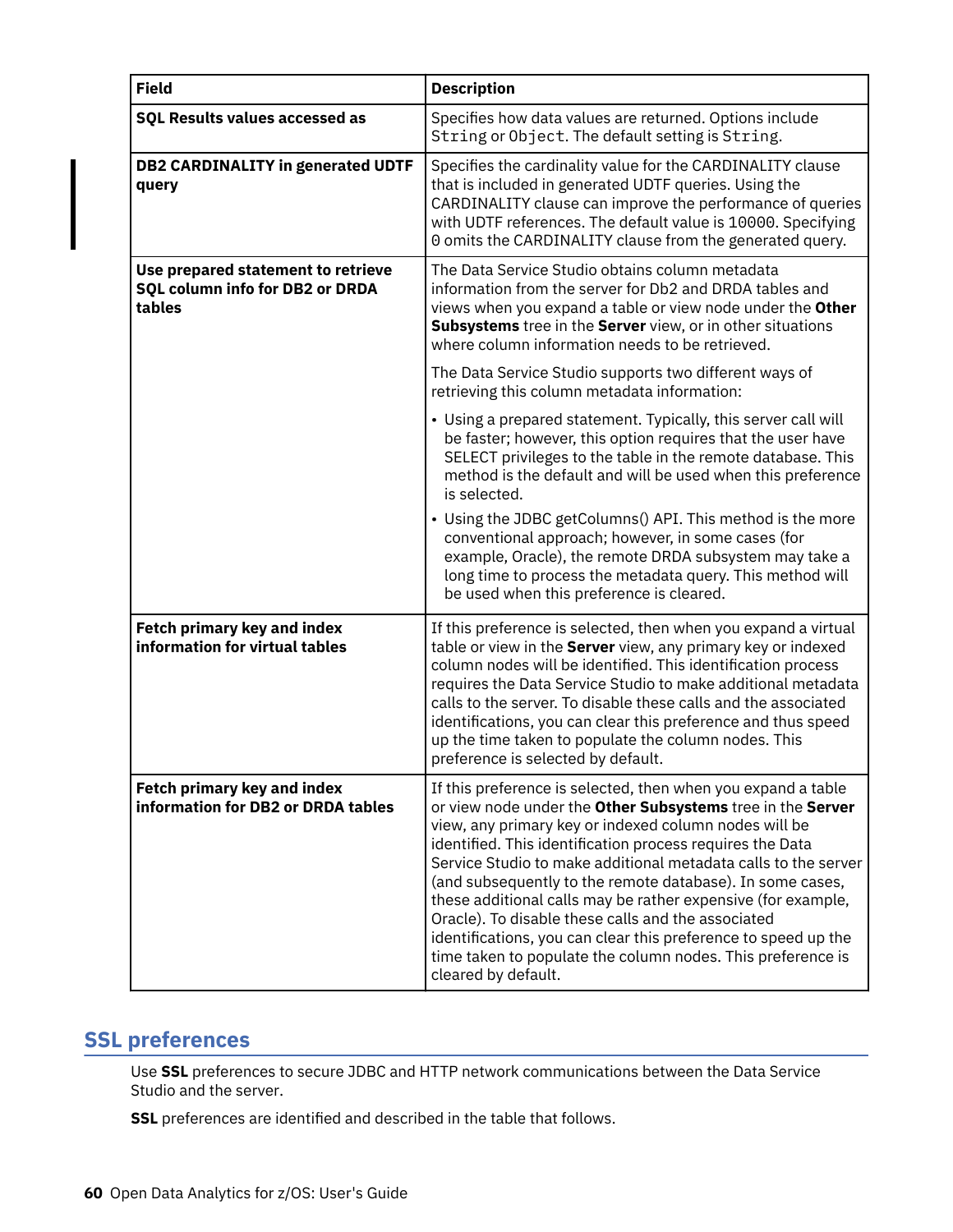| <b>Field</b>                                                       | <b>Description</b>                                                                                                                                       |
|--------------------------------------------------------------------|----------------------------------------------------------------------------------------------------------------------------------------------------------|
| <b>Use SSL for Studio-Server</b><br>communications (JDBC and HTTP) | Enables secure JDBC and HTTP network communications<br>between the Data Service Studio and the server.                                                   |
|                                                                    | If enabled, select the <b>Protocol</b> version to use for<br>communications between the Data Service Studio and the<br>server.                           |
|                                                                    | The default setting is TLS 1.2.                                                                                                                          |
| <b>Server Authentication</b>                                       | Select the authentication strategy to use:                                                                                                               |
|                                                                    | • Require Server Validation: Enable to require that all server<br>certificates be authenticated and complete the following<br>fields:                    |
|                                                                    | - Truststore: The path name of the file on the local<br>machine. The file must contain the server certificate<br>authority (CA).                         |
|                                                                    | - Password: The password for the truststore file.                                                                                                        |
|                                                                    | - Type: The truststore file type. For example, JKS, PKCS12,<br>BKS, UBER.                                                                                |
|                                                                    | • Allow Self-Signed Certificates: Enable to allow the server<br>to use self-signed certificates and complete the following<br>fields:                    |
|                                                                    | - Truststore: The path name of the file on the local<br>machine. The file must contain the self-signed server CA<br>(certificate authority) certificate. |
|                                                                    | - Password: The password for the truststore file.                                                                                                        |
|                                                                    | - Type: The truststore file type. For example: JKS, PKCS12,<br>BKS, UBER.                                                                                |
|                                                                    | • Trust All: Enable to allow all server certificates. If enabled,<br>the Data Service Studio does not validate the server<br>certificate.                |
|                                                                    | The default setting is Require Server Validation.                                                                                                        |
| <b>Client Authentication</b>                                       | To enable client authentication by the server, select Enable<br>Client Authentication and complete the following fields:                                 |
|                                                                    | • Keystore: The path name of the file on the local machine.<br>The file must contain a client certificate which has been<br>signed by the server CA.     |
|                                                                    | • Password: The password for the keystore.                                                                                                               |
|                                                                    | • Type: The keystore file type. For example: JKS, PKCS12,<br>BKS, UBER.                                                                                  |
|                                                                    | • Alias: To confirm that the password is valid and that the<br>alias (label) appears, click Refresh.                                                     |
|                                                                    | This setting is disabled by default.                                                                                                                     |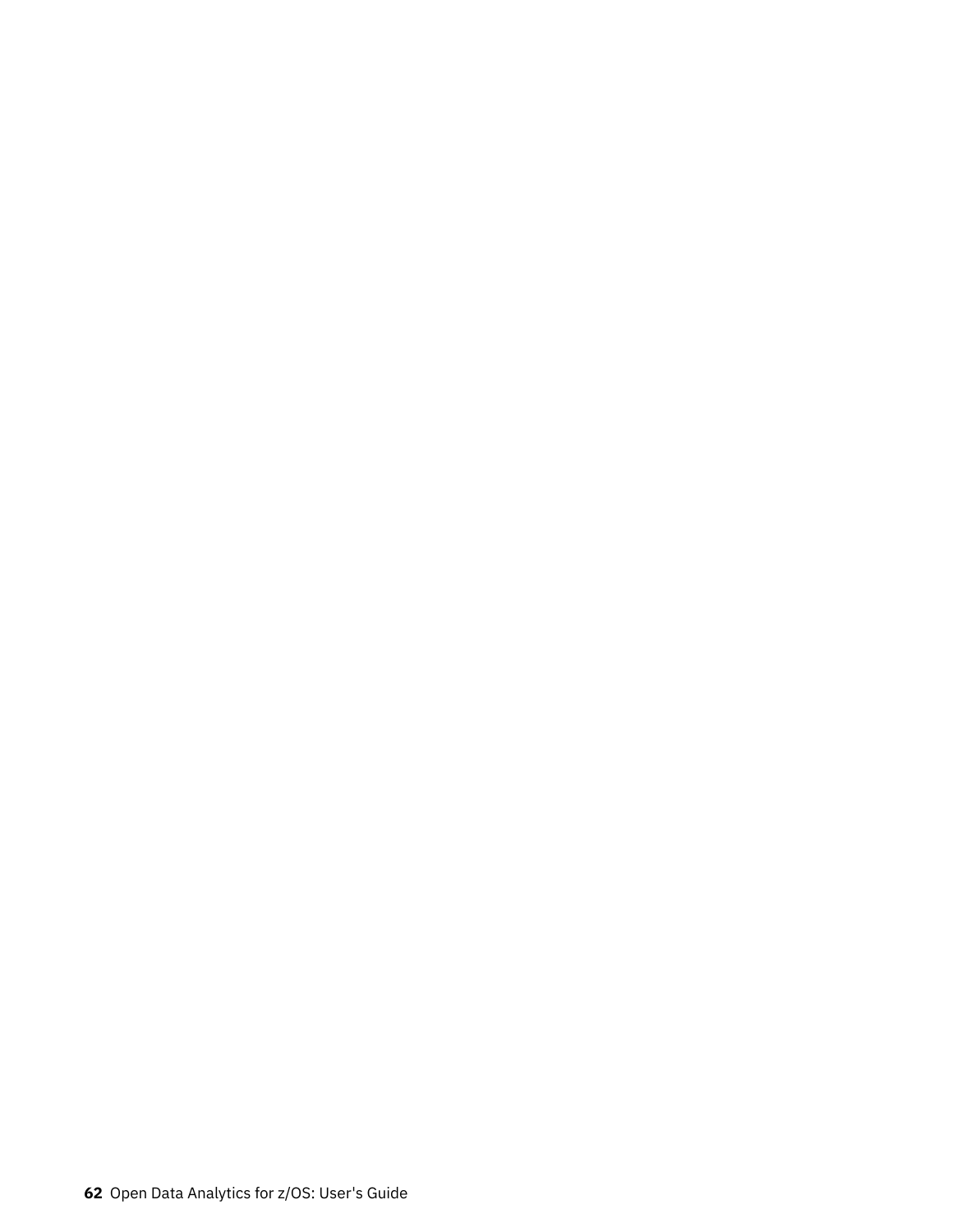## **Accessibility**

The publications for IBM Open Data Analytics for z/OS are available in IBM Knowledge Center and Adobe Portable Document Format (PDF) and comply with accessibility standards. If you experience difficulties when you use any of the information, notify IBM through one of the comment methods described in ["How](#page-6-0) [to send your comments to IBM" on page vii.](#page-6-0)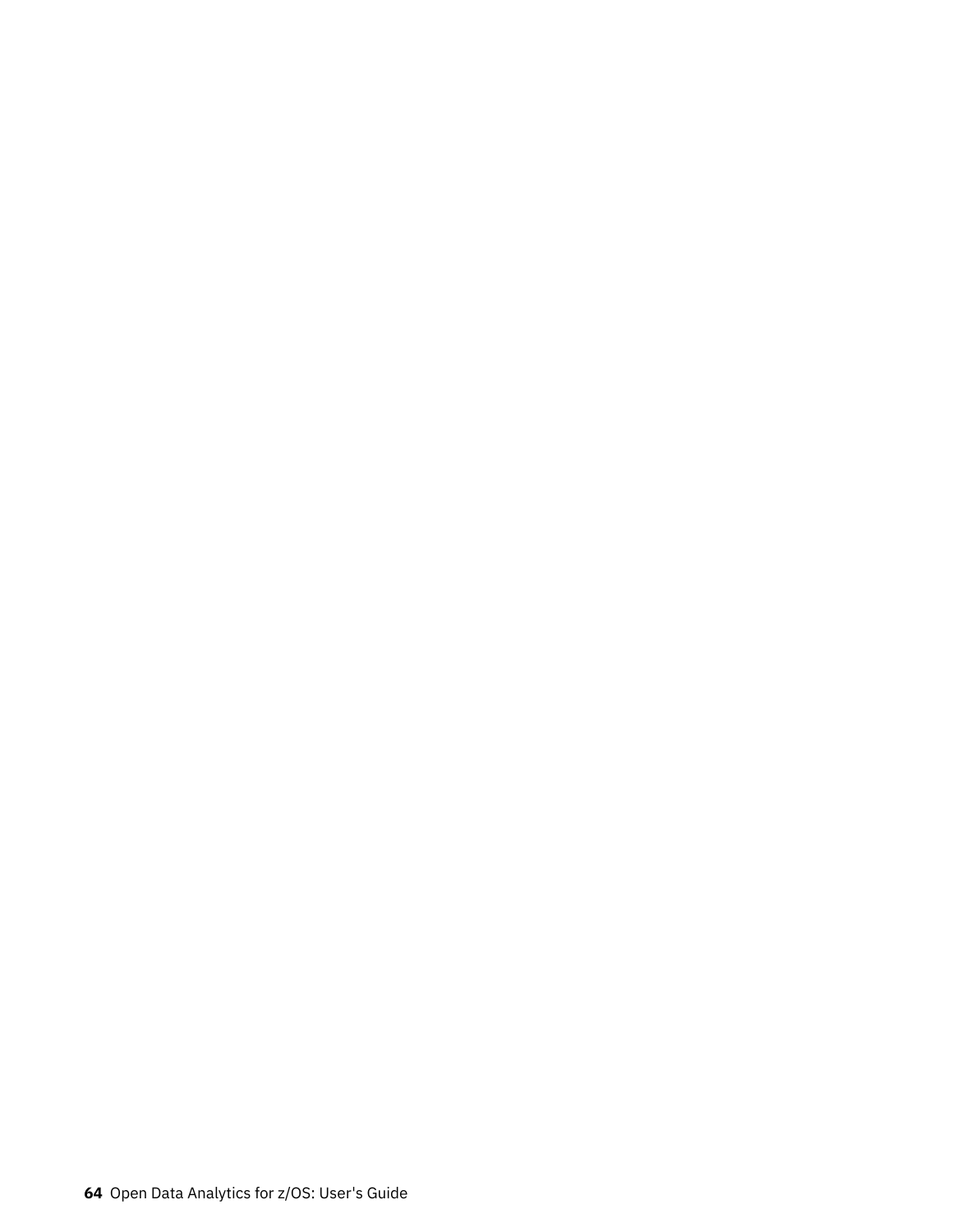# <span id="page-72-0"></span>**Notices**

This information was developed for products and services offered in the U.S.A. or elsewhere.

IBM may not offer the products, services, or features discussed in this document in other countries. Consult your local IBM representative for information on the products and services currently available in your area. Any reference to an IBM product, program, or service is not intended to state or imply that only that IBM product, program, or service may be used. Any functionally equivalent product, program, or service that does not infringe any IBM intellectual property right may be used instead. However, it is the user's responsibility to evaluate and verify the operation of any non-IBM product, program, or service.

IBM may have patents or pending patent applications covering subject matter described in this document. The furnishing of this document does not give you any license to these patents. You can send license inquiries, in writing, to:

IBM Director of Licensing IBM Corporation North Castle Drive Armonk, NY 10504-1785 U.S.A

For license inquiries regarding double-byte character set (DBCS) information, contact the IBM Intellectual Property Department in your country or send inquiries, in writing, to:

Intellectual Property Licensing Legal and Intellectual Property Law IBM Japan, Ltd. 19-21, Nihonbashi-Hakozakicho, Chuo-ku Tokyo 103-8510, Japan

The following paragraph does not apply to the United Kingdom or any other country where such provisions are inconsistent with local law: INTERNATIONAL BUSINESS MACHINES CORPORATION PROVIDES THIS PUBLICATION "AS IS" WITHOUT WARRANTY OF ANY KIND, EITHER EXPRESS OR IMPLIED, INCLUDING, BUT NOT LIMITED TO, THE IMPLIED WARRANTIES OF NON-INFRINGEMENT, MERCHANTABILITY OR FITNESS FOR A PARTICULAR PURPOSE. Some states do not allow disclaimer of express or implied warranties in certain transactions, therefore, this statement may not apply to you.

This information could include technical inaccuracies or typographical errors. Changes are periodically made to the information herein; these changes will be incorporated in new editions of the publication. IBM may make improvements and/or changes in the product(s) and/or the program(s) described in this publication at any time without notice.

Any references in this information to non-IBM Web sites are provided for convenience only and do not in any manner serve as an endorsement of those Web sites. The materials at those Web sites are not part of the materials for this IBM product and use of those Web sites is at your own risk.

IBM may use or distribute any of the information you supply in any way it believes appropriate without incurring any obligation to you.

Licensees of this program who wish to have information about it for the purpose of enabling: (i) the exchange of information between independently created programs and other programs (including this one) and (ii) the mutual use of the information which has been exchanged, should contact:

Site Counsel IBM Corporation 2455 South Road Poughkeepsie, NY 12601-5400 USA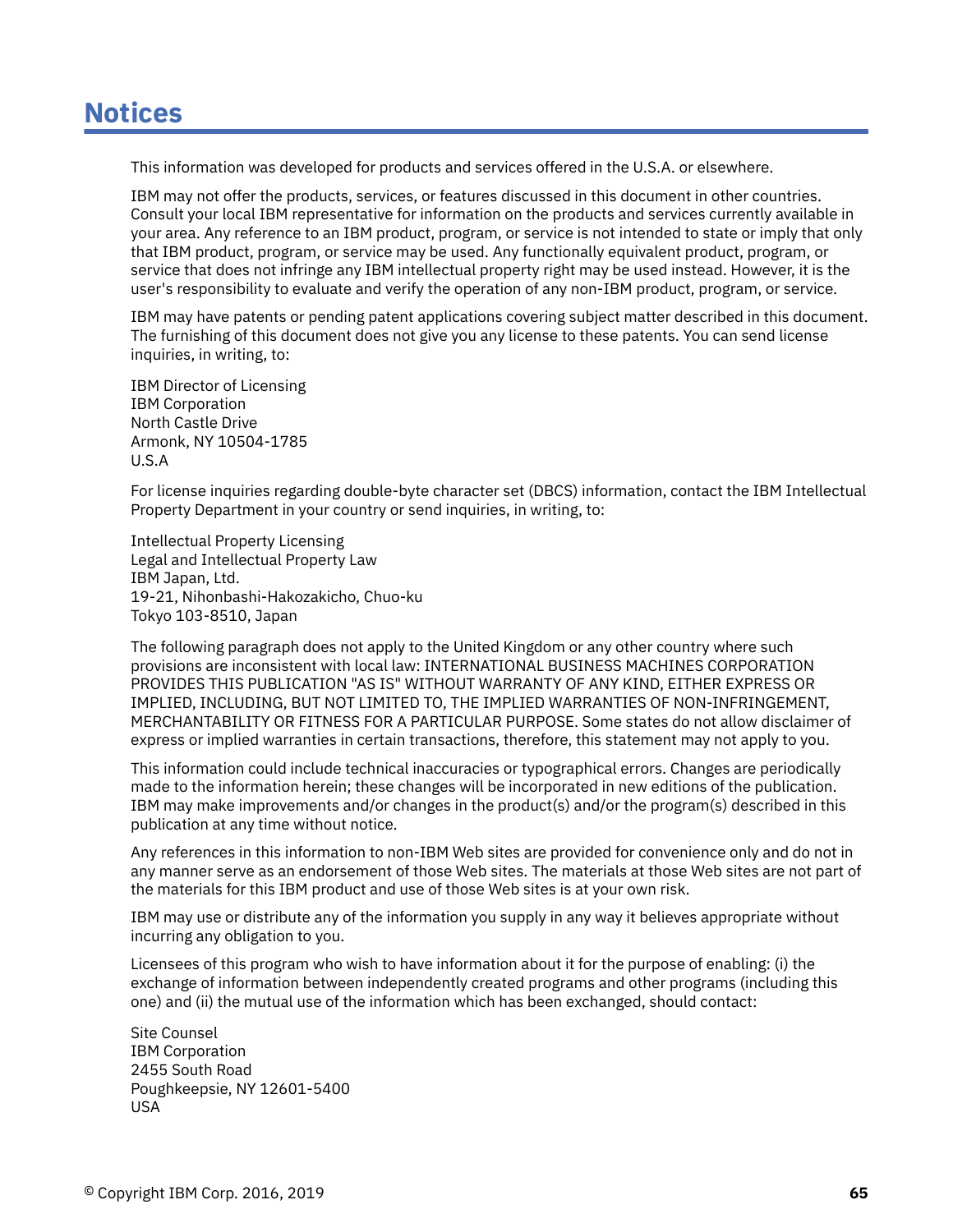Such information may be available, subject to appropriate terms and conditions, including in some cases, payment of a fee.

The licensed program described in this information and all licensed material available for it are provided by IBM under terms of the IBM Customer Agreement, IBM International Program License Agreement, or any equivalent agreement between us.

Information concerning non-IBM products was obtained from the suppliers of those products, their published announcements or other publicly available sources. IBM has not tested those products and cannot confirm the accuracy of performance, compatibility or any other claims related to non-IBM products. Questions on the capabilities of non-IBM products should be addressed to the suppliers of those products.

All statements regarding IBM's future direction or intent are subject to change or withdrawal without notice, and represent goals and objectives only.

If you are viewing this information softcopy, the photographs and color illustrations may not appear.

#### COPYRIGHT LICENSE:

This information might contain sample application programs in source language, which illustrate programming techniques on various operating platforms. You may copy, modify, and distribute these sample programs in any form without payment to IBM, for the purposes of developing, using, marketing or distributing application programs conforming to the application programming interface for the operating platform for which the sample programs are written. These examples have not been thoroughly tested under all conditions. IBM, therefore, cannot guarantee or imply reliability, serviceability, or function of these programs. The sample programs are provided "AS IS", without warranty of any kind. IBM shall not be liable for any damages arising out of your use of the sample programs.

## **Trademarks**

IBM, the IBM logo, and ibm.com® are trademarks or registered trademarks of International Business Machines Corp., registered in many jurisdictions worldwide. Other product and service names might be trademarks of IBM or other companies. A current list of IBM trademarks is available on the Web at ["Copyright and trademark information"](http://www.ibm.com/legal/copytrade.shtml) ([www.ibm.com/legal/copytrade.shtml](http://www.ibm.com/legal/copytrade.shtml)).

Rocket is a registered trademark of Rocket Software, Inc.

Other company, product, or service names may be trademarks or service marks of others.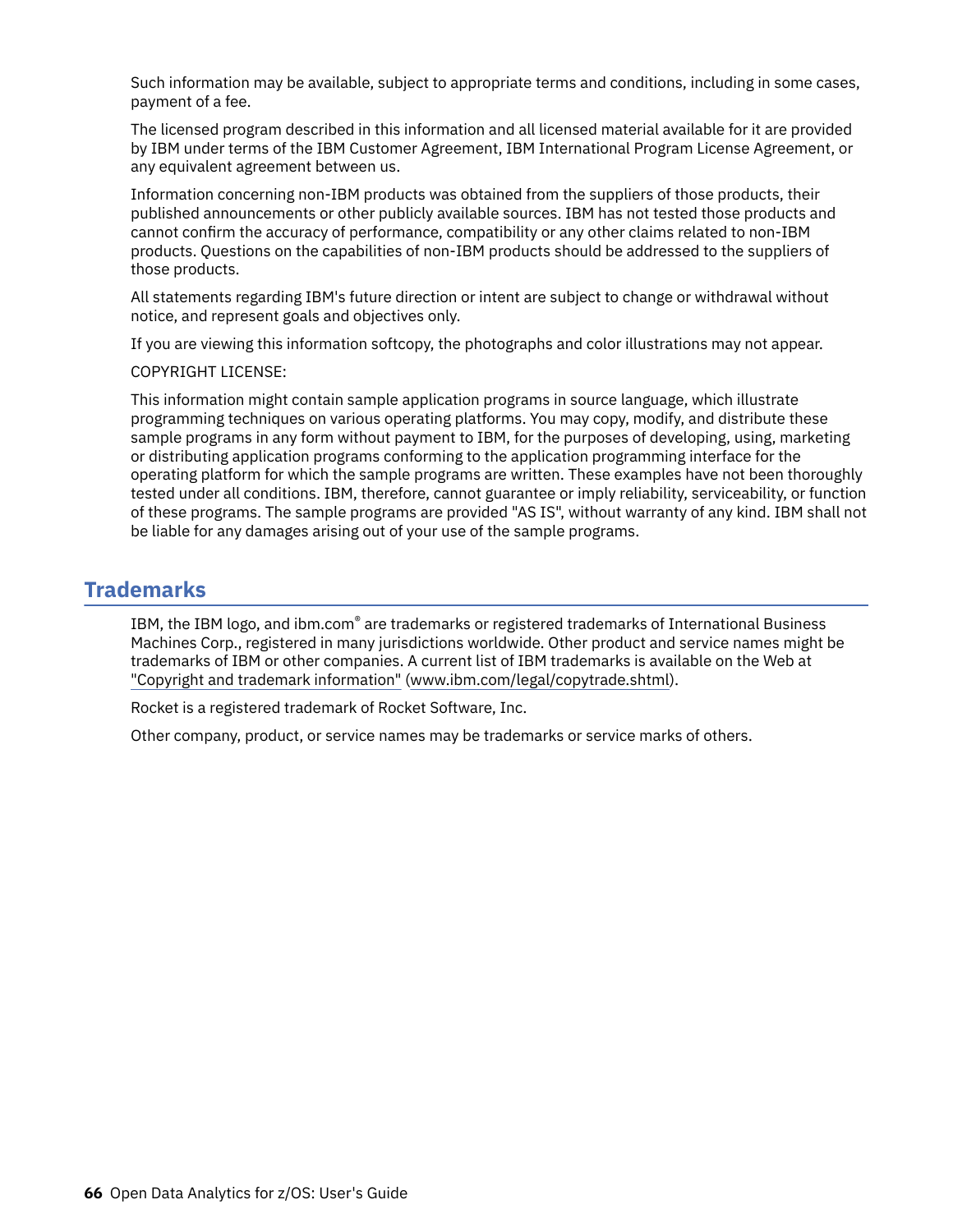# **Index**

## **A**

accessibility contact IBM [63](#page-70-0) Adabas accessing Adabas data [11](#page-18-0) ADDI [29](#page-36-0)

### **B**

bind and grant [5](#page-12-0)

### **C**

CA IDMS data accessing [15](#page-22-0) virtual tables [15](#page-22-0) client authentication [60](#page-67-0) code [43](#page-50-0) connecting Data Service server [5](#page-12-0) Console display settings [56](#page-63-0)

#### **D**

data source connections [6](#page-13-0) DB2 subsystems accessing [5](#page-12-0) DB2 unload data virtual tables [47](#page-54-0) Db2 Virtualization (DB2V) [33](#page-40-0) DBMS data accessing [13](#page-20-0) virtual tables [13](#page-20-0) DNS default file [56](#page-63-0)

#### **F**

feedback [vii](#page-6-0)

## **H**

**HTTP** debug [49](#page-56-0) messages [49](#page-56-0)

#### **I**

IBM Application Discovery and Delivery Intelligence [29](#page-36-0) IBM MQ accessing [21](#page-28-0) virtual tables [21](#page-28-0) IBM Rational Asset Analyzer [31](#page-38-0) IMS accessing [16](#page-23-0)

IMS *(continued)* DBD metadata [17](#page-24-0) PSB metadata [18](#page-25-0) virtual tables [16,](#page-23-0) [19](#page-26-0) internationalization [6](#page-13-0)

### **J**

JDBC driver settings [56](#page-63-0)

### **L**

locale considerations [6](#page-13-0)

## **N**

New IMS DBD Metadata Wizard [17](#page-24-0) New IMS PSB Metadata Wizard [18](#page-25-0) New UDTF Definitions in DB2 Wizard [33](#page-40-0) New Virtual Table Wizard [19](#page-26-0) Notices [65](#page-72-0)

## **O**

overview perspectives [3](#page-10-0) Studio [1](#page-8-0)

## **P**

perspectives Data Service [3](#page-10-0) preferences Admin [55](#page-62-0) Code Generation [55](#page-62-0) Console [56](#page-63-0) Dictionary [56](#page-63-0) Drivers [56](#page-63-0) JCL [58](#page-65-0) Metadata [59](#page-66-0) SQL [59](#page-66-0)

## **R**

RAA [31](#page-38-0)

## **S**

Scala [43](#page-50-0) searching Server Trace messages [51](#page-58-0) sending to IBM reader comments [vii](#page-6-0) sequential data accessing [22](#page-29-0), [29,](#page-36-0) [31](#page-38-0)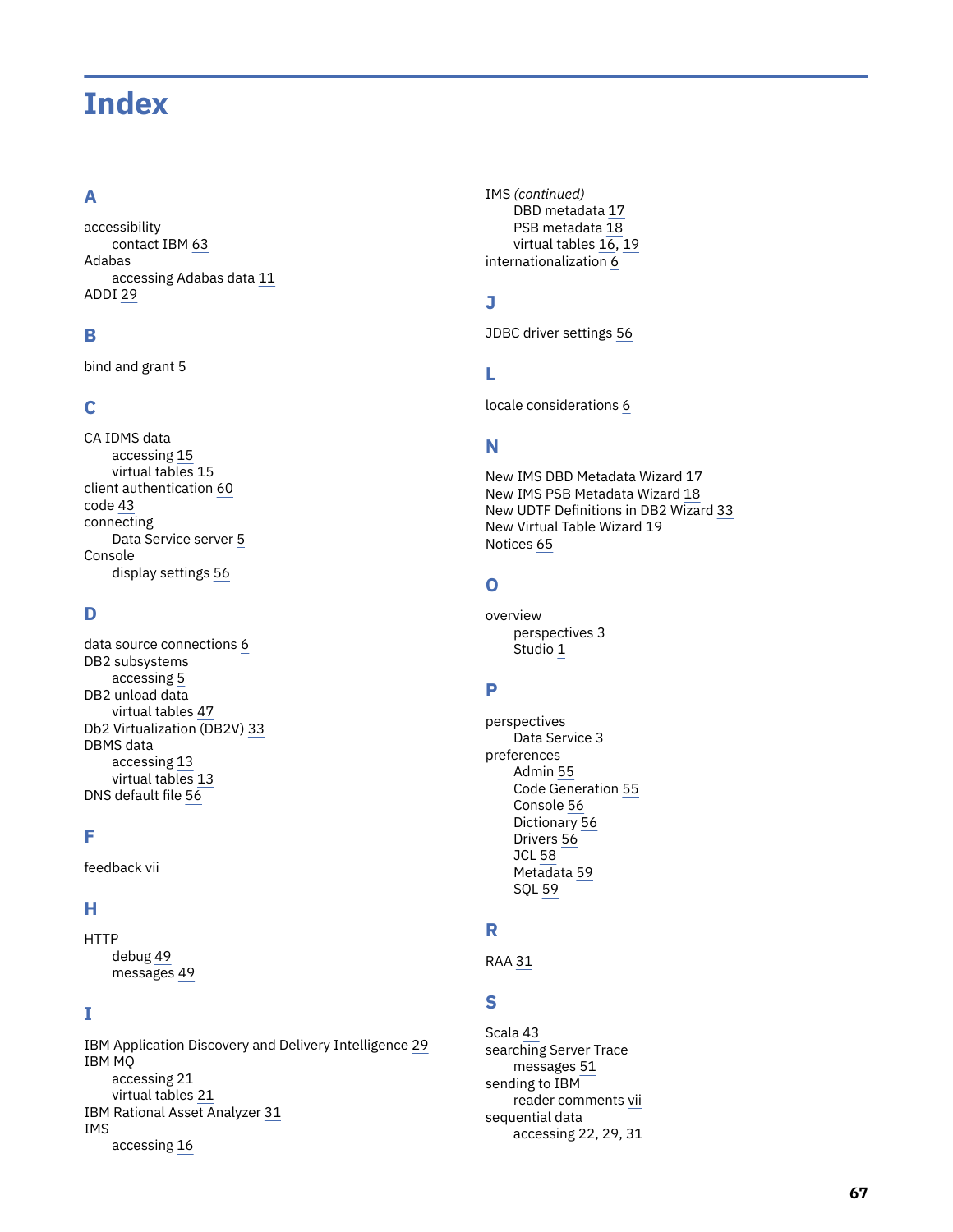sequential data *(continued)* virtual tables [22,](#page-29-0) [29,](#page-36-0) [31](#page-38-0) server authentication [60](#page-67-0) Server Trace enabling [49](#page-56-0) exporting messages [52](#page-59-0) filtering results [50](#page-57-0) importing messages [53](#page-60-0) labeling [51](#page-58-0) messages [51](#page-58-0) starting [50](#page-57-0) view [49](#page-56-0) zoom [50](#page-57-0) SMF virtual tables [45](#page-52-0) SQL executing queries [41](#page-48-0) generating queries  $41$ SQL class [43](#page-50-0) SQL data access virtual table [10](#page-17-0) SSL [60](#page-67-0) **Studio** overview [1](#page-8-0) summary of changes for IBM Open Data Analytics for z/OS User's Guide [viii](#page-7-0)

#### VSAM *(continued)* virtual tables [24](#page-31-0) VSAM data accessing [29](#page-36-0), [31](#page-38-0) virtual tables [29,](#page-36-0) [31](#page-38-0)

## **Z**

zFS data accessing [26](#page-33-0) virtual tables [26](#page-33-0)

## **T**

troubleshooting Server Trace [49](#page-56-0)

#### **U**

unload data virtual tables [47](#page-54-0) User-defined table functions [33](#page-40-0), [35](#page-42-0)

## **V**

```
virtual source libraries
    creating 9
virtual tables
    Adabas 11
    CA IDMS data 15
    DB2 unload data 47
    HFS data 26
    IBM Application Discovery and Delivery Intelligence 29
    IBM MQ 21
    IBM Rational Asset Analyzer 31
    IMS
        DBD 17
        PSB 18
    IMS data 19sequential data 22, 29, 31
    SMF 45
    VSAM 24
    VSAM data 29, 31
    zFS data 26
virtual views
    creating 33
VSAM
    accessing data 24
```